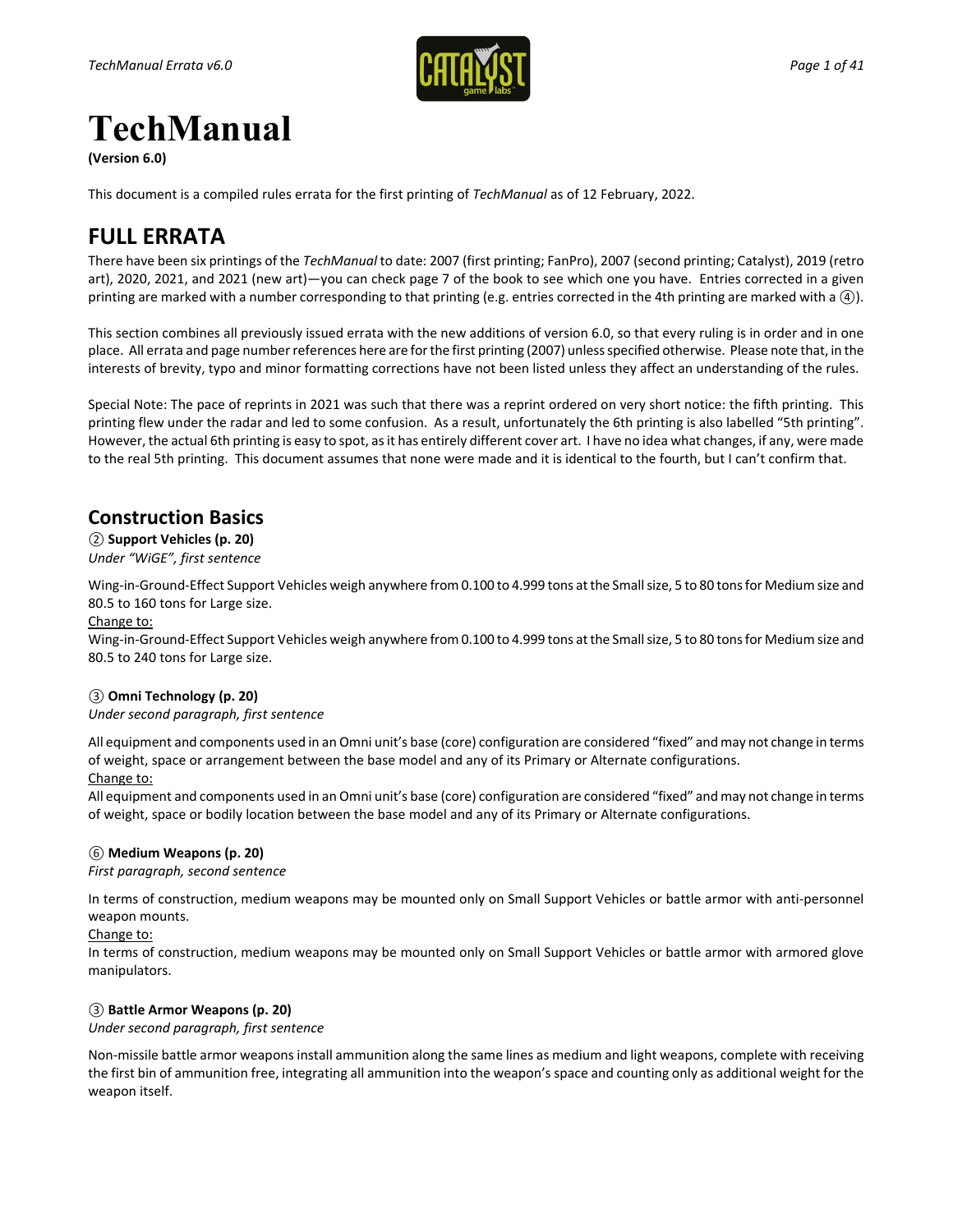

Non-missile battle armor weapons install ammunition along the same lines as medium and light weapons, integrating all ammunition into the weapon's space and counting only as additional weight for the weapon itself.

### **BattleMech Construction**

#### *③* **Allocate Tonnage For Internal Structure (p. 47)**

*Replace the entire "OmniMechs" entry with the following:*

The type of internal structure and placement of any critical slots required must be determined upon the design of the base configuration. All complete primary and alternate configurations thereafter must use the same number in any given bodily location for their slots, although it is permissible to shift the slots within a location when designing a new configuration.

#### *③* **Install Engine (p. 48)**

*Replace the entire "OmniMechs" entry with the following:*

The engine type, rating and location of its critical slots must be established when designing an OmniMech's base configuration, and Engine critical slots in the right or left torsos may be shifted within their location in that OmniMech's completed primary or alternate configurations as the designer wishes, so long as the slots remain contiguous.

#### *③* **Determine Jump Capability (p. 51)**

#### *Under "OmniMechs", second paragraph, first sentence*

If any jump jets are established for a base configuration at this stage, they are considered permanent and may not be altered in that OmniMech's completed primary or alternate configurations.

Change to:

If any jump jets are established for a base configuration at this stage, they are considered permanent but may be shifted within their bodily location as the designer wishes in that OmniMech's completed primary or alternate configurations.

#### *③* **BattleMech MASC and TSM Table (p. 52)**

*This ruling has changed from previous errata versions. Under "BattleMech MASC and TSM Table", footnote text*

\*Percentage of the BattleMech's total weight (in tons). Round this figure up to the nearest full ton/critical slot.

#### Change to:

\*Percentage of the BattleMech's total weight (in tons). Round this figure normally to the nearest full ton/critical slot.

#### *③* **Special Physical Enhancements (p. 53)**

*Under "OmniMechs", first sentence*

The type, weight and placement of critical slots for MASC and Triple-Strength Myomer must be established when designing an OmniMech's base configuration, and may not be altered in that OmniMech's completed primary or alternate configurations. Change to:

The type, weight and location of critical slots for MASC and Triple-Strength Myomer must be established when designing an OmniMech's base configuration, and may be shifted within their location (following the contiguity of the system) in that OmniMech's completed primary or alternate configurations.

#### *③* **Add Armor (p. 55)**

#### *Replace the entire "OmniMechs" entry with the following:*

The type, weight, number of points and critical slots (if any) required for an OmniMech's armor must be established when designing an OmniMech's base configuration, and although the location of such slots may not be changed they may be shifted as the designer pleases within their established location in the completed primary or alternate configurations.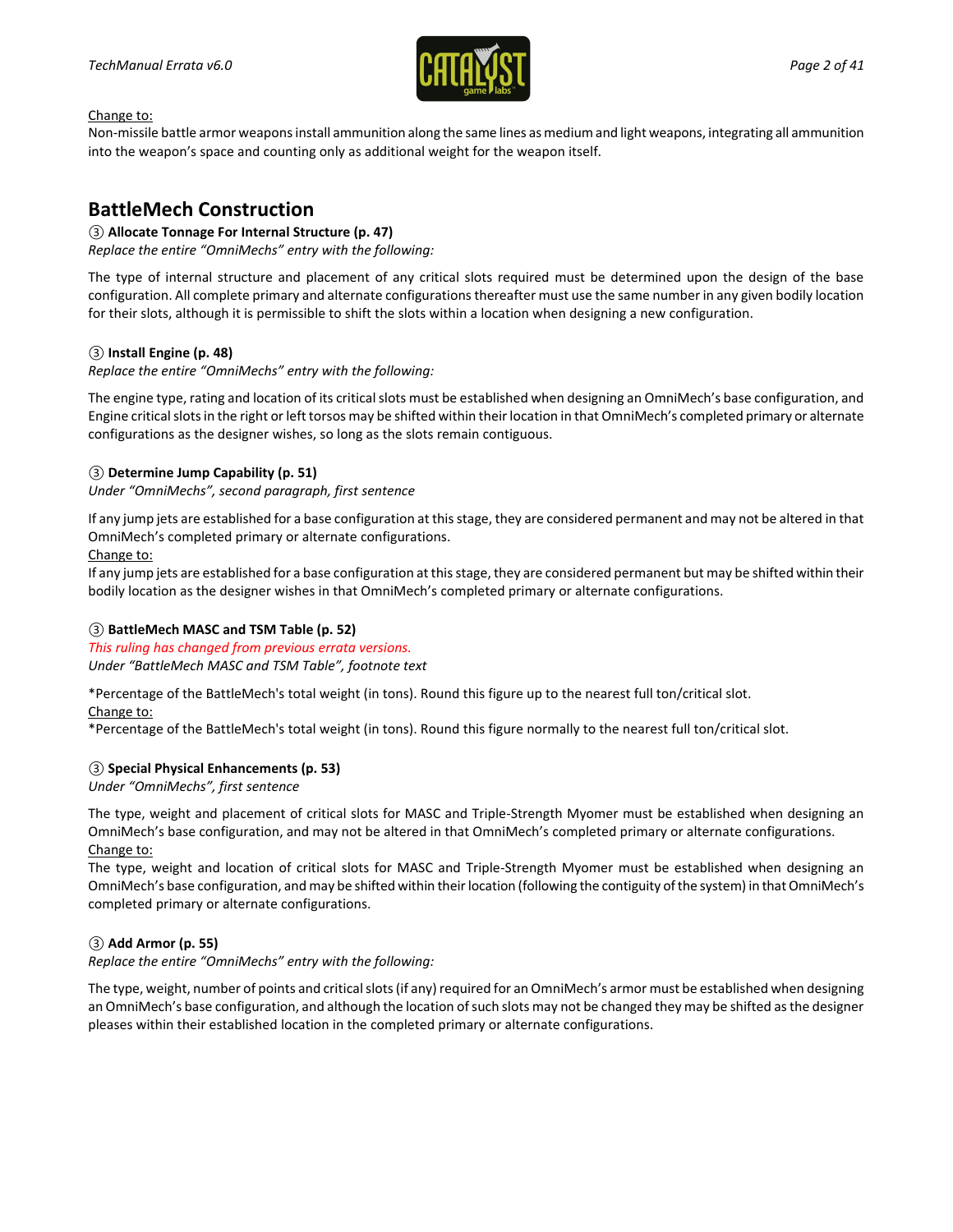

#### *③* **Step 5: Add Weapons, Ammunition and Other Equipment (p. 57)**

1) *Under "Space", end of second paragraph and start of third paragraph (right column) This ruling has changed from previous errata versions.*

Some items, however, may be broken up among multiple sections (and are noted as such on the Weapon and Equipment Tables).

The weapons that may be mounted in multiple locations—the AC/20, Ultra AC/20, LB 20-X AC and the heavy Gauss rifle must be placed in adjacent body locations, and automatically receive the most restrictive firing arc. Change to:

Some items, however, may be broken up among two locations.

Any ranged weapon occupying 8 or more critical slots may be split between any two adjacent locations, not including the legs. If so, the weapon automatically receives the more restrictive firing arc of the two.

2) *Under "OmniMechs", first paragraph, second sentence*

In such cases, these "fixed" items must be mounted and placed on the Critical Hits Table before completion of the base configuration, and may not be altered in the completed primary or alternate configurations. Change to:

In such cases, these "fixed" items must be mounted and placed on the Critical Hits Table before completion of the base configuration, and though the location of such slots may not be changed they may be shifted as the designer wishes within their established location according to the contiguity of the system in the completed primary or alternate configurations.

#### *④* **Gladiator BattleMech [example text] (p. 58)**

*Replace the third paragraph with the following:*

*Tallying up the tonnage and space used, Brent finds his* Gladiator *Prime has used up 23.5 tons of weapons, leaving 3 tons to spare,*  with 3 slots left open in the left arm (thanks to the removal of the lower arm and hand for the Gauss rifle), 5 in the right arm, 4 in the *left torso and 3 in the right torso. Brent decides to devote the last 3 tons to more double heat sinks. He places one in the left arm (occupying 2 of the remaining slots) and two in the right arm (where they take up 2 slots each). The completed OmniMech configuration is now ready for battle.*

### **IndustrialMech Construction**

*⑥* **Fuel (p. 68)** *First paragraph, last sentence*

Rates at which these fuels are consumed will be covered in *Tactical Operations*, Change to: Rates at which these fuels are consumed are covered in *Strategic Operations*, pages 32-33.

### *⑥* **Add Cockpit (p. 69)**

*First paragraph, sixth line*

(ejection will be covered in *Tactical Operations*). Change to: (ejection is covered in *Tactical Operations: Advanced Rules*, p. 164-166).

*⑥* **IndustrialMech Cockpit Enhancements: Advanced Fire Control and Ejection (p. 69)** *Third paragraph, second sentence*

Ejection, an advanced rule that will be covered in *Tactical Operations*, Change to: Ejection, an advanced rule covered in *Tactical Operations: Advanced Rules*, pp. 164-166),

#### *②* **"Hunter" CattleMaster IndustrialMech [example text] (p. 74)**

1) *First paragraph, second sentence*

*Focusing on the lightest possible weaponry, he starts with 3 machine guns at 0.5 tons and 1 critical slot apiece, placing 2 of these in the left arm and 1 in the right.*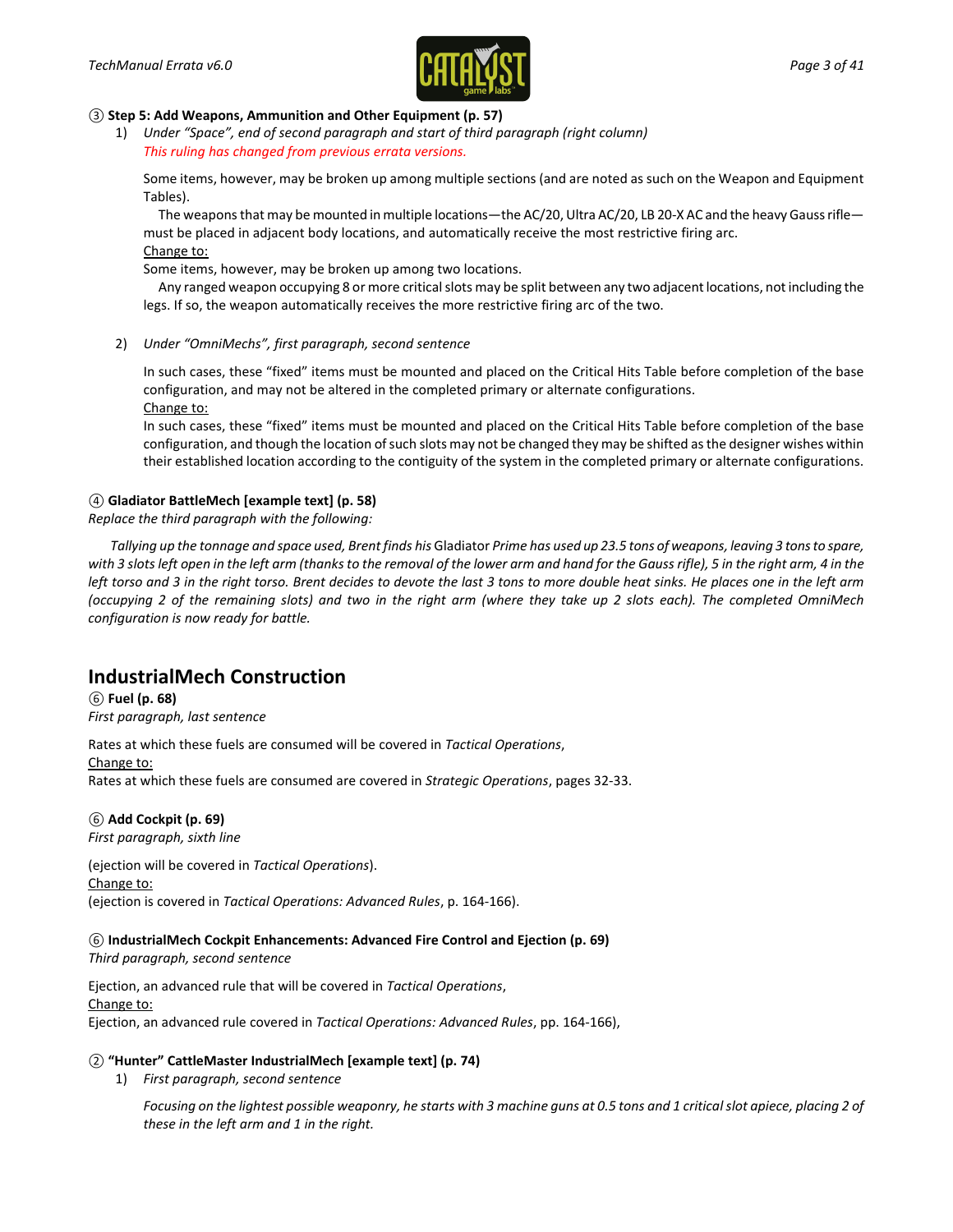

*Focusing on the lightest possible weaponry, he starts with 3 machine guns at 0.5 tons and 1 critical slot apiece, placing 2 of these in the right arm and 1 in the left.*

2) *First paragraph, last sentence*

*Dave then adds 2 small lasers to the design to give his "Hunter" some ammunition-free backup weaponry, placing both of these 0.5-ton, 1-critical slot weapons in the left arm as well.* Change to:

*Dave then adds 2 small lasers to the design to give his "Hunter" some ammunition-free backup weaponry, placing both of these 0.5-ton, 1-critical slot weapons in the right arm as well.*

#### *②* **"Hunter" CattleMaster IndustrialMech [example text] (p. 75)**

*Second sentence*

*(for example, the CattleMaster's left arm-mounted small lasers would list a "2" under QTY, "LA" under Location,* Change to:

*(for example, the CattleMaster's right arm-mounted small lasers would list a "2" under QTY, "RA" under Location,*

### **ProtoMech Construction**

#### *③* **ProtoMech Structure and Armor Table (p. 82)**

Under "Total ProtoMech Tonnage", rows 3, 4 and 5, change Arms (Left/Right) from "1 (4)" to "1 (2)"

#### *③* **ProtoMech Ammunition Weight Table (p. 88)**

- 1) Under "Anti-Personnel Gauss", change Kg (per Shot) from "40" to "25"
- 2) *Add the following new entries in the appropriate order:*

| Plasma Cannon | 100kg | Gauss Rifle      | 125 <sub>kg</sub> |
|---------------|-------|------------------|-------------------|
| Ultra AC/10   | 100kg | HAG/20           | 166.66kg          |
| LB 10-X AC    | 100kg | Flamer (Vehicle) | 50 <sub>kg</sub>  |

### **Combat Vehicle Construction**

#### **Step 2: Install Engine and Control Systems (p. 101)**

1) *③ Above "Hovercraft" insert the following new subsection:*

**Fuel Capacity and Range:** Fuel consumption is not tracked in *Total Warfare* standard rules play, and fuel-using Combat Vehicles have their fuel automatically included in the mass of their engine, rather than needing to allocate weight for it. However, if you wish to calculate the range for Combat Vehicles with ICE and Fuel Cell engines, assume a fuel mass equal to 10% of the engine's mass, as found on the Master Engine Table. Range is then calculated by using the Support Vehicle fuel rules (see p. 129), referencing the appropriate engine type (see p. 127).

2) *③ Under "Tractor/Trailer Vehicles", replace the second paragraph with the following:*

The MPs of a combined Tractor/Trailer unit may vary during gameplay. The Cruise MP of a combined Tractor/Trailer unit is equal to the sum of the Engine Rating of the primary Tractor unit (the one doing all the towing/pushing) plus the lowest Suspension Factor of the combined units, then divided by the combined weight of the Tractor and its Trailer(s) (rounded down). The Flank MP is then computed normally by multiplying the Cruise MP by 1.5, and rounding up to the nearest whole number. Thus, a 15-ton Wheeled Tractor with an Engine Rating of 55 and Suspension Factor 20, towing a 10-ton Wheeled Trailer (Suspension Factor 20), would have a combined Tractor/Trailer MP of 3 Cruise and 5 Flank MP ([Engine Rating 55 + lowest suspension factor of 20] / [15 Tractor tons + 10 Trailer tons] = 75/25 = 3 MP; 3 Cruise MP x 1.5 = 4.5MP; round up to 5 Flank MP).

3) *④ After "Tractor/Trailer Vehicles" insert the following new paragraph:*

**WiGEs:** These vehicles must be constructed with a minimum of 5 Cruising MP.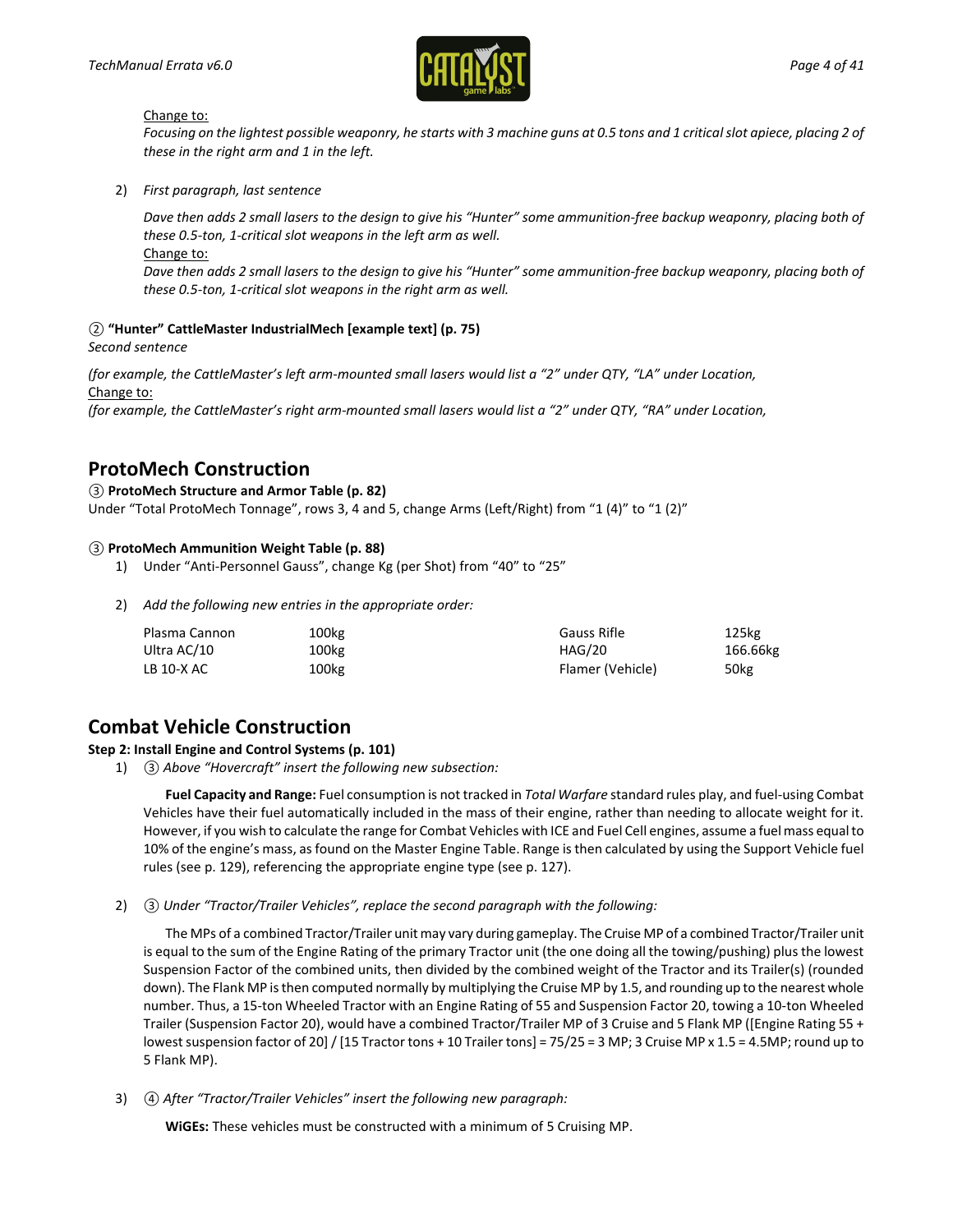

#### *③* **Combat Vehicle Engine Space Table (p. 101)**

- 1) Change "Item Slots Lost" for Compact Fusion from 0 to -1\*.
- 2) *Add the following new footnote:*

\*Using a Compact Fusion engine adds 1 free item slot to any Combat Vehicle design.

#### *③* **Space (p. 101)**

*Replace the entire entry with the following:*

If a Combat Vehicle uses an ICE or Standard Fusion engine, the maximum number of items the vehicle may carry is unaffected. Other engine types—such as Compact, Light Fusion, and Extralight (XL) engines—will cost (or add, as in the case of the Compact Fusion engine type) a number of open slots, as indicated in the Combat Vehicle Engine Space Table below.

Any reduction (or addition) of equipment slots should be determined at this time.

#### *③* **Add Control Systems (p. 103)**

*Under "Crew", at the end of the first paragraph insert the following sentence:*

Combat Vehicles are always assumed to have the crew stations required for all their crew members (including any supplemental crew derived from equipment).

#### *③* **Step 3: Add Heat Sinks (p. 104)**

*First paragraph, last sentence*

The number of heat sinks required by a vehicle equals the total amount of heat generated by firing all of its energy weapons simultaneously.

#### Change to:

The minimum number of heat sinks required by a vehicle equals the total amount of heat generated by firing all of its energy weapons simultaneously.

#### *③* **Step 5: Add Weapons, Ammunition and Other Equipment (p. 107)**

*Under "Power Amplifiers", first paragraph*

Power amplifiers weigh 10 percent of the weight of the energy weapons carried but take up no item slots on the Combat Vehicle's record sheet. Unlike most other rounding conventions for tonnage-standard units, power amplifiers round up to the nearest 0.1-ton increment, rather than the nearest 0.5-ton increment.

#### Change to:

Power amplifiers weigh 10 percent of the weight of the energy weapons carried, rounded up to the nearest half-ton, but take up no item slots on the vehicle's record sheet.

### **Support Vehicle Construction**

#### *③* **Support Vehicle Structural Costs and Availability (p. 120)**

*Change the third column header from "Minimum Tech Rating" to "Minimum Tech/Base Availability Rating". The following are the correct entries for the column, with the Support Vehicle type given alongside for reference purposes:*

| <b>Support Vehicle</b> | <b>Minimum Tech/Base Availability Rating</b> | <b>Support Vehicle</b> | <b>Minimum Tech/Base Availability Rating</b> |
|------------------------|----------------------------------------------|------------------------|----------------------------------------------|
| Airship (Small)        | $A/C-D-C$                                    | Tracked (Medium)       | $B/B-C-B$                                    |
| Airship (Medium)       | $B/D-E-D$                                    | Tracked (Large)        | $B/C-D-C$                                    |
| Fixed-Wing (Small)     | $B/C-D-C$                                    | VTOL (Small)           | $C/C-D-C$                                    |
| Fixed-Wing (Medium)    | $B/C-D-C$                                    | VTOL (Medium)          | $C/C-D-C$                                    |
| Fixed-Wing (Large)     | $B/D-E-D$                                    | VTOL (Large)           | $C/D-E-D$                                    |
| Hover (Small)          | $C/A-B-A$                                    | Wheeled (Small)        | $A/A-A-A$                                    |
| Hover (Medium)         | $C/A-B-A$                                    | Wheeled (Medium)       | $A/A-B-A$                                    |
| Hover (Large)          | $C/B-C-B$                                    | Wheeled (Large)        | $A/B-C-B$                                    |
| Naval (Small)          | $A/C-D-C$                                    | WiGE (Small)           | $C/B-C-B$                                    |
| Naval (Medium)         | $A/C-D-C$                                    | WiGE (Medium)          | $C/B-C-B$                                    |
| Tracked (Small)        | $B/B-C-B$                                    | WiGE (Large)           | $C/C-D-C$                                    |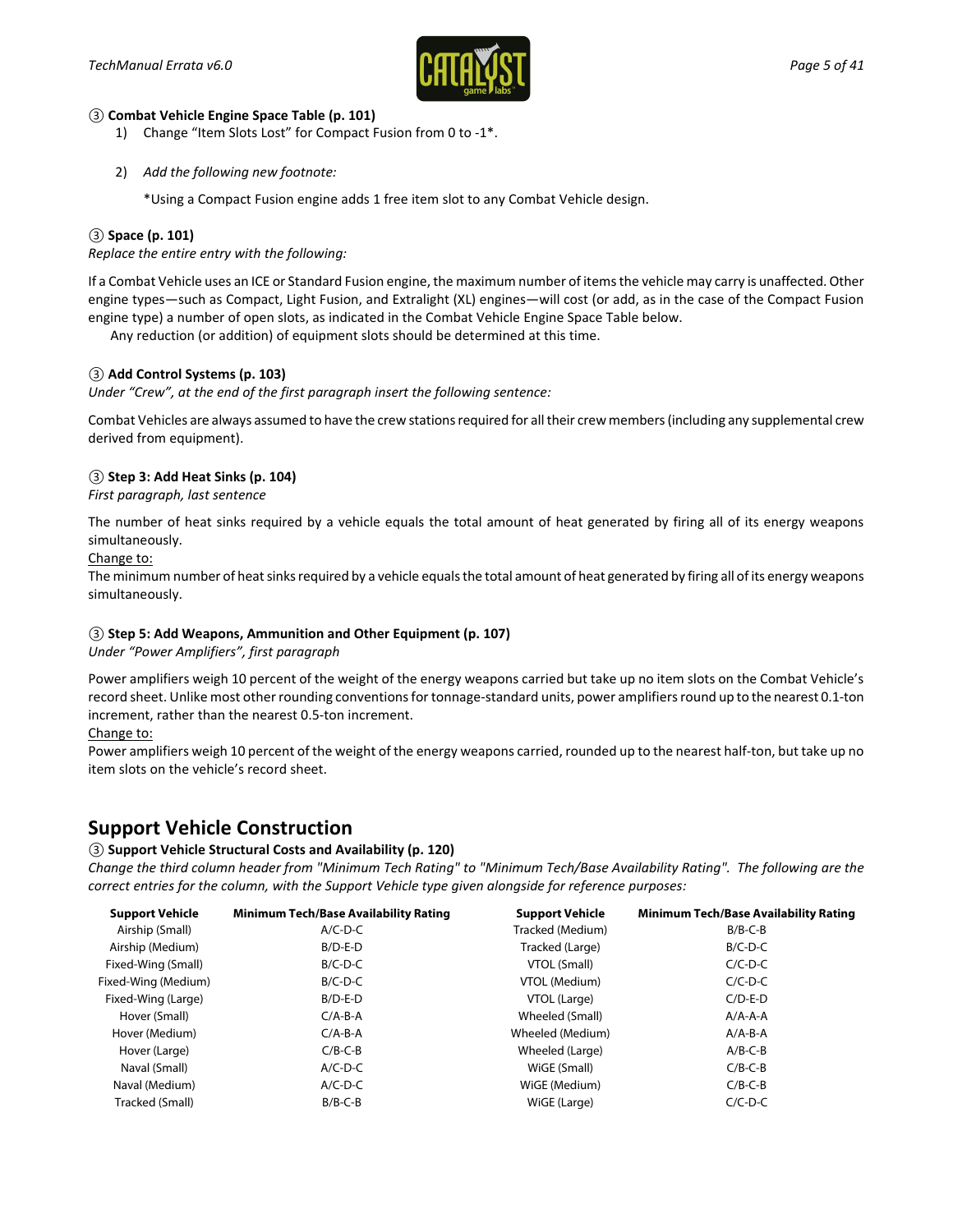

#### *③* **Chassis Modifications Table (p. 122)**

Change Min. Tech Rating for Environmental Sealing from "C" to "B".

#### *③* **Chassis Modification Descriptions (p. 123)**

*"Prop" table entry*

May not operate above 18,000-meter altitude (unit also goes Out of Control at Velocity 8+). Change to: Cannot operate above atmospheric row 1; Only moves 1 hex per turn on the high-altitude map; Goes Out of Control at Velocity 8+.

#### *③* **Minimum Engine Weights (p. 126)**

*Between the first and second sentence, insert the following:*

Fusion Engines with a Tech Rating of D or higher have a minimum engine weight of 0.25 tons (250 kilograms).

#### **Support Vehicle Engine Weight Multipliers and Fuel Weight Percentage Table (p. 127)**

- 1) *③* Change the Steam Engine Tech E Engine Weight Multiplier from "2.8" to "2.6"
- 2) *③* Change the ICE Engine Tech B Engine Weight Multiplier from "2.0" to "3.0"
- 3) *② Under the double-asterisk footnote*

ICEs running on alcohol or natural gas use 1.5 percent. Change to: ICEs running on alcohol or natural gas use 1.25 percent.

4) *③ Under the double-dagger footnote*

The minimum weight for Fission engines and Tech Rating C Fusion engines is 5 tons.

Change to:

The minimum weight for Fission engines and Tech Rating C Fusion engines is 5 tons; the minimum weight for Tech Rating D+ Fusion Engines is 0.25 tons.

#### *②* **Hesiod Wheeled Support Vehicle [example text] (p. 128)**

*Second paragraph*

*Thus, the Hesiod's engine weight comes to 4 tons*  Change to:

*Thus, the Hesiod's engine weight comes to 1.5 tons* 

#### *④* **Determine Structural Integrity (Airships/Fixed-Wings Only) (p. 130)**

*Second paragraph, first sentence*

The Structural Integrity Value for an Airship Support Vehicle must equal the Airship's Safe Thrust Rating *or* 2 percent of the Airship's weight in tons (rounded down), whichever value is higher.

Change to:

The Structural Integrity Value for an Airship Support Vehicle must equal the Airship's Safe Thrust Rating *or* 2 percent of the Airship's weight in tons (rounded down), whichever value is higher (to a minimum of 1).

#### *③* **Support Vehicle Minimum Crew Table (p. 131)**

*Update the table with the following values:*

#### **Minimum Crew Formula:**

Minimum Crew Needs = Base Crew Minimum + Non-Gunner Minimum Crew + Minimum Gunners + Minimum Officers

| <b>Vehicle Type</b>                                     | <b>Base Crew Minimum</b> |
|---------------------------------------------------------|--------------------------|
| All Support Vehicles (Small size)                       |                          |
| Airship or Naval (Medium size)                          | 4                        |
| Other Support Vehicles (Medium size)                    | $\mathcal{P}$            |
| Other Support Vehicles (Large size)                     | 3                        |
| Support Vehicle constructed as a Trailer with no Engine | 0*                       |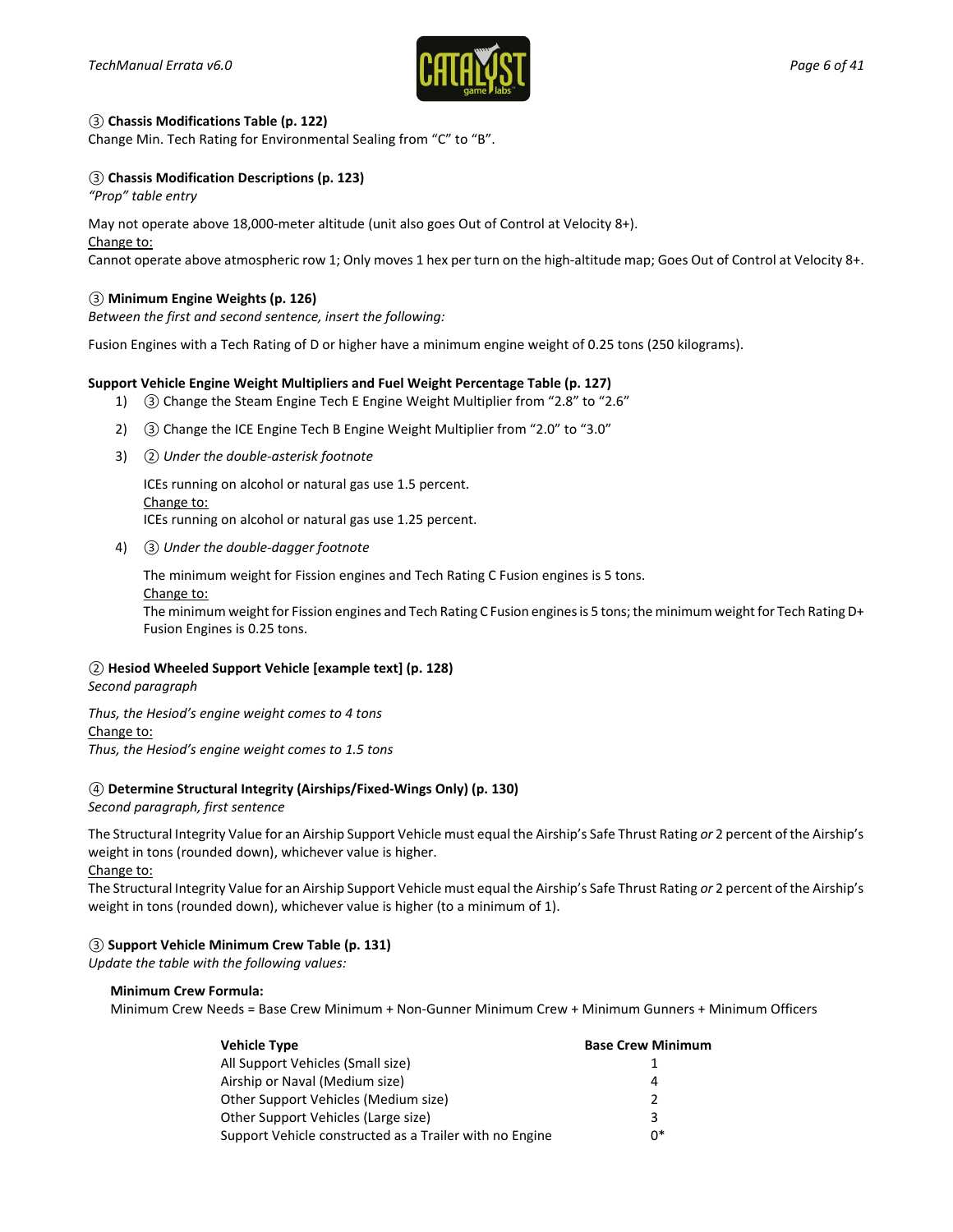**ADDITIONAL CREW**



| <b>ADDITIONAL CREW</b>                                                                                                                                                                                                                                                                           |  |                                 |                                            |   |                                                                                                                                                |  |  |
|--------------------------------------------------------------------------------------------------------------------------------------------------------------------------------------------------------------------------------------------------------------------------------------------------|--|---------------------------------|--------------------------------------------|---|------------------------------------------------------------------------------------------------------------------------------------------------|--|--|
| <b>Non-Gunners</b>                                                                                                                                                                                                                                                                               |  | <b>Minimum Crew Requirement</b> |                                            |   |                                                                                                                                                |  |  |
| Communications Equipment (per ton, see p. 212)                                                                                                                                                                                                                                                   |  | 1                               |                                            |   |                                                                                                                                                |  |  |
| Field Kitchen (per item, see p. 217)                                                                                                                                                                                                                                                             |  |                                 |                                            | 3 |                                                                                                                                                |  |  |
| MASH (per theater, see p. 228)                                                                                                                                                                                                                                                                   |  |                                 | 5                                          |   |                                                                                                                                                |  |  |
| Minimum Gunners (by Fire Control System)*                                                                                                                                                                                                                                                        |  |                                 |                                            |   |                                                                                                                                                |  |  |
| Support Vehicle Size None (+2 to-hit)                                                                                                                                                                                                                                                            |  |                                 | Basic (+1 to-hit)                          |   | Advanced (+0 to-hit)                                                                                                                           |  |  |
| Small                                                                                                                                                                                                                                                                                            |  |                                 | 1 per weapon 1 per facing#                 |   | 1 per facing $\frac{1}{1}$ + $\frac{1}{1}$                                                                                                     |  |  |
|                                                                                                                                                                                                                                                                                                  |  |                                 |                                            |   | Medium/Heavy $\overline{ }$ Total Weapon Tonnage $\div 2^+$ Total Weapon Tonnage $\div 3^+$ Total Weapon Tonnage $\div 4^+$ / $\overline{ }$ t |  |  |
| <b>Minimum Officer Requirement</b>                                                                                                                                                                                                                                                               |  |                                 |                                            |   |                                                                                                                                                |  |  |
| 1 to 3 Non-Officer Crew                                                                                                                                                                                                                                                                          |  | $\Omega$                        |                                            |   |                                                                                                                                                |  |  |
| 4 or more Non-Officer Crew                                                                                                                                                                                                                                                                       |  |                                 | Total Non-Officer Crew $\div$ 6 (round up) |   |                                                                                                                                                |  |  |
| *Gunners are required only for items that require a Gunnery Skill roll to use in combat.<br>+Round up<br>††Tech E Chassis SVs use Tonnage ÷ 5; Tech F Chassis SVs use Tonnage ÷ 6 to determine gunners<br>‡Turret and pintle mounts counts as separate facing<br>##Includes the vehicle's driver |  |                                 |                                            |   |                                                                                                                                                |  |  |

#### *③* **Step 4: Add Armor (p. 134)**

*Under "Tech Rating", first sentence*

The Tech Rating of the armor chosen for a Support Vehicle may not exceed that of its chassis. Change to:

The Tech Rating of the armor chosen for a Support Vehicle usually does not exceed that of its chassis. It is possible to mount armor at a higher Tech Rating than the chassis, but this will drive up the Support Vehicle's overall Tech Rating accordingly.

#### *③* **Support Vehicle Armor Table (p. 134)**

- 1) For the first subtable, under "Vehicle Type", change "Airship, Naval, WiGE" to "Airship, Naval"
- 2) For the first subtable, Insert a new row, "WiGE", with a Total Max Armor Factor of "4 + (0.5 per ton)"
- 3) Replace the lower portion of this table (the part that cross-references BAR and Tech Rating) and its footnote with the following:

| <b>Barrier Armor</b> |       |       |     |       | Weight (in kg) per Armor Point (by Tech Rating) |      |
|----------------------|-------|-------|-----|-------|-------------------------------------------------|------|
| Rating (BAR)         | A     | В     | C   | D     | E                                               | F    |
| 2                    | 40    | 25    | 16  | 13    | 12                                              | 11   |
| 3                    | $60*$ | 38    | 24  | 19    | 17                                              | 16   |
| 4                    | NA.   | 50    | 32  | 26    | 23                                              | 21   |
| 5                    | NA.   | $63*$ | 40  | 32    | 28                                              | 26   |
| 6                    | ΝA    | NA.   | 48  | 38    | 34                                              | 32   |
| 7                    | NA.   | NA.   | 56* | 45    | 40                                              | 37   |
| 8                    | ΝA    | NA.   | NA  | $51*$ | 45                                              | 42   |
| 9                    | NA.   | NA.   | NA. | $57*$ | $51*$                                           | 47   |
| 10                   | ΝA    | ΝA    | ΝA  | 63*   | 56*†                                            | 52*† |

\*The Armored chassis modification is required to install this armor on a chassis of this Tech Rating. †At Tech Ratings E and F, BAR 10 Armor occupies slot space equal to that of Inner Sphere and Clan Ferro-Fibrous Armor types (respectively).

#### *②* **Swiftran VTOL [example text] (p. 135)**

*Replace the first full paragraph on the page ("At the Tech Rating of E used for the Swiftran's chassis…") with the following:*

*At the Tech Rating of E used for the Swiftran's chassis, Todd notes that BAR 10 armor—the equivalent of Combat Vehicle armor weighs in at 56 kilograms per point. The maximum protection of 29 points would weigh 2 tons (29 points x 56 kg per point = 1,624 kg = 1.62 tons, which rounds up to 2 tons). Noting that at 2 tons the Swiftran can also achieve the same 29 points of BAR 10 armor at Tech*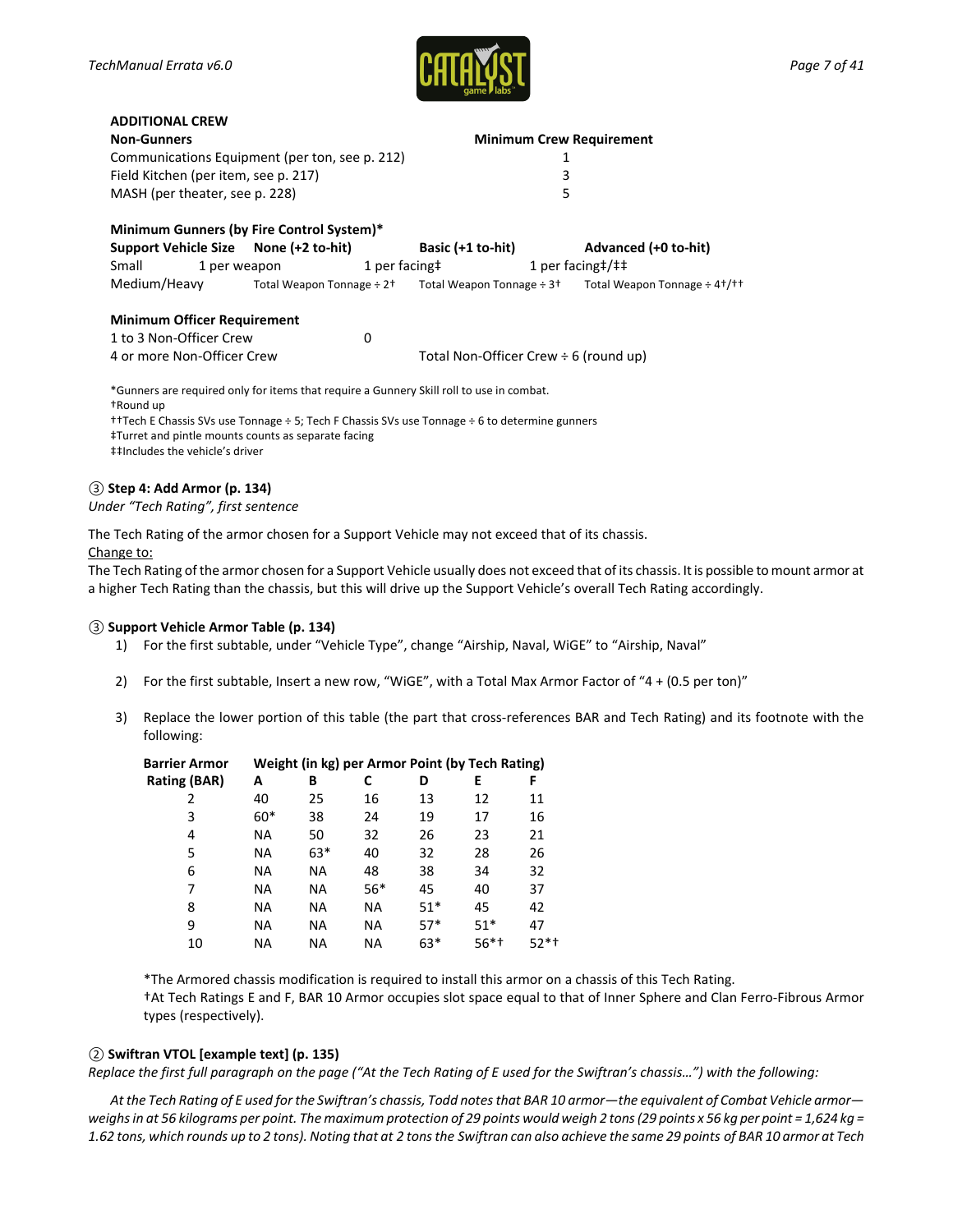

*Rating D (29 points x 63 kg per point = 1,827 kg = 1.83 tons, which also rounds up to 2 tons), for flavor reasons Todd chooses to go with less efficient Tech Rating D armor instead.*

#### **Step 5: Add Weapons, Ammunition, and Other Equipment (p. 136)**

1) *③ Under "Weapons and Ammunition", first paragraph, third sentence*

Regardless of their type, these weapons require no heat sinks, but may carry ammunition in multiples of their clip size. Change to:

Regardless of their type, these weapons require no heat sinks and come with a free clip; they may carry ammunition in multiples of their clip size.

2) *⑥ Under "Weapons and Ammunition", in between the first and second paragraphs insert the following: This ruling has changed from previous errata versions.*

When mounting Small and Medium Weapons on Support Vehicles, each such weapon occupies 1 item slot. Use the Conventional Infantry Weapons Table starting on page 349 to determine the weapon's damage in *BT* gameplay. Because such weaponsfire individually, however, the actual damage values for a Small/Medium weapon in *BT* gameplay when fired by a Support Vehicle must be rounded to the nearest whole point (rounding 0.5 up). Thus, a Support Vehicle mounting a Thunderstroke II Gauss Rifle as a Medium Weapon (Base Damage: 0.53), would inflict 1 point of damage with that weapon in *BT* gameplay (0.53 rounds up to 1), but if the vehicle used a Gyroslug Carbine instead (Base Damage: 0.35), it would inflict no *BT* damage with that weapon (0.35 rounds down to 0). Any applicable special weapon effects (such as Heavy Burst or Flame-Based Weapon capability) also apply to Light or Medium Weapons mounted on Support Vehicles.

To find the weapon's Short, Medium, and Long Range values when fired by a Support Vehicle, use the weapon's listed Base Range for Short, multiply it by 2 for Medium Range, and 3 for Long. If applicable, the Range can then be used to determine a Small or Medium Weapon's Aerospace combat range as well: a range of 9 or less equals Aerospace Short Range; 10 to 19 equates to Aerospace Medium Range; 20 to 24 is Aerospace Long Range; and 25 or more is Aerospace Extreme Range. Thus, a Support Vehicle that mounts a Thunderstroke II Gauss Rifle (Base Range: 2) has a Short Range of 2 (Base Range 2), Medium Range of 4 (Base Range 2 x 2 = 4), and a Long Range of 6 (Base Range 2 x 3 = 6). If mounted on a Support Vehicle that uses Aerospace rules (such as a Fixed Wing Support Vehicle), the Long Range of 6 would translate to an Aerospace Range of Short. Non-melee weapons with a Base Range of 0 use a Short Range of 0, Medium Range of 1, and Long Range of 2.

#### *②* **Simca Ambulance [example text] (p. 137)**

*First paragraph, first sentence*

*With 1,346 kilograms remaining for his Simca and only 5 item slots,* Change to: *With 1,436 kilograms remaining for his Simca and only 5 item slots,*

### **Conventional Infantry Construction**

#### *③* **Conventional Infantry Basics (p. 145)**

*Under "Mechanized Infantry", fourth paragraph, last sentence*

*Mainly dependent on militarized versions of off-road cars, these troops cannot negotiate rough terrain, rubble, any woods, or water greater than Depth 1 in combat.*

#### Change to:

*Mainly dependent on militarized versions of off-road cars, these troops cannot negotiate rough terrain, rubble, any woods, or water greater than Depth 0 in combat.*

#### *③* **Affiliation and Infantry Deployment (p. 146)**

*At the end of the second paragraph insert the following*

Note that, regardless of affiliation, a maximum of 5 squads is allowed per platoon or sub-platoon.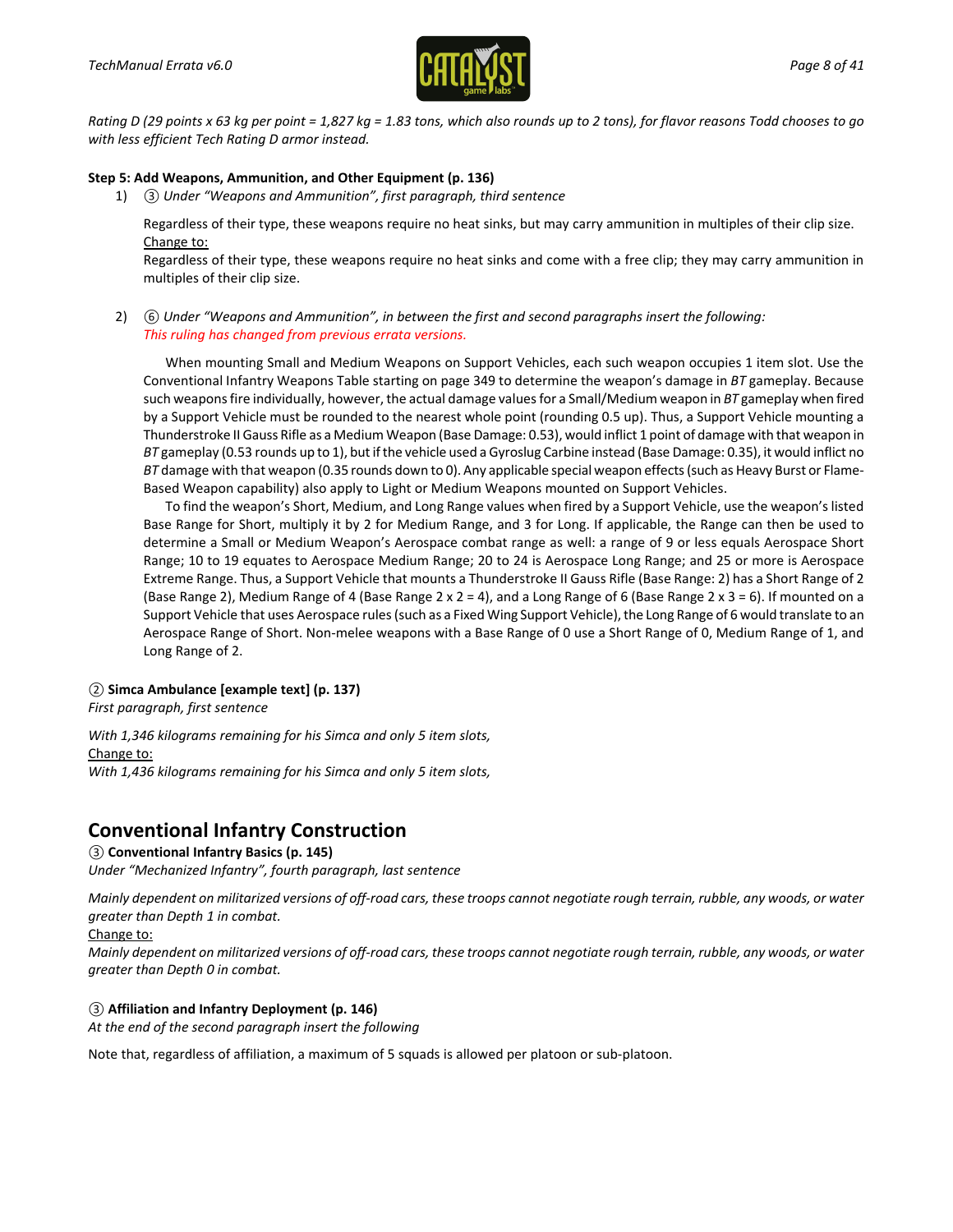

#### *②* **Clan Mechanized Tracked Point [example text] (p. 147)**

#### *Second sentence*

*His mechanized platoon (Point) numbers 25 troopers; the Formations Table indicates it will be composed of 4 squads of 5 troops each. Jason also blacks out Troopers 26 through 30 for his Clan platoon's line on the Infantry Record Sheet.* Change to:

*His mechanized platoon (Point) numbers 20 troopers; the Formations Table indicates it will be composed of 4 squads of 5 troops each. Jason also blacks out Troopers 21 through 30 for his Clan platoon's line on the Infantry Record Sheet.*

#### *③* **Infantry Weapon Statistics (p. 148)**

*Under "Weapon Class/Type", first paragraph, last sentence*

The platoon's secondary weapon type (if any) must always be a Support Weapon.

Change to:

If a secondary weapon is chosen, it may be of any weapon type (Melee, Standard, or Support).

#### *③* **Infantry Weapon Classifications Table (p. 148)**

- 1) *Third subtable*
	- a) Delete the asterisk after "Game Play Effect"
	- b) Apply the \* footnote marker to both the Anti-Aircraft Weapon and Flame-Based Weapon entries
	- c) Flame-Based Weapon: May inflict damage and heat to heat-tracking units† Change to:

Flame-Based Weapon: Every time the platoon fires, before the to-hit roll is made, the player may announce he is applying the Damage Value as heat to the target, in place of damage\*†

d) At the end of the entry for Special Feature "N" (Non-penetrating weapon) add a double dagger (††)

#### 2) *Footnotes section*

a) *Change the asterisk footnote to the following:*

\*Unless otherwise stated, these effects apply for the full platoon's attack, regardless of the number of weapons per squad

Change to:

\*Platoon special feature applies if one or more weapons assigned

b) *Insert the following new footnote:*

†† Platoon special feature only applies if weapon is used to determine Base Range

#### *③* **Infantry Weapon Statistics (p. 149)**

*Under "Damage", second sentence*

Delete the word "(Support)" between "Secondary" and "Weapons" in the second sentence.

#### *⑥* **Choose Primary Infantry Weapons (p. 150)**

*At the end of the section insert the following new paragraph:*

No Primary Infantry Weapon may have a Damage Value greater than 0.60. If the weapon selected has a Damage Value greater than 0.60, then reduce its Damage Value to 0.60 when determining final damage values (see p. 152). Platoons that have their primary weapon damage reduced in this way automatically gain the Heavy Burst Weapon special feature.

#### *③* **Determine Final Range Values (p. 152)**

*Second and third sentences*

If the platoon fields 1 Secondary Weapon or less, ranges and modifiers that apply to the platoon's attack are those of the Primary Weapons. If the platoon fields 2 Secondary Weapons, then it is the Secondary Weapons' range and modifiers that apply.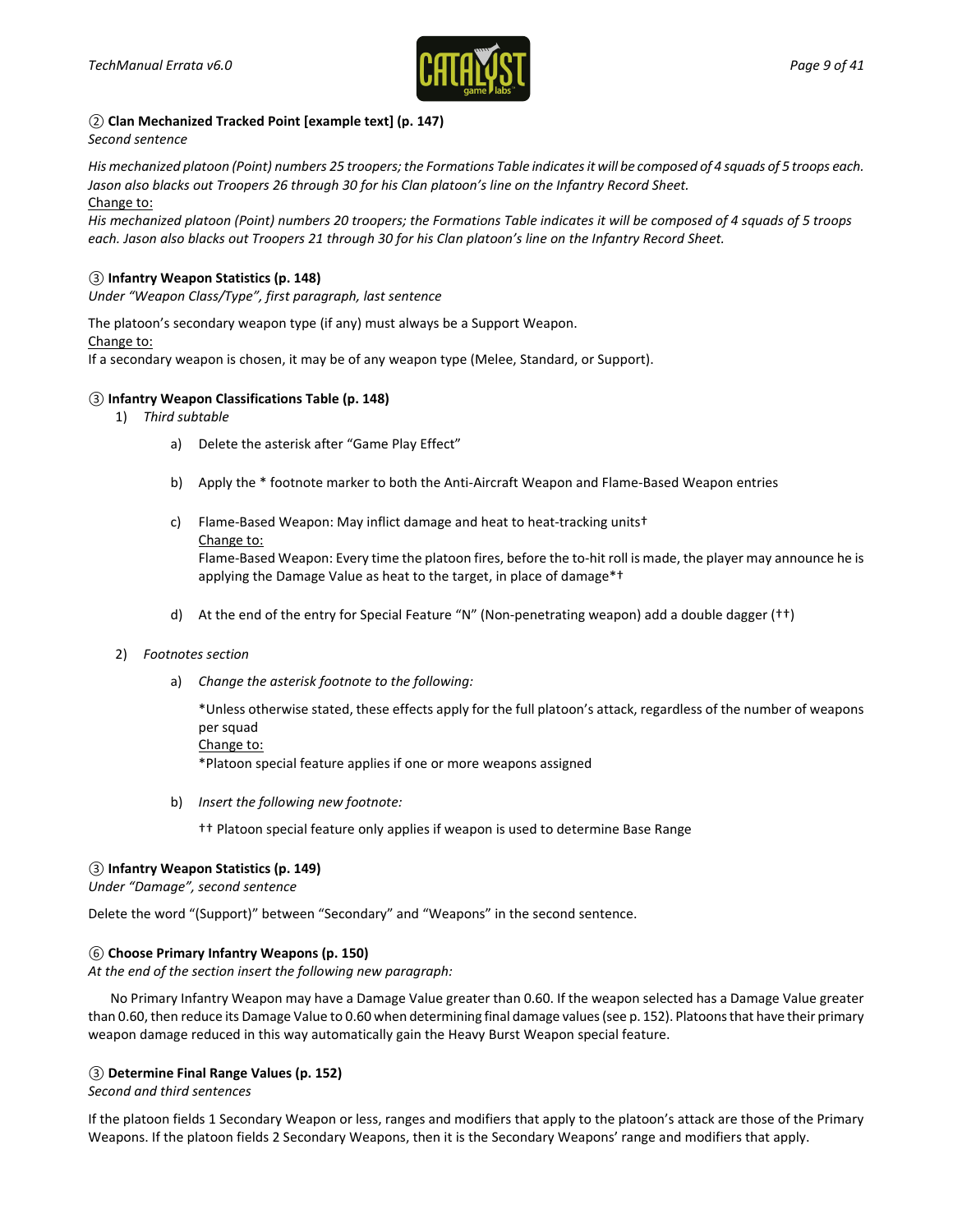

If the platoon fields 1 Secondary Weapon or less per squad, the ranges, modifiers and Damage Type that apply to the platoon's attack are those of the Primary Weapons. If the platoon fields 2 or more Secondary Weapons per squad, then it is the Secondary Weapons' range, modifiers and Damage Type that apply.

#### *③* **Determine Final Damage Values (p. 152)**

*First paragraph*

([8 Secondary Weapons x 0.43]  $\times$  [20 Primary Weapons x 0.21] = 7.64, rounded normally [up] to 8). Change to:

([8 Secondary Weapons x 0.43] + [20 Primary Weapons x 0.21] = 7.64, rounded normally [up] to 8).

#### *②* **Clan Mechanized Tracked Point [example text] (p. 154)**

1) *First sentence*

*Jason's Mechanized Tracked Point is comprised of 5 squads of 5 troopers each, for a total of 25 troops.* Change to: *Jason's Mechanized Tracked Point is comprised of 4 squads of 5 troopers each, for a total of 20 troops.*

2) *Second paragraph, replace the paragraph with the following:*

*At 1 Bearhunter per each of the platoon's 4 squads, the Secondary Weapon damage of 2.33 points each applies for only 4 troopers' Damage Values. The remaining 16 troopers (20 total troopers – 4 Bearhunter troopers = 16 remaining troopers) deliver the Damage Value for the platoon's Primary Weapons, the Gauss SMGs (0.45 each). The final platoon Damage Value comes to 21 ([4 Secondary Weapons x 2.33 Damage per Secondary Weapon] + [16 Primary Weapons x 0.45 Damage per Primary Weapon] = 16.52, round up to 17). Dividing this value by 20, Jason finds that the average damage per trooper for his Point is 0.85 (17 Damage ÷ 20 troops = 0.85 Damage per trooper). Multiplying each trooper individually, he determines the Damage Value of the platoon for troopers numbered 1 through 20.*

#### *③* **Infantry and Cargo Transportation (p. 155)**

*At the end of the fourth paragraph (second on the page), insert the following:*

Round all weights up to the nearest half ton.

#### *③* **Conventional Infantry Weight Table (p. 155)**

*Reduce the listed weights for Foot, Motorized, and Jump Infantry by 0.015 tons, giving values of:*

Foot (0.085 tons), Motorized (0.195 tons), Jump (0.165 tons)

#### *③* **Conventional Infantry Anti-'Mech Capability (p. 155)**

#### *Before the examples insert the following:*

#### **Special Feature: Adding Anti-'Mech Capability to Conventional Infantry**

Although most conventional infantry are technically capable of swarming or conducting leg attacks on enemy 'Mechs, this highly risky tactic is usually performed only by those who are trained for it, and who go into battle properly equipped.

To reflect the equipping of a conventional infantry unit for Anti-'Mech attacks during platoon construction, add 15 kilograms (0.015 tons) to the base weight of each trooper in the unit, to account for the unit's Anti-'Mech Infantry kits. This kit includes the necessary climbing gear and a satchel charge; with it, the unit can possess a better Anti-'Mech Skill Rating than 8 in game play. Without it, the unit receives a fixed Anti-'Mech Skill Rating of 8 during construction (see p. 314 to alter a unit's Anti-'Mech Skill Rating).

Disregard this rule if the platoon uses any of the Mechanized Motive Types, as such units are automatically barred from Anti- 'Mech attacks.

#### *②* **Clan Mechanized Tracked Point [example text] (p. 155)**

#### *Second sentence*

*He then calculates that at 25 troopers, his platoon weighs 25 tons in all (25 troopers x 1 ton per Mechanized Tracked Trooper Base Weight = 25 tons), and may only be broken down as far as 5 troopers per transport.*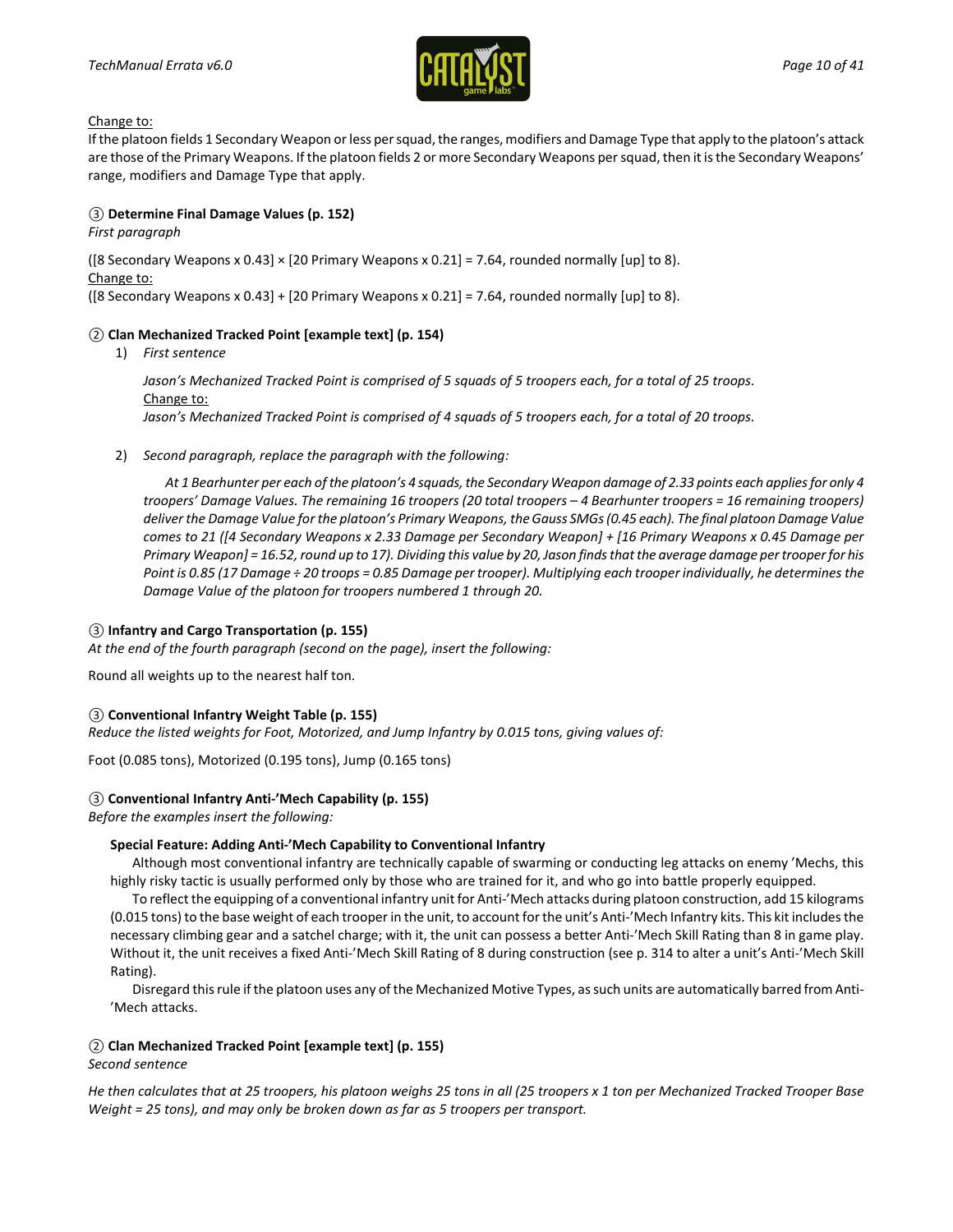

*He then calculates that at 20 troopers, his platoon weighs 20 tons in all (20 troopers x 1 ton per Mechanized Tracked Trooper Base Weight = 20 tons), and may only be broken down as far as 5 troopers per transport.*

### **Battle Armor Construction**

#### *③* **Weapon Space (p. 161)**

*Second column, first new paragraph, last sentence*

When installed, items that occupy multiple slots must be allocated to the same body location (unless the item's rules specifically permit otherwise).

#### Change to:

When installed, items that occupy multiple slots must be allocated contiguously to the same body location (unless the item's rules specifically permit otherwise).

#### *③* **Choose Weight (p. 162)**

#### *First paragraph, fourth sentence*

Any unspent tonnage left after the creation process is considered wasted or—if space permits—may be used to determine the capacity of any modular mounts or cargo spaces, such as AP weapon mounts and mission equipment items. Change to:

Any unspent tonnage left after the creation process is considered wasted or—if space permits—may be used to determine the capacity of any modular mounts or cargo spaces, such as configurable turret mounts and mission equipment items.

#### *③* **Battle Armor Capabilities Table (p. 167)**

*Replace the entire table with the following:*

| <b>BATTLE ARMOR CAPABILITIES TABLE</b>                  |              |                                   |                                          |                                                                                      |  |  |
|---------------------------------------------------------|--------------|-----------------------------------|------------------------------------------|--------------------------------------------------------------------------------------|--|--|
| <b>Battle Armor Weight</b><br><b>Class and Features</b> | <b>Swarm</b> | <b>Anti-'Mech Attacks</b><br>Leq, | <b>Mechanized</b><br><b>Battle Armor</b> | <b>Minimum Manipulator Requirements*</b>                                             |  |  |
| Quad Body Type (Any)                                    | <b>No</b>    | <b>No</b>                         | <b>No</b>                                | Not Applicable                                                                       |  |  |
| PA(L) / Exoskeleton                                     | Yes          | Yes                               | Yes                                      | 2 Armored Gloves; 2(1)** Basic Manipulators;<br>or 1 Battle Claw (Heavy or Standard) |  |  |
| Light                                                   | Yes          | Yes                               | Yes                                      | 2 Armored Gloves; 2(1)** Basic Manipulators;<br>or 1 Battle Claw (Heavy or Standard) |  |  |
| Medium                                                  | Yes          | Yes                               | Yes                                      | 2(1)** Basic Manipulators;<br>or 1 Battle Claw (Heavy or Standard)                   |  |  |
| Heavy                                                   | <b>No</b>    | <b>No</b>                         | Yes                                      | 1 Basic Manipulator; or 1 Battle Claw (Heavy or Standard)                            |  |  |
| Assault                                                 | No           | <b>No</b>                         | No                                       | Not Applicable                                                                       |  |  |
| Uses UMU Equipment                                      | <b>No</b>    | $Yes***$                          | Yest                                     | As Weight Class                                                                      |  |  |
| <b>Uses Magnetic Clamps</b>                             | $\ddagger$   | $\ddagger$                        | Yes‡                                     | None                                                                                 |  |  |

\*Basic Manipulator and/or Battle Claw requirements include such modifications with Vibro-Claws, Mine-Clearance or Magnets.

\*\* Only 1 Basic Manipulator needed for Mechanized Battle Armor

\*\*\* Only possible against targets in Depth 1+ Water.

†So long as all other requirements are met in terms of weight class, body type and minimum manipulator requirements.

‡See Magnetic Clamps, above.

#### *③* **Tunnel Rat Industrial Exoskeleton [example text] (pp. 167-168)**

*Replace the third paragraph with the following:*

*Checking the Battle Armor Capabilities Table, Keith notes that his Tunnel Rat—as an exoskeleton that lacks some of the minimum manipulator requirements—may not engage in anti-'Mech attacks in its default industrial drill configuration. If, however, he were to swap the right-arm industrial drill with another basic manipulator, his battle armor would meet the qualifications for these capabilities.*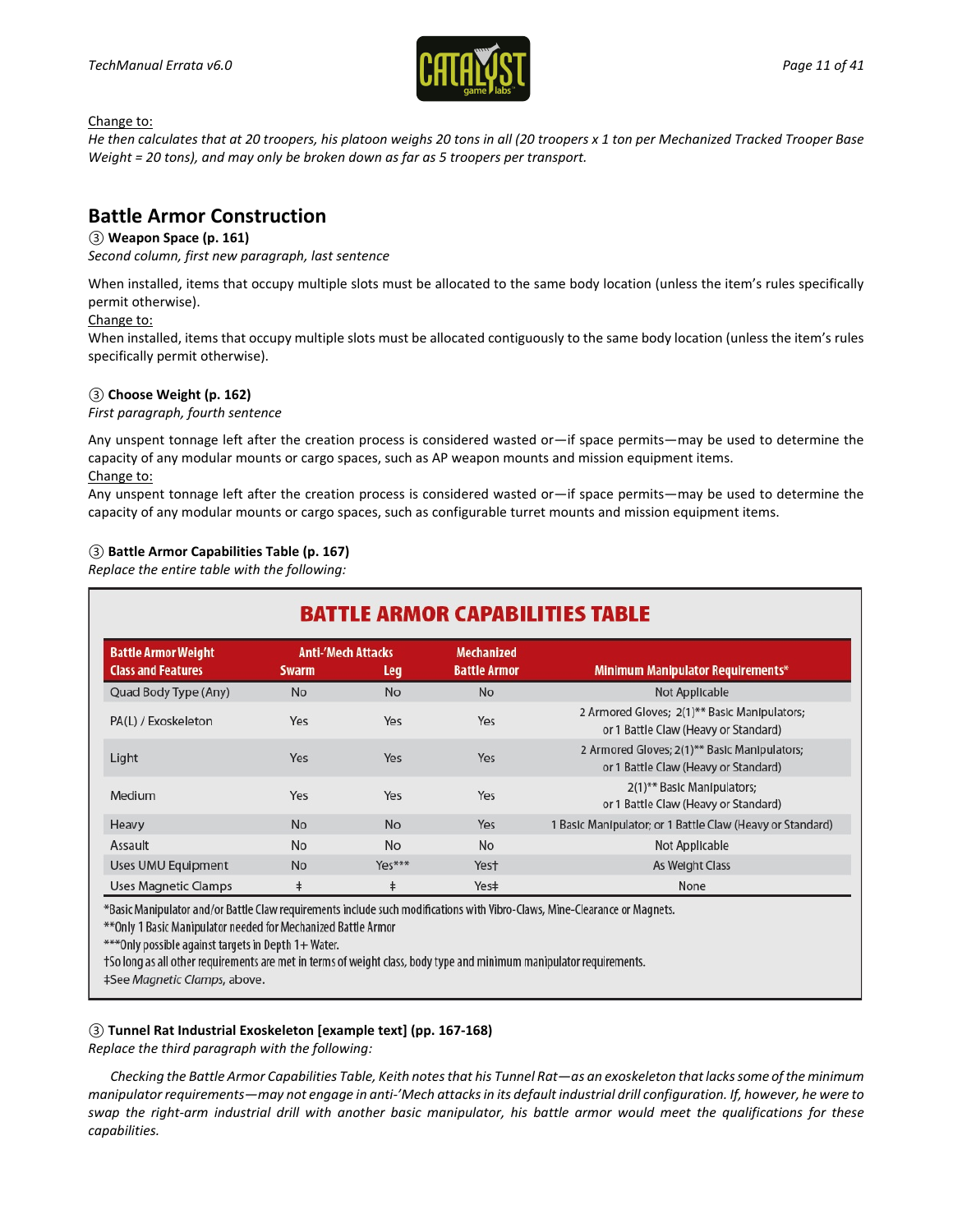

*③* **Step 5: Add Weapons, Ammunition and Other Equipment (p. 170)** *First sentence*

Change the page reference from "pp. 347–348" to "pp. 346–348".

#### *③* **Weapon Location Restrictions (p. 170)**

#### *This ruling has changed from previous errata versions. Second paragraph, last sentence*

Battle armor may not mount conventional infantry weapons designated as melee or support. Change to:

Battle armor may not use Melee-type conventional infantry weapons.

#### *③* **Battle Armor Weapon Limits Table (p. 170)**

Replace all instances of "Anti-Personnel Weapon" in the table with "Anti-Personnel Weapon Mount"

#### *③* **Modular Technology (p. 171)**

*Replace the entire entry with the following:*

At the designer's option, battle armor (including power armor and exoskeletons) may install modular mounts for their weaponsto mimic the configurable capabilities of Omni units. Modular mounts are broken into two types. The first, Modular/Turret Mounts, are detailed on page 262. The second, Squad Support Weapon mounts, can be found on page 270.

Humanoid battle armor may carry one squad support weapon mount, one standard modular weapon mount per arm, and two standard modular weapon mounts in the body; they may not install turret mounts. Quad battle armor may only add a single modular turret mount (referred to as a configurable turret mount), which must be installed in the body. Regardless of the type or number of mounts chosen, the weapon limit rules on page 170 still apply.

Mounts (other than anti-personnel mounts) may also accommodate non-weapon items. Any item listed on the Battle Armor Equipment Tables may be installed in a mount as per the usual construction rules, except for the following prohibited items: Camo System, Extended Life Support, HarJel, Jump Booster, Magnetic Clamps, Mission Equipment, Modular/Turret Mounts, Space Operations Adaptation, Squad Support Weapon.

Unless carried by armored glove manipulators, battle armor anti-personnel weapons are always fitted in modular mounts. Anti-Personnel Weapons are detailed on page 271, and their mounts are covered on page 262.

#### *③* **Other Weapon Mount Options (p. 171)**

1) *First paragraph*

Quad battle armor may use a standard turret mount in place of the modular mount, to save on bulk and weight. Change to:

Quad battle armor may install a standard turret mount instead of the configurable turret mount, sacrificing the modular ability to save on bulk and weight.

2) *At the end of this section, insert the following paragraph:*

Battle armor equipped with one or more armored glove manipulators may use one additional non-Melee conventional infantry weapon with crew requirements of less than 2. The weight of this weapon or its ammunition is never counted towards a battlesuit's weight limits.

#### *③* **Fenrir Battle Armor [example text] (p. 172)**

*Replace the entire entry with the following:*

*Peter has 880 kilograms to spend on weapons, and 11 weapon slots in the Body location to place them. He decides to start by making the Fenrir's armament modular, choosing the configurable turret mount for his design (see p. 262). As the configurable turret requires a certain pre-determined size for its mount—to determine its weight and slot capacity—Peter selects a 3-slot capacity for the mount, meaning the entire turret mount will weigh 80 kilograms and occupy 2 slots.*

*Peter can install 800 kilograms worth of weaponry that can occupy a grand total of 12 slots (3 in the Configurable Turret + 9 in the Body). Per the Weapon Limits Table, Peter can install up to 4 anti-personnel weapon mounts and 4 anti-BattleMech weapons in all this space. He decides at this point that the base configuration for his Fenrir is complete.*

*For one configuration, Peter decides to place an SRM-4 launcher in the configurable turret mount. The SRM weighs 240 kilograms and occupies 2 slots on its own, leaving 1 slot open in the turret for ammunition. Peter decides to give the SRM the maximum*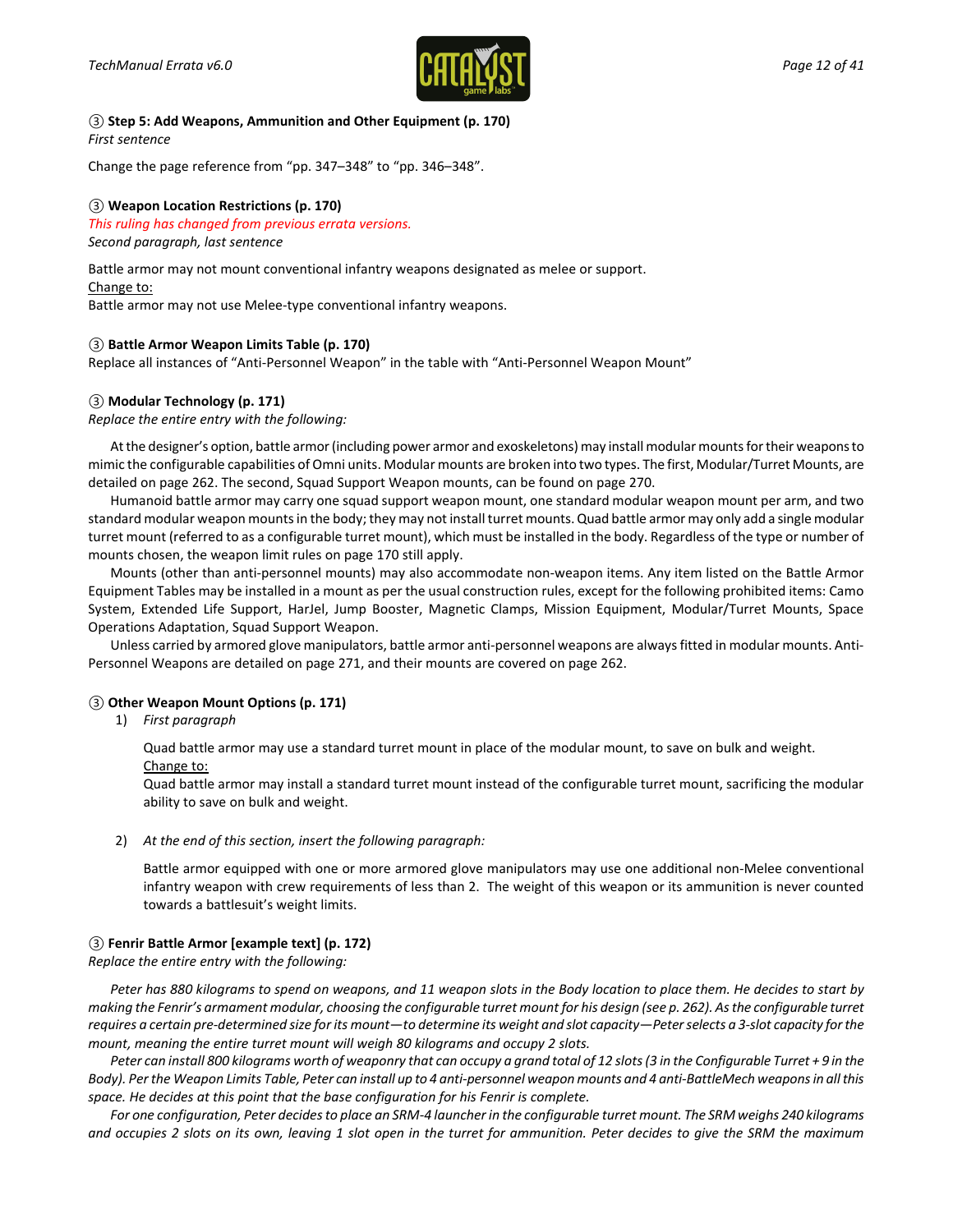

*ammunition load of 4 shots, which takes up the remaining turret weapon slot, and weighs 160 kilos (4 SRM-4 shots at 40 kg per volley = 160 kg). Though the resulting weapon weight is only 400 kilograms, leaving the SRM-4 Fenrir 400 kilos shy of its 2,000-kg maximum (800 kg – 400 kg = 400 kg), Peter cannot allocate more weaponry to the Fenrir without making it a completely different design (because he reserved all the leftover weight for his configurable turret).*

### **Aerospace Unit Construction**

#### *③* **Engineering (p. 176)**

*Under "Engineering", second paragraph, first sentence*

Delete the words ", or in both the stern and bottom of most aerodyne craft,"

#### *④* **Aerospace Unit Engine Table (p. 185)**

*Under "Conventional Fighter (Clan or I.S.)", "Engine Types Permitted"*

ICE, Fusion (Std) only Change to: ICE, Fusion (as per Tech Base)

*⑥* **Determine Fuel Capacity (p. 186)**

*First paragraph, first sentence*

(which will be covered in *Tactical Operations*). Change to: (which is covered in *Strategic Operations*, p. 33).

#### *③* **Determine Fuel Capacity (p. 186)**

*Under "OmniFighters", replace the entry with the following:*

The internal fuel capacity of an OmniFighter's base configuration must be fixed, and this internal fuel cannot be altered in its completed Primary or Alternate configurations. Additional fuel may be pod-mounted, however.

#### *③* **Structural Integrity Table (p. 187)**

*This ruling has changed from previous errata versions.*

- 1) Add a cross after the formulas for both "Small Craft or DropShip" SI Weight entries. (†)
- 2) Insert a new footnote: "†Round up to the nearest half-ton."

#### *③* **Aerospace Units Crew Needs table (p. 189)**

*Under the second subtable*

Change "1 per 6 weapons (round up)" to "1 per 6 weapons on the design (round up)"

#### *④* **Special Enhancements (p. 190)**

*Change the header to the above (i.e. drop the parenthetical statement part), and then replace the second paragraph with the following:*

Aerospace fighters and aerodyne Small Craft, by virtue of their design, already incorporate VSTOL capabilities, but may mountthis equipment to eliminate the +2 penalty for attempting a vertical landing in atmosphere.

#### *③* **Step 4: Add Heat Sinks (p. 193)**

*First paragraph, second sentence*

Aerospace fighters can push these heat sinks beyond tolerances, but conventional fighters, Small Craft and DropShips operate on a "zero-heat principle,"

#### Change to:

Aerospace fighters and Small Craft can push these heat sinks beyond tolerances, but conventional fighters and DropShips operate on a "zero-heat principle,"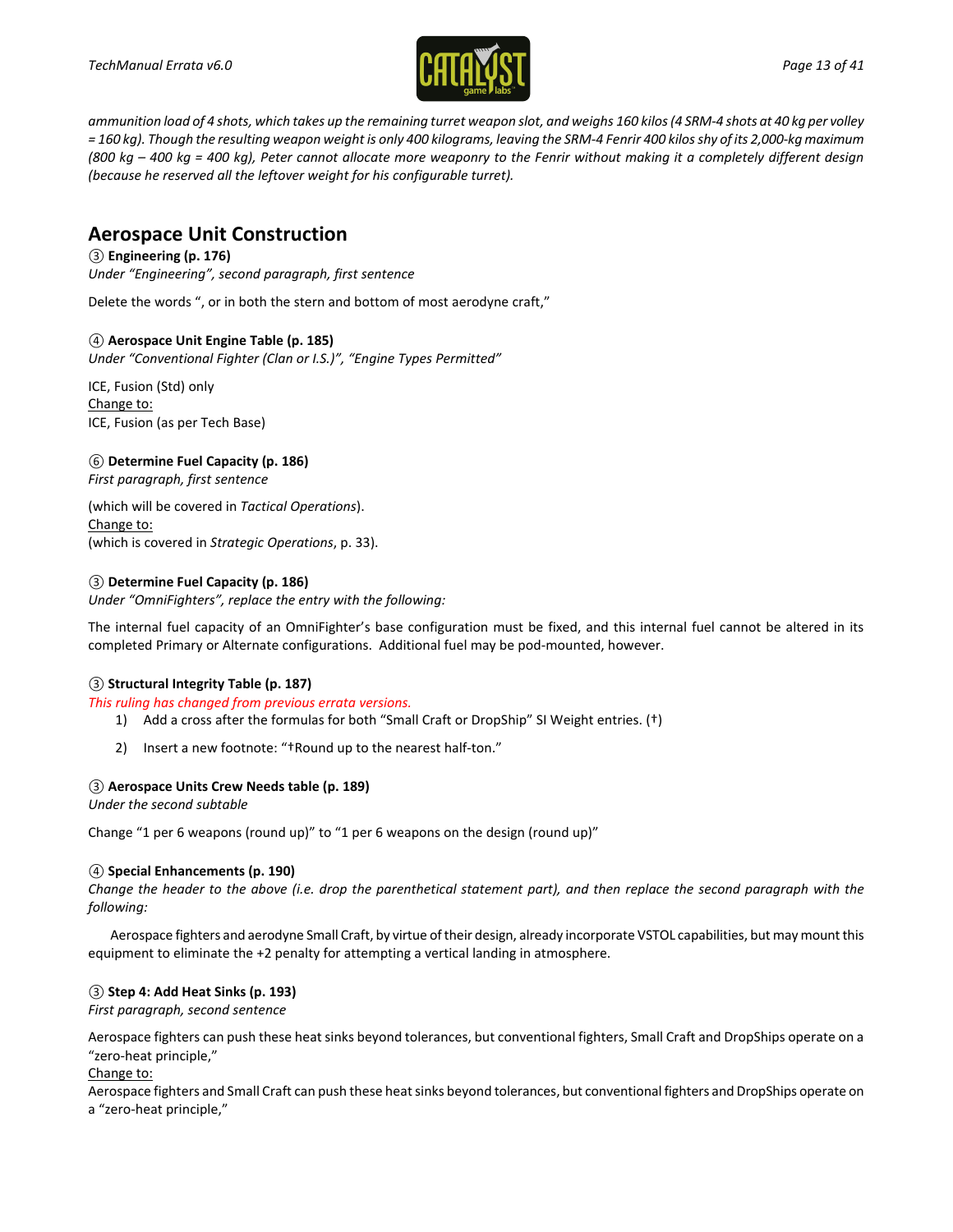

#### **Step 5: Add Weapons, Ammunition and Other Equipment (p. 194)**

1) *③ Second paragraph, in between the first and second sentences insert the following:*

The exception to this is large craft like DropShips, which must round up the mass of any ammunition to the nearest ton regardless of the number of rounds carried.

2) *⑥ Second paragraph, last sentence*

(2 tons of ammo per launcher x 5 shots per ton = 10 shots per ton Change to: (2 tons of ammo per launcher x 5 shots per ton = 10 shots per launcher

#### **Weapons Bays and Firing Arcs (p. 195)**

1) *② First paragraph, second sentence*

These weapon bay classes are: Point Defense, Laser, Pulse Laser, PPC, Autocannon, LB-X AC, ATM, LRM, MRM, SRM, Rocket Launcher and Capital Missile.

Change to:

These weapon bay classes are: Point Defense, Laser, Pulse Laser, PPC, Plasma, Autocannon, LB-X AC, ATM, LRM, MRM, MML, SRM, Rocket Launcher and Capital Missile.

2) *⑥ After the second paragraph insert the following new paragraph: This ruling has changed from previous errata versions.*

To determine the maximum number of plasma weapons allowed in a bay, first find the average heat that weapon can deal to a target (round normally if necessary). Add this value to the weapon's attack value and use this figure to determine max bay damage.

#### *③* **Crew Quarters (p. 195)**

*Replace the last paragraph with the following:*

Fighters—conventional and aerospace—may not incorporate quarters under these rules. They have a default life support endurance of 96 hours when operated in hostile environments that require life support.

**External Consumables Pods:** Fighters may add life support endurance in lieu of bombs, with each pod providing another 96 hours endurance per fighter occupant. Because of cockpit space and amenities limits, a fighter may only carry 1 pod per 25 tons (round up) of fighter mass, even though the pods only occupy 1 hard point each. Life support from these pods is consumed before any from internal reserves. If a fighter carrying external consumables pods sustains bomb critical damage, determine the damaged bomb randomly, including any external consumables pods. If an external consumables pod is damaged, the life support of that pod is lost.

External consumables pods may be dropped using the rules for *Dumping Bombs* (see *Total Warfare*, p. 247) in the case of emergency bomb dumps, or *Dumping Ammunition* (see *Total Warfare*, p. 104) in non-emergencies. Dumped consumables pods whether full or empty—do not inflict any damage when they land.

#### *③* **Heat Sinks (p. 195)**

1) *First paragraph, second sentence*

Aerospace fighters, which can push their heat limits better, may mount as many heat sinks as desired after their initial 10 free sinks are added with the engine.

Change to:

Aerospace fighters and Small Craft, which can push their heat limits better, may mount as many heat sinks as desired after their initial 10 free sinks are added with the engine.

2) *Second paragraph, first sentence*

DropShips and Small Craft may not generate heat in excess of their heat sinks. Change to:

DropShips may not generate heat in excess of their heat sinks.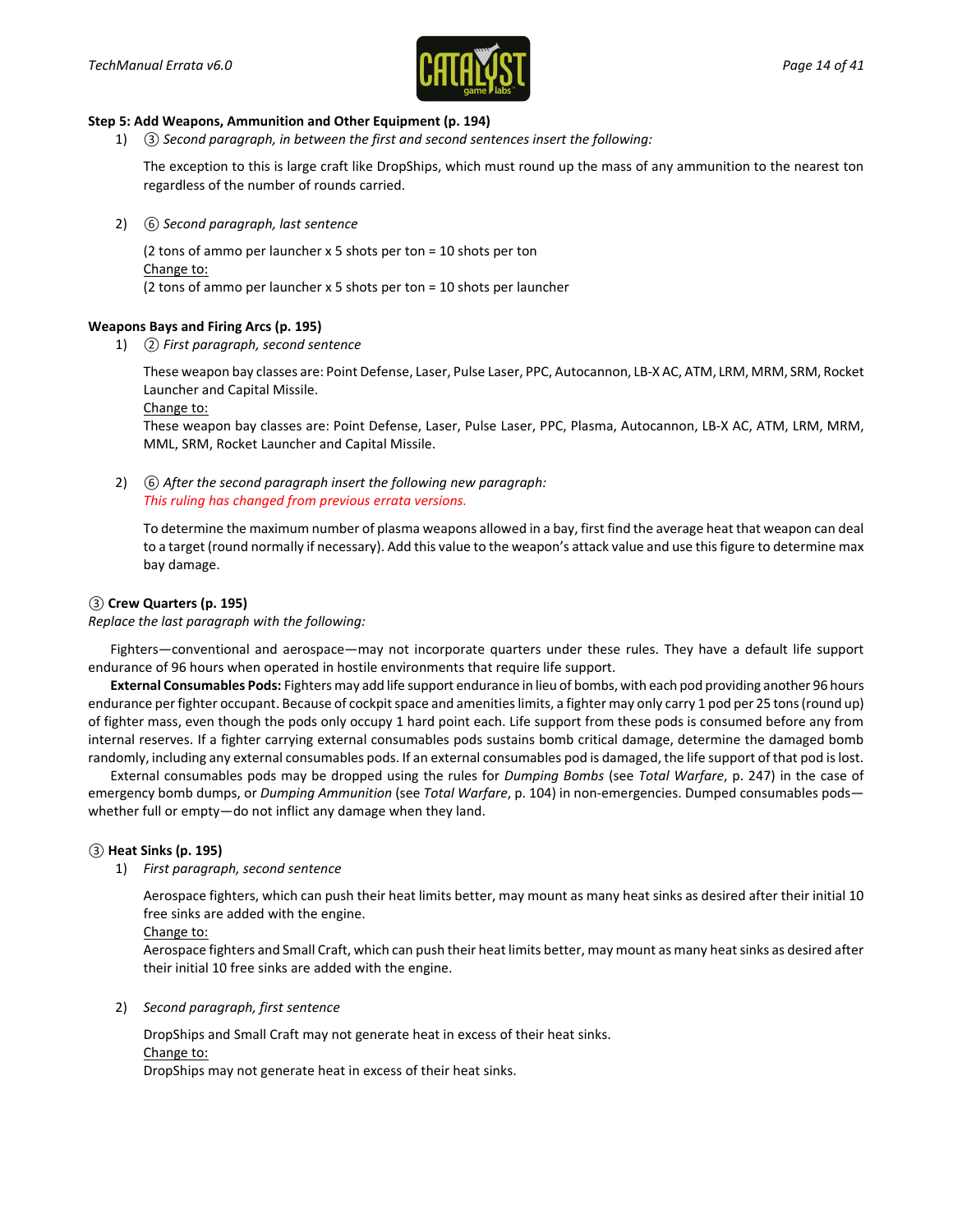

#### *⑥* **Transport Bays and Doors (DropShips and Small Craft only) (p. 196)**

*Replace the second paragraph (first on the page) with the following: This ruling has changed from previous errata versions.*

Transport baysfor any unit type other than infantry must assign a minimum of 1 bay door each, to allow for entry and egress from the vessel. Aerodyne small craft can have no more than 2 bay doors, while spheroid small craft can have no more than 4 bay doors. For all other vessels, the maximum number of bay doors is equal to 7 plus the vessel's total weight (in tons) divided by 50,000 (rounded up). Thus, a DropShip weighing 20,000 tons would receive a maximum of 8 bay doors (7 + [20,000 ÷ 50,000] = 7.4, rounded up to 8, while a DropShip weighing 80,000 tons would be limited to 9 doors  $(7 + [80,000 + 50,000] = 8.6$ , rounded up to 9).

#### *⑥* **Transport Bays and Doors (DropShips and Small Craft only) (p. 196)**

*Third paragraph (second on the page), last line*

Rules for dropping 'Mechs will appear in Tactical Operations. Change to: Rules for dropping 'Mechs are in *Strategic Operations*, page 20.

#### *②* **Nokohono'o DropShip [example text] (p. 197)**

1) *Third paragraph, first sentence*

*For the Fore-Left arc, Chris chooses to mount 3 MRM-20s* Change to: *For the Fore-Left arc, Chris chooses to mount 3 MRM-30s*

2) *Third paragraph, second sentence*

*These weapons weigh 131 tons in total (30 tons [3 MRM-20s] + 4 tons [MRM ammo] + 30 tons [2 Gauss Rifles] + 4 tons [Gauss ammo] + 22 tons [2 LRM-20s] + 6 tons [LRM ammo] + 35 tons [7 ER PPCs] = 131 tons.* Change to:

*These weapons weigh 131 tons in total (30 tons [3 MRM-30s] + 4 tons [MRM ammo] + 30 tons [2 Gauss Rifles] + 4 tons [Gauss ammo] + 22 tons [2 LRM-20s] + 6 tons [LRM ammo] + 35 tons [5 ER PPCs] = 131 tons.*

3) *Sixth paragraph, first sentence*

*With 4,687.5 tons spent on weapons (3716.5 tons [Nose] + 262 tons [Fore-Sides] + 330 [Aft-Sides] + 49 tons [Aft] = 4,687.5 tons),* Change to: *With 4,687.5 tons spent on weapons (3716.5 tons [Nose] + 262 tons [Fore-Sides] + 660 [Aft-Sides] + 49 tons [Aft] = 4,687.5 tons),*

#### *②* **Step 6: Complete the Record Sheet (p. 199)**

*Second paragraph, third sentence*

(for example, a listing for 2 large lasers in a single fighter location would state "2 ER Large Lasers" under the Quantity and Weapon columns, but show 8 for Heat and 8 for damage at Short and Medium ranges, reflecting just one weapon fired. Change to:

(for example, a listing for 2 large lasers in a single fighter location would state "2 Large Lasers" under the Quantity and Weapon columns, but show 8 for Heat and 8 for damage at Short and Medium ranges, reflecting just one weapon fired.

### **Weapons and Heavy Equipment**

*③* **Light Active Probe (p. 204)**

*Replace the entire entry with the following:*

The Clans' Light Active Probe is a smaller and somewhat less powerful version of the standard model. Initially thought to be a recent creation, it was later discovered to be an old Clan Mongoose experiment that the Smoke Jaguars brought to fruition some years later. Weighing just half a ton, this system has an effective range of only 90 meters, but that is still far enough to give some would-be ambushers a bad day.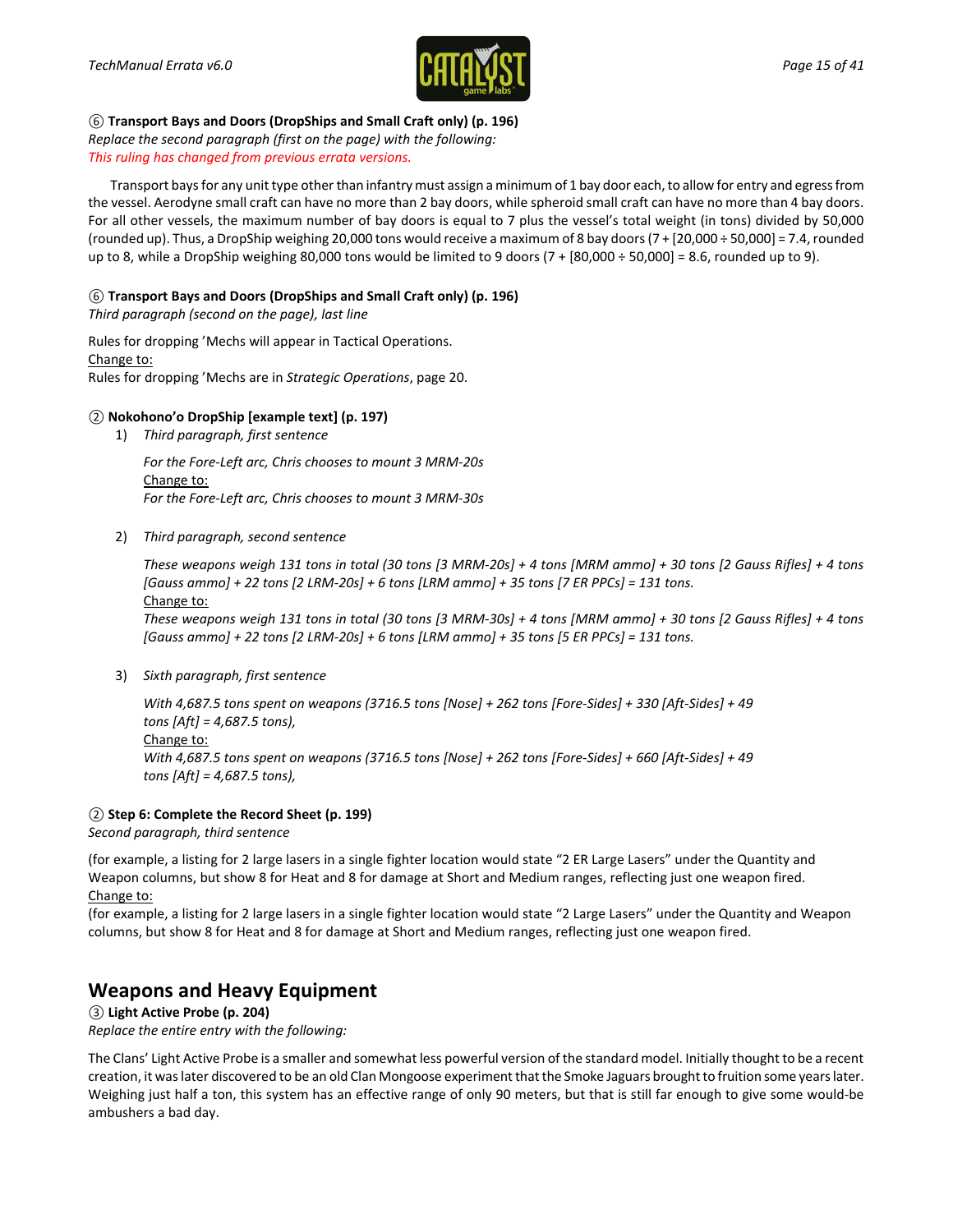

#### *③* **A-Pod/B-Pod (p. 205)**

#### 1) *Under "Unit Restrictions"*

A-Pods and B-Pods may only be installed on BattleMechs, IndustrialMechs and ground-based Combat and Support Vehicles (those with a Wheeled, Tracked, Hover or WiGE motive system).

#### Change to:

A-Pods and B-Pods may only be installed on BattleMechs, IndustrialMechs, WiGEs, VTOLs and ground-based Vehicles (Combat or Support Vehicles with a Wheeled, Tracked or Hover motive system).

2) *Under "Construction Rules"*

BattleMechs and IndustrialMechs may only mount A-Pods on their Leg locations. B-Pods may be mounted in any location. Combat and Support Vehicles using B-Pods may mount them on any Side location, or on the turret. Change to:

For 'Mechs, A-Pods may only be mounted in Leg locations, while B-Pods may be mounted in any location. Vehicles may mount pods in any location other than the Body.

#### *③* **Commercial Armor (p. 205)**

Change Introduced to "Circa 2300 (Terran Alliance)"

#### *③* **Armor, Standard (or Heavy Industrial) Armor (p. 205)**

Under "Introduced", delete "[Standard Military]), 3040 (Federated Commonwealth [Heavy Industrial])"

#### *③* **Artemis IV Fire-Control System (p. 207)**

*Under "Construction Rules", replace the first and second paragraphs with the following:*

The Artemis IV FCS is only applicable to standard LRM, SRM and MML launchers (including any one-shot or torpedo versions). If Artemis IV is added to an applicable launcher, every applicable launcher on the unit must have Artemis IV (non-applicable launchers, such as Streak SRMs, may still be installed). For example, if a unit has one Artemis IV-equipped LRM launcher, then every single standard LRM, SRM and MML launcher on the unit must have Artemis IV. Note that while Clan ATM launchers have Artemis IV integrated as part of their design, ATM launchers do not count as an applicable launcher type, meaning you can have ATMs on the same unit as LRM, SRM or MML launchers without Artemis IV.

Artemis IV must be placed in the same location as the launcher it is added to. If a launcher that must receive an Artemis enhancement is set in a location with no space remaining for the Artemis, then Artemis IV may not be mounted on that unit at all, because one of its launchers cannot receive the required upgrade.

For OmniMechs with one or more fixed (i.e. non-pod-mounted) missile launchers, whether or not the fixed launchers have Artemis determines the 'Mech's usage of Artemis. This cannot be modified through alternate configurations. For example, for an OmniMech with fixed launchers without Artemis, no launcher on the 'Mech, fixed or not, may have Artemis. Conversely, for an OmniMech with Artemis-equipped fixed launchers, all its applicable launchers must be equipped with Artemis.

#### *③* **Standard Autocannon (p. 208)**

Change Extinct to "Circa 2850 (Clans only)"

#### *③* **Ultra Autocannon (p. 208)**

Change Recovered to "3035 (Federated Commonwealth [UAC/5]); 3057 (Free Worlds [UAC/2, UAC/10]); 3060 (Lyran/Free Worlds [UAC/20])"

#### *③* **C3 /C3 I Computer (p. 209)**

*Under "Construction Rules", at the end of the entry insert the following new paragraph:*

The C<sup>3</sup> Master (but not C<sup>3</sup>I units or C<sup>3</sup> Slaves) exactly duplicates the function of Target Acquisition Gear (see p. 238). The firing arc for the TAG is based on the location the  $C<sup>3</sup>$  Master is mounted in (which may be rear-mounted if desired).

#### *③* **Capital Missile Launchers (p. 210)**

1) *Under "Game Rules"*

Change Introduced to "2305 (Terran Alliance [Capital Missiles]); 2550 (Terran Hegemony [AR-10])"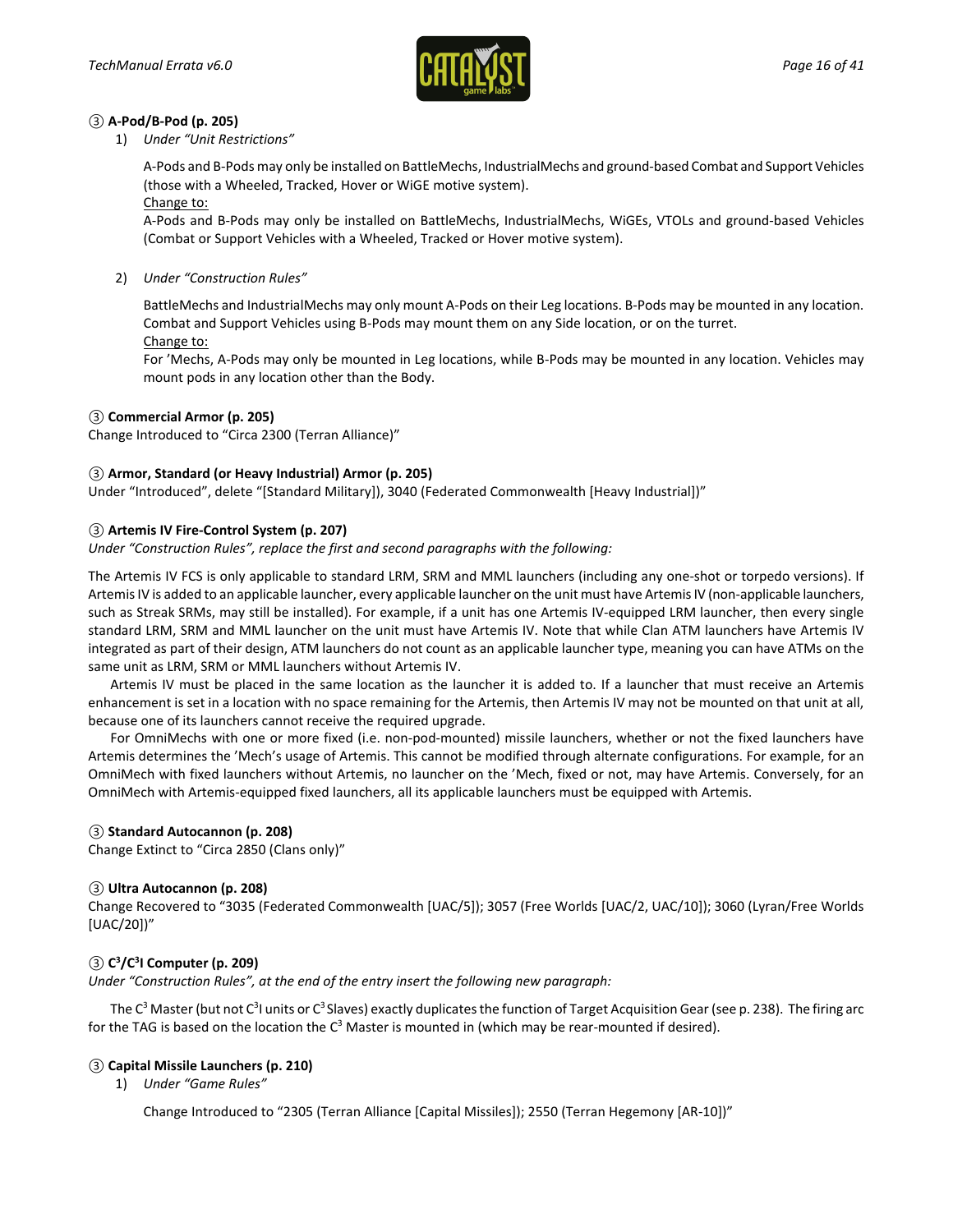

2) *Under "Construction Rules", at the end of the entry insert the following sentence:*

An AR-10 launcher only requires a total of 10 shots, adding shots for all missile types together.

#### *③* **Cellular Ammunition Storage Equipment (CASE) (p. 210)**

*Under "Construction Rules", first paragraph, last sentence*

Units built using Clan technology (except for ProtoMechs) are presumed to incorporate CASE automatically in all locations that store ammunition or explosive equipment (such as Gauss rifles).

Change to:

Units built with a Clan internal structure (except for ProtoMechs) are presumed to incorporate CASE automatically in all locations that store ammunition or explosive equipment (such as Gauss rifles), unless otherwise specified.

#### *③* **'Mech Cockpit (p. 211)**

- 1) Change Introduced to "Circa 2300 (Terran Alliance)"
- 2) *First paragraph, first sentence*

Born at the same time as the concept of the 'Mech—including the IndustrialMech progenitors that were outclassed in the 2350s by the advent of myomer technology—'Mech cockpits today vary slightly from design to design, Change to:

Born at the same time as the concept of the 'Mech, 'Mech cockpits today vary slightly from design to design,

#### *③* **Communications Equipment (p. 212)**

1) *Under "Unit Restrictions"*

ProtoMechs may not mount communications equipment. Change to: None.

#### 2) *Under "Game Rules", replace the entire entry with the following:*

BattleMechs, ProtoMechs, Combat Vehicles and fighters of all kinds automatically possess a basic amount of communications equipment (equivalent to 1 ton) as part of their cockpit and control systems. Small Craft and DropShips incorporate communications equipment as well (equivalent to 3 tons of such equipment) as part of their cockpit and control systems. IndustrialMechs and Support Vehicles do not carry communications equipment more sophisticated than a radio unless they invest tonnage in such gear.

Advanced units have the following basic communication equipment equivalency: satellites (1 ton), JumpShips (4 tons), WarShips and Space Stations (5 tons); rules for such units are found in *Tactical Operations* (satellites) and S*trategic Operations* (JumpShips, WarShips, and Space Stations).

Communications equipment that a unit automatically comes with stacks with a set of additional equipment to produce a total communications equipment tonnage rating. For example, a Small Craft (which receives 3 tons free) that adds a set of 3 tons of communications equipment has a total communications equipment rating of 6 tons.

For all eligible units, a set of communications equipment must be installed in full-ton lots (to a maximum of 15 tons per unit). No unit may add more than one set of communications equipment.

For BattleMechs and IndustrialMechs, communications equipment requires 1 critical slot per ton and must be allocated to the Critical Hits Table in a contiguous series within the same location; it may be operated by 1 crewman.

Combat and Support Vehicles need to allocate only 1 equipment slot to the entire set, regardless of its tonnage. Aerospace units may treat communications equipment like cargo, allocating the set to the Body/Fuselage location without occupying weapon slots. For these units, all additional communications equipment adds 1 crewman to the unit's minimum crew needs for every ton of communications gear.

ProtoMechs may not mount any additional communications equipment.

#### *⑥* **Ejection Seat (p. 214)**

*Under "Game Rules"*

Ejection seats have no impact in *Total Warfare*. Rules for ejection will appear in *Tactical Operations*.

Change to:

Ejection seats have no impact in *Total Warfare*. Rules for ejection appear in *Tactical Operations* (see pp. 194-196, *TO:AR*).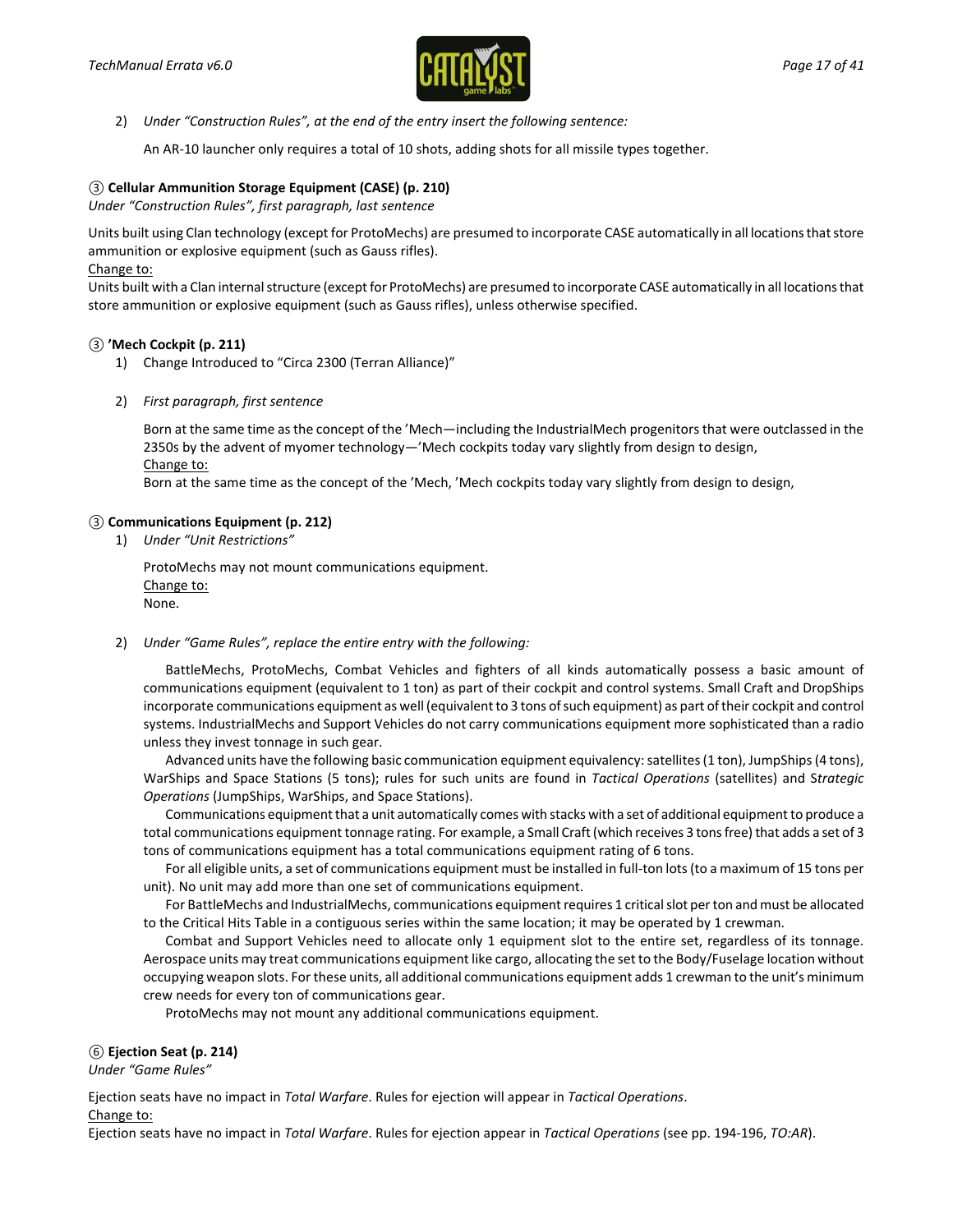

### *③* **Light engines (p. 214)**

*Last sentence*

Spies from the Lyran Alliance reportedly stole this technology in the early 3060s, Change to:

Spies from the Lyran Alliance reportedly stole this technology in the late 3050s,

#### *③* **Environmental Sealing (p. 216)**

*Replace the entire entry with the following:*

#### **ENVIRONMENTAL SEALING**

#### **Introduced:** Pre-spaceflight

Unlike BattleMechs, conventional and aerospace fighters, submersible vehicles and DropShips—which all incorporate this technology by design—many Support Vehicles and IndustrialMechs lack the hermetic sealing to operate in toxic environments, vacuum or even underwater. At an added cost in chassis mass, however, environmental sealing can be added to many of these units, incorporating air tanks, filters, scrubbers and airtight sealing.

This process allows for the crew cabins, cockpits and critical parts to function normally in such hostile environments, albeit at an increased cost. Even though environmental sealing protects the pilots and crews of units so equipped and enables their parts to move properly, don't expect the likes of a Tyron 25 internal combustion engine to function when completely submerged, even with full sealing. Such engines, after all, still need to take in air to burn their fuel. Achieving full functionality irrespective of environment can only be attained by vehicles and units that are not only sealed, but whose engines also don't need to breathe air (such as fuel cell, fission or fusion plants).

**Tech Base:** Inner Sphere and Clan

**Unit Restrictions:** BattleMechs, ProtoMechs, aerospace fighters, Small Craft, DropShips and submersible Support Vehicles may not install environmental sealing (as they receive it automatically).

**Game Rules:** IndustrialMechs with environmental sealing may enter Depth 1 Water, but cannot be fully submerged unless they incorporate both environmental sealing and a Fission, Fusion or Fuel Cell engine. Additional applications for enviro-sealing are covered in *Tactical Operations*.

**Construction Rules:** IndustrialMechs must spend 10 percent of their total mass (rounded up as appropriate to the unit's core construction rules) to add environmental sealing, and must assign one critical slot per body location to the sealing systems (see p. 70 under Step 2 of the IndustrialMech core construction rules). Support Vehicles may also incorporate environmental sealing into their chassis design process (see pp. 122-123).

Environmental sealing for Combat Vehicles is covered in *Tactical Operations* (see p. 115, *TO:AUE*).

#### *③* **Escape Pod (p. 216)**

1) *Under "Unit Restrictions", first sentence*

Only naval-based Combat and Support Vehicles (including submersibles, hydrofoils and displacement hull craft) 5 tons and over may use maritime escape pods.

Change to:

Only Naval Support Vehicles (including those featuring hydrofoil or submersible chassis modifications) 5 tons and over may use maritime escape pods.

2) *Under "Game Rules"*

The use of these items will be covered in *Tactical Operations*. Change to: The use of these items is covered in *Strategic Operations*, pages 24-25.

#### *⑥* **Field Kitchen (p. 217)**

*Under "Game Rules"*

Its game play rules will be covered in *Tactical Operations*.

Change to:

Its game play rules are covered in *Campaign Operations* page 219, under *Fatigue (Outside of Game Play)*.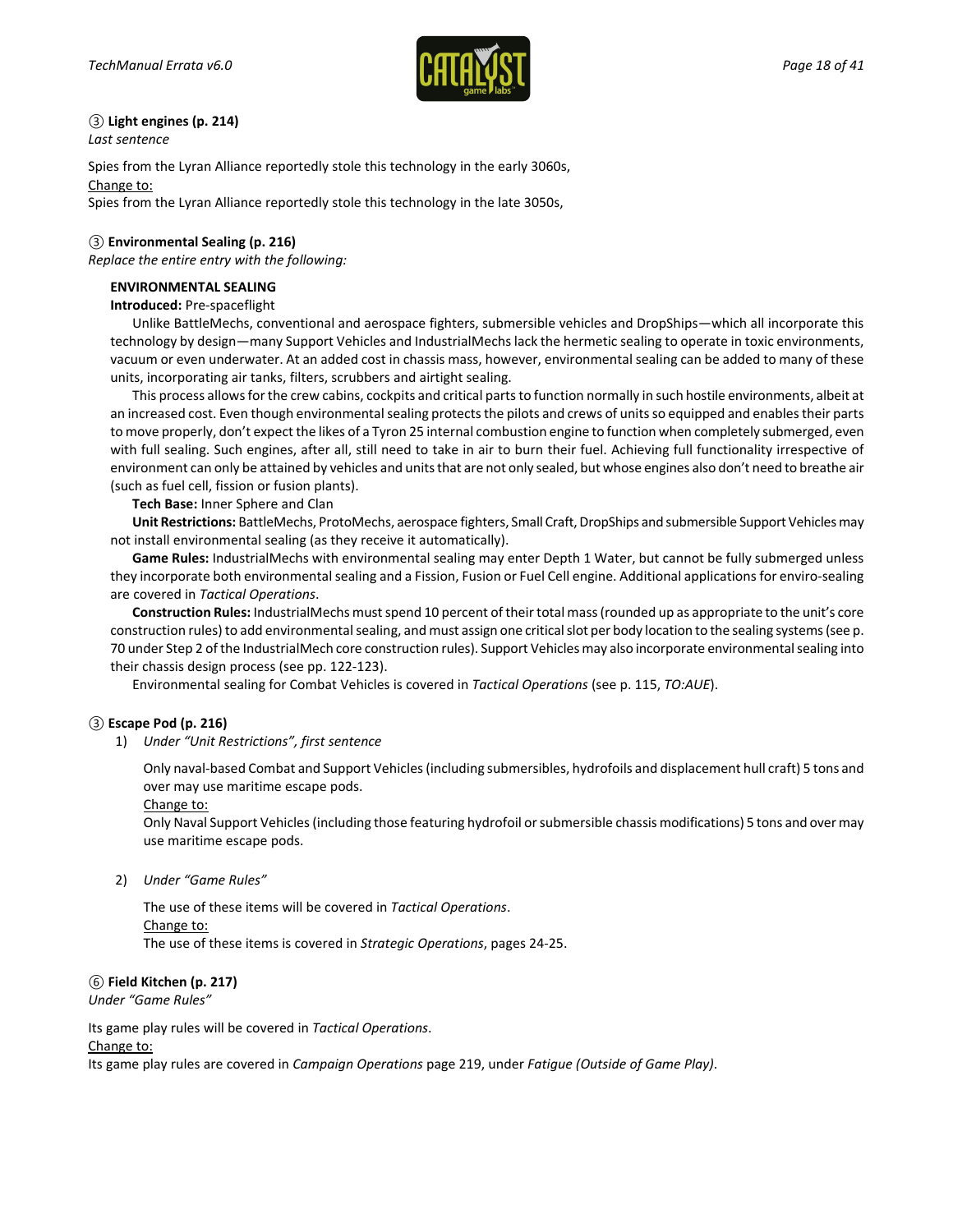

#### *③* **Fire Control Systems (p. 217)**

- 1) Under "Basic Fire Control", change Introduced from "Circa 2400 (Terran Hegemony)" to "Pre-spaceflight"
- 2) Under "Advanced Fire Control", change Introduced from "circa 2439 (Terran Hegemony)" to "Circa 2300 (Terran Alliance)"
- 3) Under "Fire Control System", change Tech Rating from "(Basic Fire Control—C; Advanced Fire Control–D)" to "(Basic Fire Control—B; Advanced Fire Control—C)"

#### *③* **Gauss Rifle (p. 219)**

- 1) Change Recovered to "3040 (Federated Commonwealth, Free Worlds League, Draconis Combine)"
- 2) *Under "Construction Rules", replace the first paragraph with the following:*

AP, Light, standard (Inner Sphere and Clan) and Hyper-Assault Gauss rifles may be mounted on any unit per its standard weapon and equipment mounting rules. Biped OmniMechs that choose to mount a Gauss rifle in the arm must remove the lower arm and hand actuator before doing so.

3) *Under "Construction Rules", at the end of the second paragraph insert the following:*

On aerospace fighters, Heavy Gauss rifles may only be installed in the nose or tail, never the wings.

#### *③* **(p. 225)**

*Change the header title "Standard Structure" to "BattleMech Structure" and replace the entry with the following:*

The first true BattleMech chassis was, of course, that used on the Terran Hegemony's pre-Star League *Mackie* design. Today's standard internal structures—though they may look different from 'Mech to 'Mech—are essentially built to those same centuries-old specifications: a tribute to the genius of the *Mackie*'s original design team.

#### *③* **Combat Vehicle Structure (p. 225)**

Change Introduced to "Circa 2470"

#### *③* **Laser (p. 226)**

*Second paragraph, fifth line. Delete the following:*

with large lasers appearing first on the *Mackie*,

#### **Standard Lasers (p. 227)**

- 1) *②* Change Introduced to "Circa 2300 (Terran Alliance [medium and small]), 2316 (Terran Hegemony [large])"
- 2) *③* Change Extinct to "Circa 2850 (Clans only [medium and large])"

#### *⑥* **Lifeboat (p. 227)**

*Under "Game Rules", second sentence*

These systems will be covered more fully in *Tactical Operations*.

Change to: These systems are covered more fully in *Tactical Operations* (see p. 165, *TO:AR*).

#### *⑥* **Look-Down Radar (p. 227)**

*Under "Game Rules", second sentence*

This system will be covered more fully in *Tactical Operations*. Change to: This system is covered more fully in *Tactical Operations* (see p. 152, *TO:AUE*).

#### *⑥* **MASH Equipment (p. 228)**

*Under "Game Rules"*

Its full functionality will be covered in *Tactical Operations*.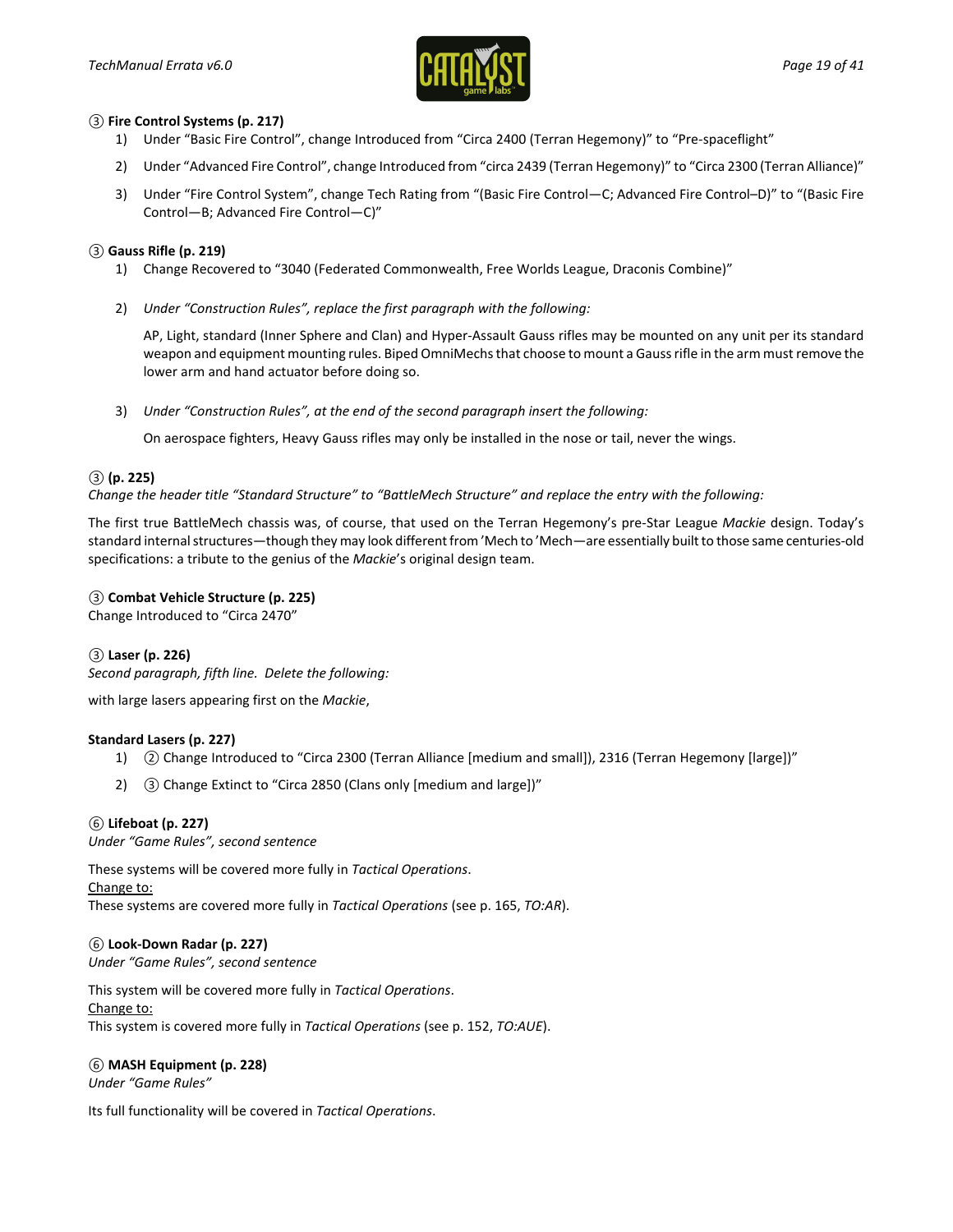

Its full functionality is covered in *Campaign Operations*, pages 191 and 210.

#### *②* **Long-Range Missiles (LRM) (p. 229)**

Change Introduced to "2300 (Terran Alliance)"

#### *③* **Torpedo Launchers (p. 230)**

1) Underneath the title insert the following: "**Introduced:** 2380 (Terran Hegemony)"

#### 2) *Third sentence*

The standard short-range torpedo (SRT) or long-range torpedo (LRT) launcher can only function at water depths of six meters or more, and their munitions cannot be swapped out for standard missiles because of physical differences in the launch mechanisms.

#### Change to:

The standard short-range torpedo (SRT) and long-range torpedo (LRT) launchers' munitions cannot be swapped out for standard missiles because of physical differences in the launch mechanisms.

#### **Missile Munitions (p. 230)**

- 1) *③* Remove the "Flare LRMs" entry entirely.
- 2) *④* Remove the "Incendiary LRMs" entry entirely.

#### *③* **Missile (p. 231)**

1) *Under "Unit Restrictions"*

ProtoMechs may not mount ATMs, MMLs, MRMs or rocket launchers Change to: ProtoMechs may not mount ATMs, MMLs, MRMs, rocket launchers or Single-Shot (OS) Missile Launchers

2) *Under "Construction Rules", insert the following:*

Only standard LRM and SRM launchers may be installed as Torpedo Launchers. Only Torpedo Launchers may fire Torpedoes.

#### **Paramedic Equipment (p. 233)**

1) *③ Under "Unit Restrictions"*

ProtoMechs may not mount paramedic equipment. Change to: Only IndustrialMechs, Combat Vehicles and Support Vehicles may install Paramedic Equipment.

2) *⑥ Under "Game Rules", second sentence*

Its use will be expanded upon in *Tactical Operations* and *CBT: RPG Revised*. Change to: Its use is expanded upon in *Campaign Operations*, page 198.

3) *③* Under "Construction Rules", first sentence: delete "Combat Vehicles".

#### *③* **Extended-Range (ER) PPC (p. 233)**

Change Introduced to "2751 (Terran Hegemony)"

#### **Snub-Nose PPC (p. 234)**

- 1) *③* Change Introduced to "2784 (Terran Hegemony)"
- 2) *⑥* Underneath "Introduced", insert "**Extinct:** 2790"
- 3) *⑥* Underneath "Extinct", insert "**Recovered:** 3067 (Draconis Combine)"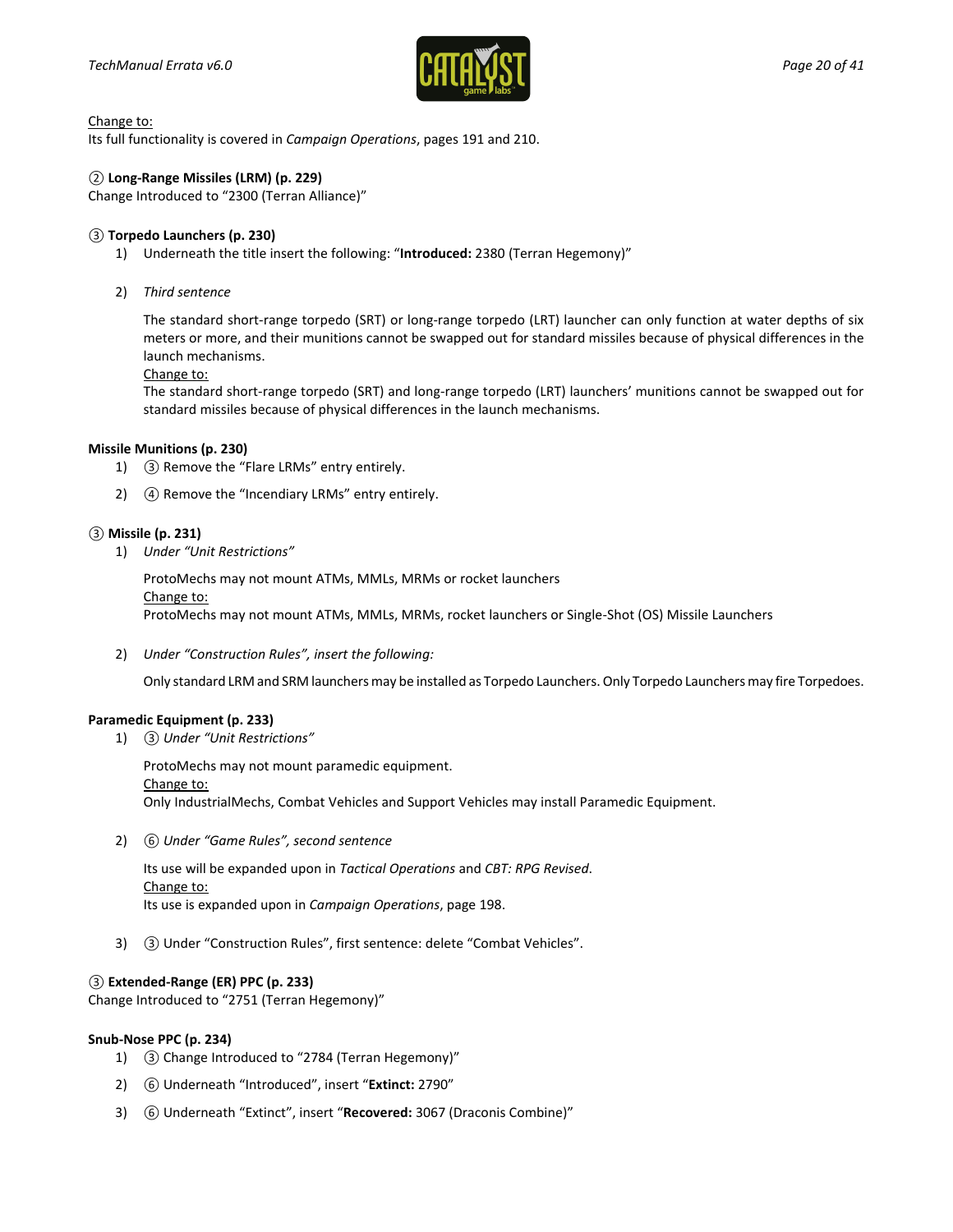

#### *③* **Pintle Mount (p. 235)**

1) *Under "Unit Restrictions"*

Pintle mounts may only be used by ground-based Combat and Support Vehicles (those using a Wheeled, Tracked, Hover or WiGE motive system), Combat and Support VTOLs, and Airship Support Vehicles.

Change to:

Pintle mounts may be used by any Small Support Vehicle, except those of the Fixed-Wing or Naval motive types.

2) *Under "Game Rules", replace the entire entry with the following:*

Pintle mounts provide a 180-degree firing arc for any equipment mounted on the vehicle's sides. Pintles—and the equipment mounted on them—may not operate if the unit's engine is shut down or the crew/pilot is otherwise incapable of acting.

3) *Under "Construction Rules", first and second sentences*

Pintles may not be used to mount heavy weapons (those weighing 0.5 tons or more), nor may they mount armor as a turret. The weight of a pintle mount is equal to 5 percent of the weight of all weapons and equipment (excluding ammunition) mounted in the pintle, rounded up to the nearest kilogram for Small-size Support Vehicles, or to the nearest half-ton for all other applicable unit types.

Change to:

Pintles may not be used to mount heavy weapons (see p. 20), nor may they mount armor as a turret. The weight of a pintle mount is equal to 5 percent of the weight of all weapons and equipment (excluding ammunition) mounted in the pintle, rounded up to the nearest kilogram.

4) At the bottom of the Pintle Mount box, insert "**Game Rules:** *Total Warfare*, p. 206", aligned right.

#### *③* **Plasma Cannon/Plasma Rifle (p. 235)**

1) *Under "Unit Restrictions"*

ProtoMechs may not carry plasma weapons. Change to: None.

2) *Under "Construction Rules", second sentence*

On Combat and Support Vehicles, plasma weapons are treated as energy weapons, Change to: On ProtoMechs, as well as Combat and Support Vehicles, plasma weapons are treated as energy weapons,

#### *③* **Power Amplifiers (p. 235)**

- 1) Change Introduced to "Circa 2300 (Terran Alliance)"
- 2) *Under "Unit Restrictions"*

Only Combat and Support Vehicles and fighter units using non-fusion/non-fission engine types may install power amplifiers. Change to:

Only units with energy weapons and using non-fusion/non-fission engine types may install power amplifiers.

3) *Under "Construction Rules", second sentence*

The rules appear on p. 107 for Combat Vehicles, p. 136 for Support Vehicles and p. 194 for fighters. Change to:

The rules appear on p. 74 for IndustrialMechs, p. 107 for Combat Vehicles, p. 137 for Support Vehicles, and p. 195 for conventional fighters.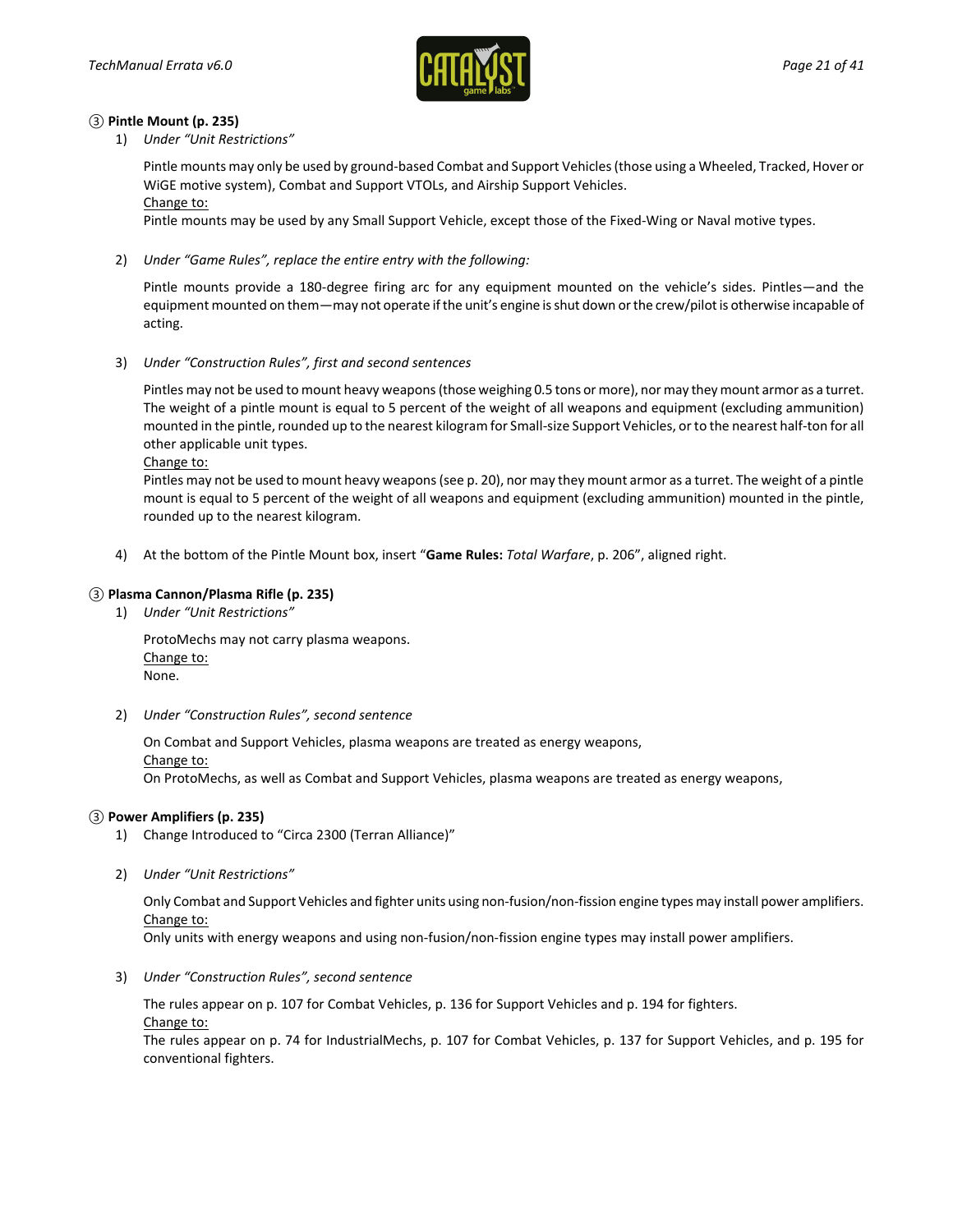

#### *③* **Quarters/Seating (p. 236)**

*Under "Construction Rules", add the following entry to the table, between "Quarters, 1st Class" and "Seat, Pillion":*

Seat, Combat Crew … 0.5 tons … 1 … 1 person crew station (extra)

#### **Remote Sensor Dispenser (p. 236)**

- 1) *③* Under "Introduced", change "Pre-spaceflight" to "Early spaceflight"
- 2) *⑥ Under "Game Rules"*

The remote sensor dispenser has no impact in *Total Warfare;* its use will be covered in *Tactical Operations*. Change to:

The remote sensor dispenser has no impact in *Total Warfare;* its use is covered in *Tactical Operations*(see p. 187, *TO:AUE*).

3) *③ Under "Construction Rules"*

Any unit with cargo space may devote tonnage to additional remote sensors as "ammo" at a rate of 30 sensors per half-ton. Change to:

Every Remote Sensor Dispenser has a fixed payload of 30 sensors and cannot be equipped with additional remote sensor "ammo".

#### *③* **Retractable Blade (p. 237)**

*Under "Construction Rules", after the first paragraph, insert the following:*

Retractable Blades may only be mounted in a 'Mech's arms. Installing a Retractable Blade does not require a hand actuator to be located in the same arm, but arms intended to use a Retractable Blade must have shoulder, upper and lower arm actuators.

#### *⑥* **Searchlight (p. 237)**

*Under "Game Rules", second sentence*

Their effect in game play will be detailed in *Tactical Operations*. Change to: Their effect in game play is detailed in *Tactical Operations* (see p. 55, *TO:AR*).

#### *③* **Sword (p. 237)**

*Under "Construction Rules", second paragraph, second sentence*

A sword's weight (in tons) is equal to the 'Mech's tonnage, divided by 20 (rounded up to the nearest whole number). Change to:

A sword's weight (in tons) is equal to the 'Mech's tonnage, divided by 20 (rounded up to the nearest half-ton).

#### *③* **Target Acquisition Gear (TAG) (p. 238)**

- 1) Under "Recovered", change "3033 (Federated Suns)" to "3044 (Federated Commonwealth)"
- 2) *Second paragraph, second sentence*

Lost during the early Succession Wars, this technology was finally recovered in the early 3030s by the Federated Suns, which began fielding the resurrected TAGs to assist in the targeting of laser-guided bombs.] Change to:

Lost during the early Succession Wars, this technology was finally recovered by the Federated Suns, which began fielding the resurrected TAGs to assist in artillery targeting.

#### *③* **Targeting Computer (p. 238)**

*Under "Construction Rules", second paragraph, first sentence*

The weight of a targeting computer is based on the weight of all direct-fire, non-missile heavy weapons (not counting machine guns, flamers or TAG systems) used by the unit.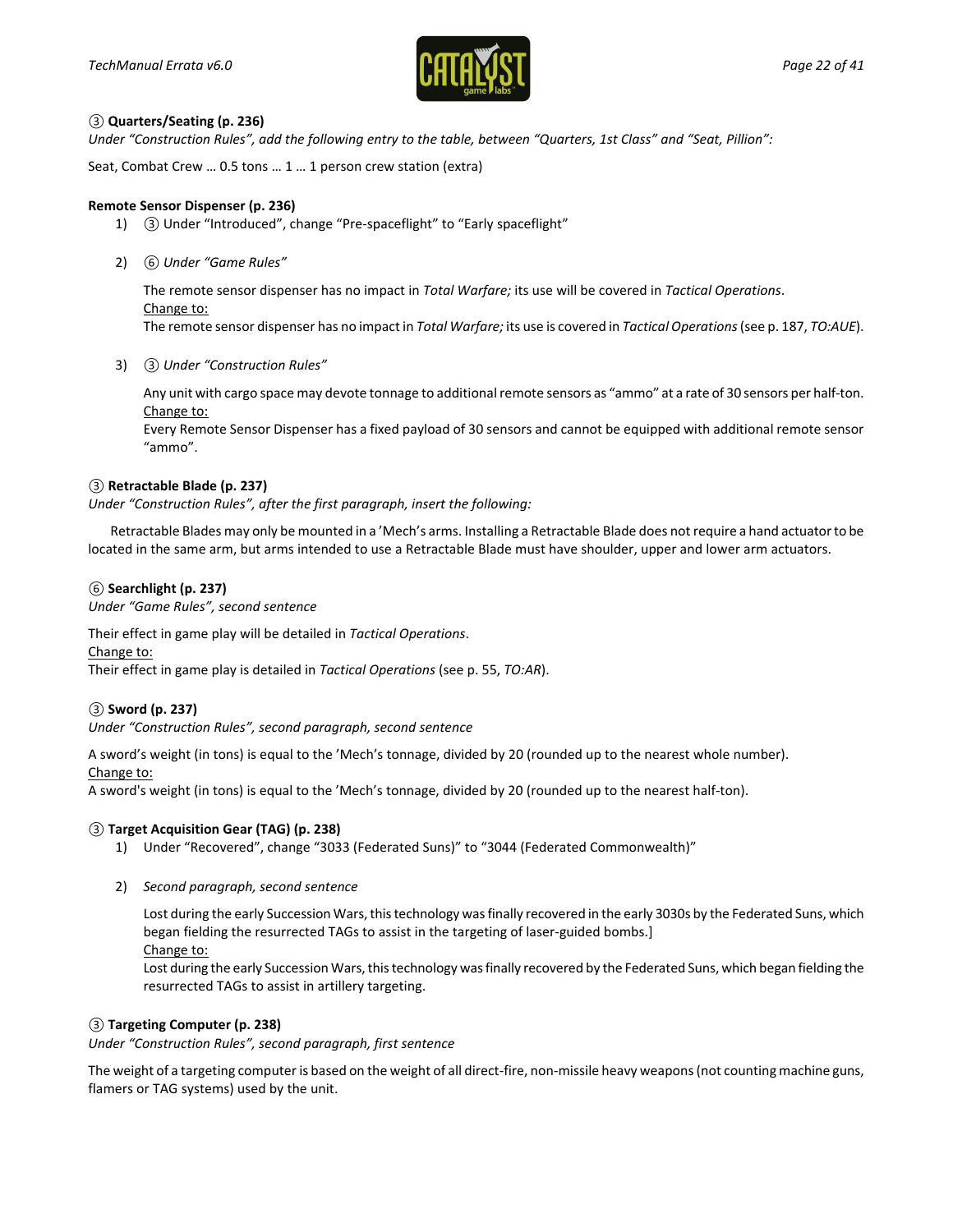

The weight of a targeting computer is based on the weight of all non-missile heavy weapons of the pulse and/or direct-fire Types (not counting machine guns, flamers or TAG systems) used by the unit.

#### *③* **Transport Bays (p. 239)**

- 1) Change Introduced to "Varies"
- 2) *Under "Unit Restrictions", replace the entire entry with the following:*

BattleMechs may only carry Standard, Liquid, or Insulated Cargo Bays; IndustrialMechs may only carry Standard, Liquid, Insulated, or Container Cargo Bays; ProtoMechs may not carry Transport Bays of any kind.

3) *Under "Construction Rules", last paragraph, first sentence*

The weight, equipment slot space (if any) and capacity for all transport bay types are shown in the Quarters/Seating Table below.

Change to:

The weight, equipment slot space (if any) and capacity for all transport bay types are shown in the table below.

4) *Under "Construction Rules", at the end of the last paragraph insert the following:*

However, crew for the unit carrying the bay cannot be housed in those bays.

#### *⑥* **Transport Bay Table (p. 239)**

*Replace the existing table and footnotes with the following: This ruling has changed from previous errata versions.*

| <b>TRANSPORT BAY TYPE</b>         | <b>WEIGHT</b> | <b>EQUIPMENT SLOT SPACE</b>        | <b>CAPACITY</b>                         | <b>TOTAL BAY PERSONNEL</b> |
|-----------------------------------|---------------|------------------------------------|-----------------------------------------|----------------------------|
| Cargo, Container                  | 10 tons       | 1 per container ('Mech or Vehicle) | 10 tons per container                   | <b>NA</b>                  |
| Cargo, Standard                   | Variable      | 1 per ton ('Mech)* / 1 (Vehicle)   | Weight x 1.0 (Bulk Items)               | <b>NA</b>                  |
| Cargo, Liquid                     | Variable      | 1 per ton ('Mech)* / 1 (Vehicle)   | Weight x 0.91 (Fluid Items)             | <b>NA</b>                  |
| Cargo, Insulated or Refrigerated  | Variable      | 1 per ton ('Mech)* / 1 (Vehicle)   | Weight x 0.87 (Fluid/Bulk Items)        | <b>NA</b>                  |
| Cargo, Livestock                  | Variable      | NA ('Mech) / 1 (Vehicle)           | Weight x 0.83 (Animals)                 | <b>NA</b>                  |
| Infantry Compartment (All)+       | Variable      | NA ('Mech) / 1 (Vehicle)           | Weight x 1.0 (Infantry or Battle Armor) | <b>NA</b>                  |
| Infantry Bay, Foot                | 5 tons        | NA ('Mech) / 1 (Vehicle)**         | 30 troopers (Foot Infantry)             | 30                         |
| Infantry Bay, Jump                | 6 tons        | NA ('Mech) / 1 (Vehicle)**         | 30 troopers (Jump Infantry)             | 30                         |
| Infantry Bay, Motorized           | 7 tons        | NA ('Mech) / 1 (Vehicle)**         | 30 troopers (Motorized Infantry)        | 30                         |
| Infantry Bay, Mechanized          | 8 tons        | NA ('Mech) / 1 (Vehicle)**         | 7 troopers (Mechanized)                 |                            |
| Battle Armor Bay (IS)             | 8 tons        | NA ('Mech) / 1 (Vehicle)**         | 4 Battle Armor Troopers                 | 6                          |
| Battle Armor Bay (Clan)           | 10 tons       | NA ('Mech) / 1 (Vehicle)**         | 5 Battle Armor Troopers                 | 6                          |
| Battle Armor Bay (IS)             | 12 tons       | NA ('Mech) / 1 (Vehicle)**         | 6 Battle Armor Troopers                 | 6                          |
| 'Mech (per Cubicle)               | 150 tons      | NA ('Mech) / 1 (Vehicle)           | 1 BattleMech or IndustrialMech          |                            |
| Fighter (per Cubicle)             | 150 tons      | NA ('Mech) / 1 (Vehicle)           | 1 aero unit (up to 100 tons)            |                            |
| ProtoMech (per 5 Cubicles)        | 50 tons       | NA ('Mech) / 1 (Vehicle)           | 5 ProtoMechs                            | 6                          |
| Small Craft (per Cubicle)         | 200 tons      | NA ('Mech) / 1 (Vehicle)           | 1 aero unit (up to 200 tons)            |                            |
| Vehicle, Light (per Cubicle)      | 50 tons       | NA ('Mech) / 1 (Vehicle)           | 1 Vehicle (up to 50 tons)               |                            |
| Vehicle, Heavy (per Cubicle)      | 100 tons      | NA ('Mech) / 1 (Vehicle)           | 1 Vehicle (up to 100 tons)              | 8                          |
| Vehicle, Superheavy (per Cubicle) | 200 tons      | NA ('Mech) / 1 (Vehicle)           | 1 Vehicle (up to 200 tons)              | 15                         |

\* Round up to the nearest whole number.

\*\* All infantry bays of the same type on a Combat or Support Vehicle may be combined into a single, unified corresponding infantry bay slot.

† Cannot be mounted on DropShips, Airships (over 301 tons), Naval (over 301 tons), Mobile Structures and Advanced Aerospace units.

**Table Reference:** Weapons and Equipment (Industrial, pp. 344–345) **Game Rules:** *Total Warfare* p. 261 (Cargo), p. 89 (Carrying Units) and pp.

213–214 (infantry formation sizes)

#### *③* **Bridgelayer (Light, Medium, Heavy) (p. 242)**

1) *Second paragraph, replace the second, third, and fourth sentences with the following:*

Light bridgelayers weigh 1 ton and can support up to 16 tons of weight at full extension. Medium 'layers weigh 2 tons and can support up to 40 tons of traffic. And Heavy 'layers can support up to 90 tons of personnel and equipment on their 6-ton frames.

2) *Under "Construction Rules", last sentence*

'Mech units may mount bridgelayers in the Left and Right Torso locations only (with a forward facing).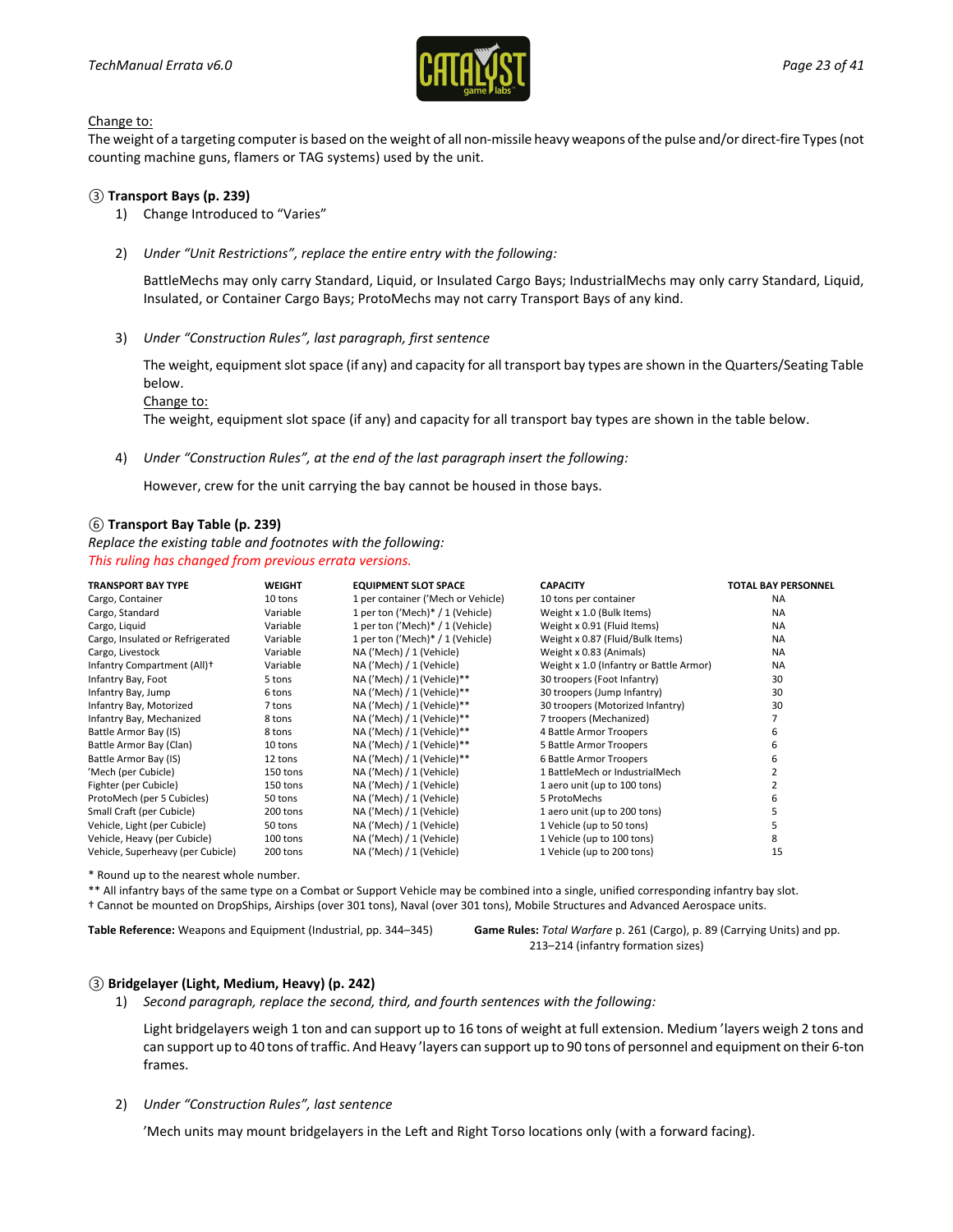

'Mech units may mount bridgelayers in torso locations only (with a forward facing).

#### *⑥* **Bulldozer (p. 242)**

*Under "Construction Rules", first sentence*

Combat and Support Vehicles may mount only one bulldozer blade per unit, and the bulldozer must be placed in the Front location Change to:

Combat and Support Vehicles may mount a maximum of two bulldozer blades per unit, with a maximum of one per Front or Rear location.

#### *③* **Extended IndustrialMech Fuel Tanks (p. 244)**

*Change the name of the entry to "Extended Fuel Tanks", and replace the entire entry with the following:*

#### **EXTENDED FUEL TANKS**

#### **Introduced:** Circa 2300 (Terran Alliance)

The concept of the extended fuel tank is hardly new, but entered widespread use in the days of pre-myomer, ICE-driven IndustrialMechs, when those walking monstrosities chugged away entire liters of fossil fuels every minute. Today's far more efficient engines have made great strides—no pun intended—since those days, but even so, fuel remains the limiting factor for all non-fusion/non-fission units.

Using the same basic technology as the external hardpoints described later for aircraft units—but mounted internally to protect the reserves of volatile chemicals or fuels—extended fuel tanks (available for ICEs and fuel cell engines) vastly improve a unit's basic operating range, depending on how many are installed. In the case of most internal combustion engines, a single tank weighing one tenth as much as the engine itself can add about 600 kilometers' worth of mobility, doubling its effective range. Matching such capabilities point by point, fuel cell-powered units gain about 450 extra kilometers for the equivalent ratio of added tanks, which also effectively doubles their stamina in the field.

**Tech Base:** Inner Sphere and Clan

**Unit Restrictions:** Only IndustrialMechs and Combat Vehicles with ICEs or Fuel Cell engines may install extended fuel tanks. **Game Rules:** Each filled or partially filled extended fuel tank is treated as an ammo bin in combat, and will explode for 40 points per ton of tank if it suffers a critical hit (regardless of whether or not the unit is shut down or the pilot is conscious). Fuel consumption is not measured in *Total Warfare* game play; this aspect of play is covered in *Strategic Operations* (pp. 32-32) and *Campaign Operations* (see p. 24).

**Construction Rules:** Each extended fuel tank adds up to 600 kilometers of operating range for ICEs, or up to 450 kilometers of range for Fuel Cell engines, and weighs 10 percent of the unit's engine weight (rounded up to the nearest half ton). There is no special limit to the number of tanks that may be added.

For 'Mechs, the number of critical spaces occupied by an extended fuel tank is equal to the tank's tonnage (rounded up); these critical spaces can only be located in the Torso locations. For Combat Vehicles, an extended fuel tank occupies one slot (regardless of its weight), which must be placed in the Body.

#### **Refueling Drogue/Fluid Suction System (p. 247)**

1) *③ Under "Unit Restriction", last sentence*

BattleMechs and ProtoMechs may not mount a fluid suction system. Change to: BattleMechs, ProtoMechs and DropShips may not mount a fluid suction system.

2) *⑥ Under "Game Rules", first sentence*

Refueling drogues and fluid suction systems have no impact in Total Warfare; their use will be covered in Tactical Operations.

Change to:

Refueling drogues and fluid suction systems have no effect in *Total Warfare* play; their use is covered on page 33 of *Strategic Operations*.

3) *③ Under "Construction Rules", first sentence*

Delete the first sentence ("Refueling drogues may only be mounted in"…)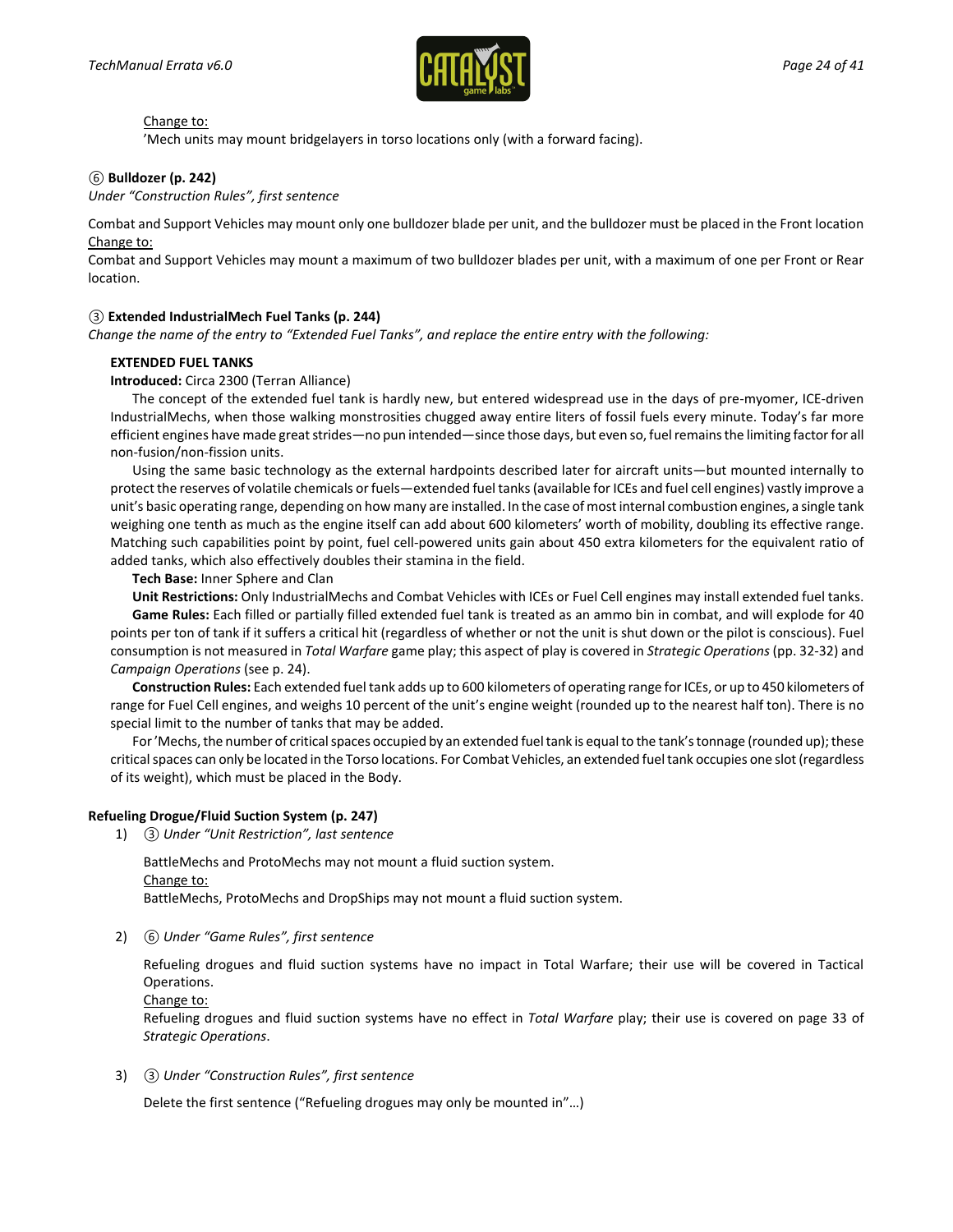

#### **Salvage Arm (p. 248)**

- 1) *③* Change Introduced to "2415 (Terran Hegemony)"
- 2) *⑥ Under "Game Rules"*

The salvage arm has no effect in *Total Warfare* game play. Its use will be described more fully in *Tactical Operations*. Change to:

The salvage arm has no effect in *Total Warfare* game play. Its uses are described more fully in *Tactical Operations* (p. 181, *TO:AR*) and *Campaign Operations* (pp. 193, 214-216).

3) *③* Under "Construction Rules", delete "bulldozer".

#### *③* **Sprayer/Light Fluid Suction System (p. 249)**

*Under "Unit Restrictions", replace the entry with the following.*

As they may not mount internal cargo, ProtoMechs may not mount sprayers or light fluid suction systems. Aerospace units are also prohibited from mounting Sprayer/Light Fluid Suction Systems.

#### *③* **Active Probe (p. 252)**

- 1) Change Introduced to "2900 (Clan Smoke Jaguar); 3050 (Federated Commonwealth)"
- 2) *Flavour text, last sentence*

Incorporating strong yet portable thermal and radar sensors, the Inner Sphere model can accurately spot hidden units at 120 meters, while the Clan version is good out to 150 meters.

#### Change to:

Incorporating strong yet portable thermal and radar sensors, both the Inner Sphere and Clan models can accurately spot hidden units out to 90 meters.

#### *③* **Mimetic (p. 253)**

#### *First paragraph, last sentence*

Most effective when the suit is motionless, mimetic armor also features an impressive ECM and IR baffling capability that makes targeting a squad of troopers so equipped nearly impossible, especially if they move quite slowly.

#### Change to:

Most effective when the suit is motionless, mimetic armor also features limited ECM and IR baffling capabilities that enhances the armor's visual camouflage, making targeting a squad of troopers so equipped nearly impossible, especially if they move slowly.

#### *③* **Cutting Torch (p. 254)**

Change Introduced to "Early spaceflight"

#### *③* **Fuel Tank (p. 255)**

- 1) Change Introduced to "2744 (Terran Hegemony)"
- 2) Below this line, insert two new lines: "**Extinct:** 2781", followed by "**Recovered:** 3051 (Federated Commonwealth)"
- 3) *Under "Game Rules"*

Fuel has no effect in *Total Warfare* game play. The impact of fuel tanks in campaign and role-playing settings will be covered in future sources.

#### Change to:

Fuel consumption has no effect in *Total Warfare* game play. When converting battle armor for use in zero-g operations (see *Strategic Operations* p. 22), each fuel tank adds 40 points to the unit's fuel amount.

#### **Grenade Launcher (p. 256)**

1) *⑥* Change Introduced to Early Spaceflight [Micro Grenade Launcher], 2900 (Clan Diamond Shark [Heavy Grenade Launcher]), 3050 (Federated Commonwealth [Heavy Grenade Launcher])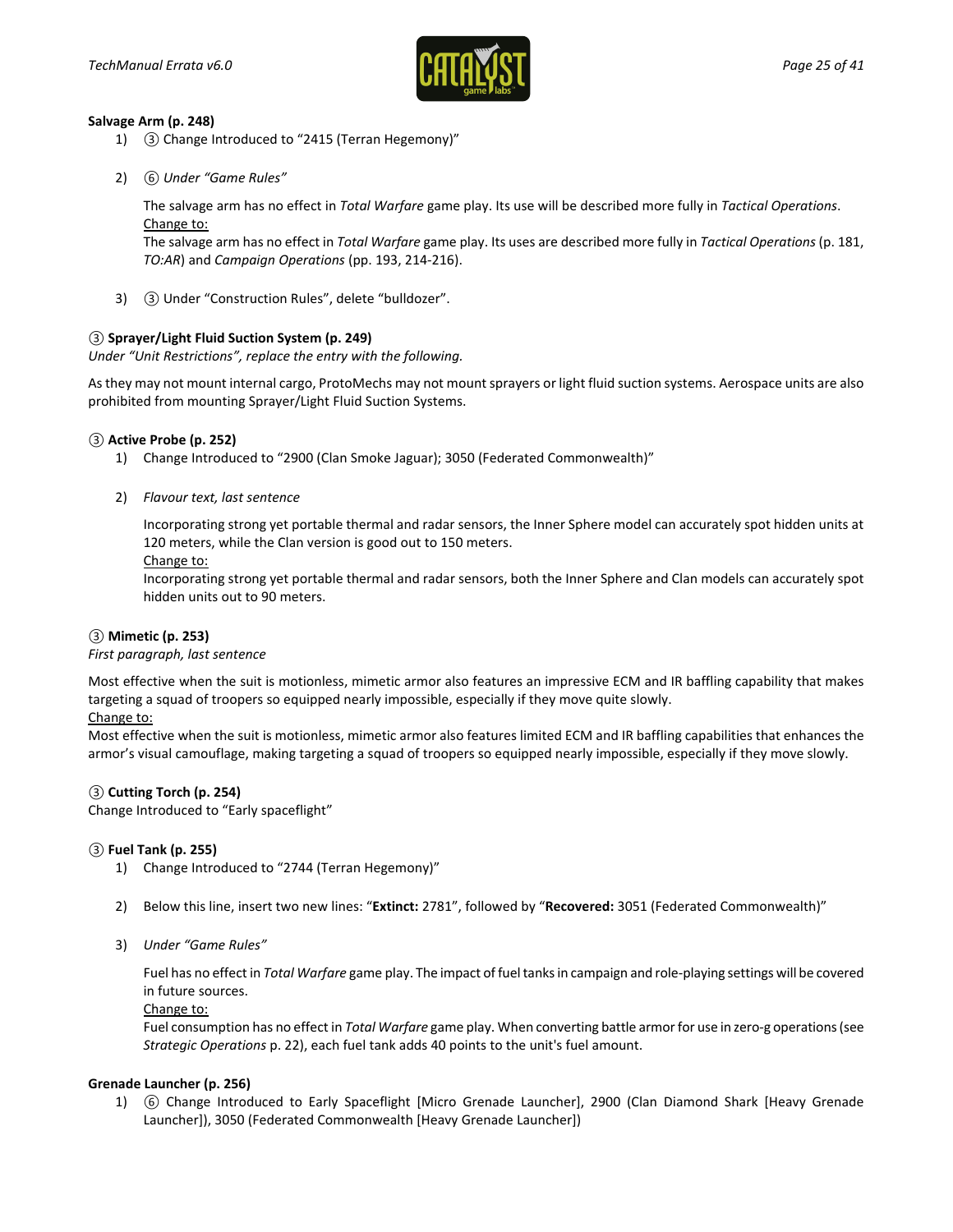

#### 2) *③ Under "Tech Base"*

Inner Sphere (Micro and Standard); Clan (Standard only) Change to: Inner Sphere (Micro and Heavy); Clan (Heavy only)

#### *③* **Machine Gun (p. 258)**

Change Introduced to "Varies"

#### *③* **Modular Equipment Adaptor (p. 260)**

*First paragraph, last sentence*

Delete "or adaptation-enhanced manipulator weighing up to three times as much"

#### *③* **Mine Dispenser (p. 260)**

Delete this entire entry.

#### *③* **Long Range Missile (LRM) Launchers (p. 261)**

*Second paragraph, first sentence*

Strangely, even though battle armor LRMs are possible, as of this writing, those suits that carry an LRM are little more than test beds and one-off variants; no production armor yet exists that mounts an LRM. [Note: The FedSuns' much-anticipated Hauberk battle armor, which sports a five-tube LRM, began development almost a year after Professor Habeas' death, and didn't hit the field en masse until April of 3070. –EB]

#### Change to:

Clan Goliath Scorpion's Undine battle armor, which sports a single-shot five-tube LRM launcher, was the first to widespread production, debuting in 3059.

#### *③* **Rocket Launchers (p. 261)**

Change Introduced to "3050 (Federated Commonwealth)"

#### *③* **Advanced Short Range Missile Launcher (p. 261)**

- 1) **Introduced:** 3058 (Clan Hell's Horses) Change to: **Introduced:** 3056 (Clan Hell's Horses)
- 2) *First sentence*

A recent advance in battlesuit SRM technology, the so-called advanced SRM debuted in 3058 with Clan Hell's Horses' Gnome-class battle armor.

Change to:

A recent advance in battlesuit SRM technology, the so-called advanced SRM debuted in 3056 with Clan Hell's Horses' Gnome-class battle armor.

#### *③* **Missile Launchers (p. 262)**

*Under "Missile Munitions", "Multi-Purpose Missiles", delete the following text:*

The drawback, of course, is weight. Weighing in at double the mass of a comparable short- or long-range missile, multi-purpose warheads can limit a battle armor's options for secondary equipment just to have the capability of striking submerged targets in the relatively unlikely event of subsurface combat.

#### *③* **Modular/Turret Mounts (p. 262)**

1) *Under "Construction Rules", third paragraph, third sentence*

An entry of "As Location" under Capacity means that all slots remaining in the mount's location (after those occupied by the mount itself or any gear placed there before the mount was installed) are considered part of the modular mount.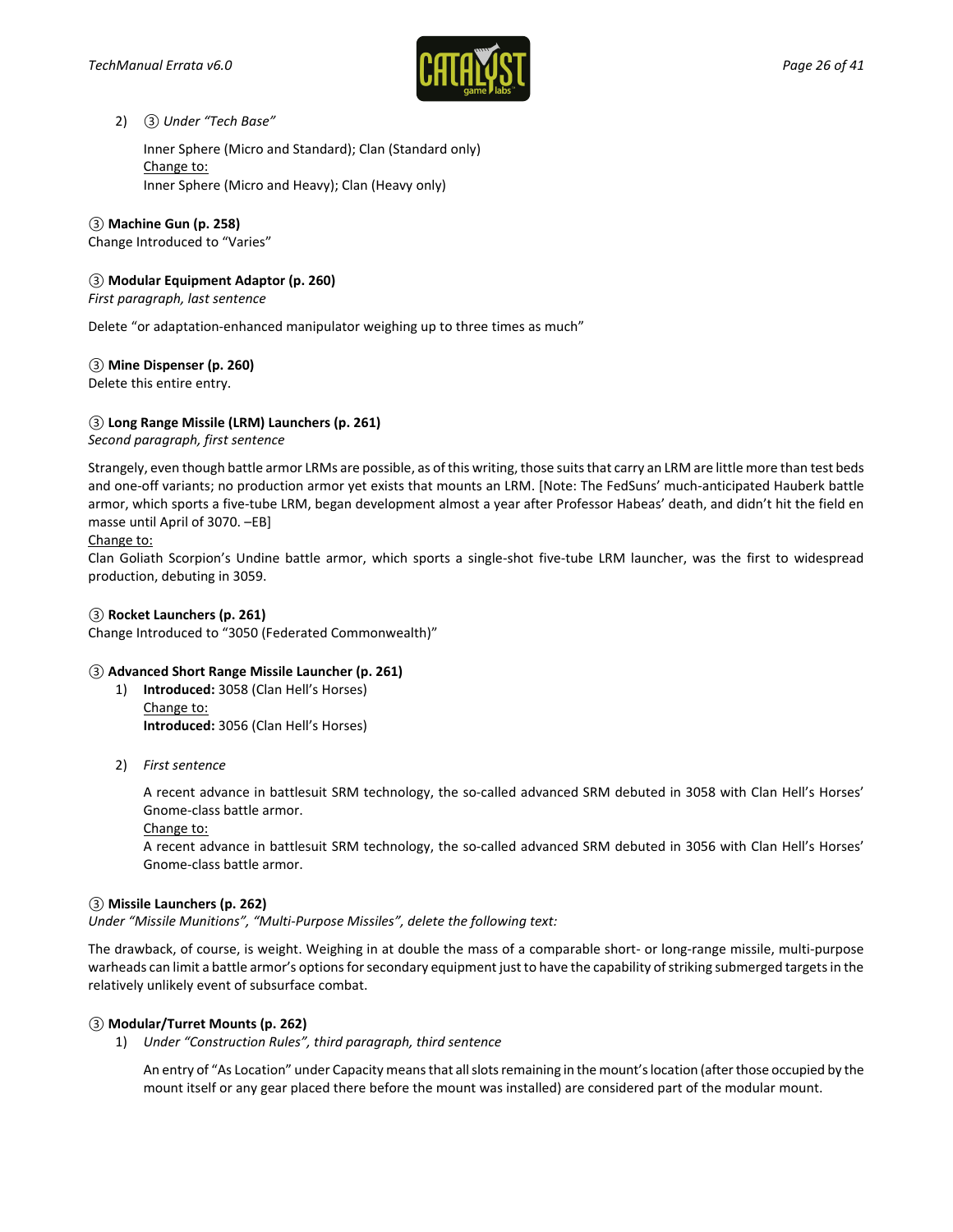

An entry of "As Location" under Capacity means that all slots remaining in the mount's location (after those occupied by the mount itself or any gear placed there before the mount was installed) are considered part of the mount.

2) *Under "Construction Rules", third paragraph, last sentence*

In another example, an 80 kg configurable turret—with a Capacity of 4—has a set limit of 4 slots for its mount, and occupies 2 more slots for the mount itself).

Change to:

In another example, an 80 kg configurable turret—with a Capacity of 4—has a set limit of 4 slots in its mount, but only occupies 2 slots in the suit for the mount itself).

3) *Under "Construction Rules", last paragraph, last sentence This ruling has changed from previous errata versions.*

AP weapon mounts may only accommodate AP-scale light and medium weapons (see Weapons, Anti-Personnel, p. 271). Change to:

AP weapon mounts may only accommodate Standard-type conventional infantry weapons (see the Conventional Infantry Weapons and Equipment Table, pp. 349-351). All other mount types described herein can also accommodate non-weapon items: see *Modular Technology* on page 171 for details.

4) *Table, "Modular Mount Type" column*

Change the name of this column from "Modular Mount Type" to "Mount Type"

5) *Table, "Mount Type" column*

Modular Turret Mount Change to: Standard Turret Mount

6) *Table, "Mount Type" column*

Modular Turret Mount (Configurable) Change to: Configurable Turret Mount

7) *Table*

Under "Anti-Personnel Weapon Mount", change Capacity (Slots Available) from "As Location" to "1"

#### *③* **Modular/Turret Mounts (p. 263)**

*Last paragraph, last sentence*

Delete "Like the standard MWM, AP weapon mounts are limited only by the maximum weight of the suit and the mass and bulk of the weapons and ammo to be carried."

#### *③* **Mortar (p. 263)**

Change Introduced to "3057 (Lyran Alliance)"

#### *③* **Parafoil (p. 266)**

1) *Under "Game Rules"*

The parafoil has no impact in *Total Warfare* game play. This equipment's function will be covered more fully in *Tactical Operations*.

Change to:

Battle armor units equipped with parafoils as well as jump jets benefit from greater control in atmospheric drops. These drops are not an option in *Total Warfare* game play, but the combination of parafoils and jump jets gives a –2 bonus to the Landing Roll as described under *Atmospheric Drops*, page 20 of *Strategic Operations*.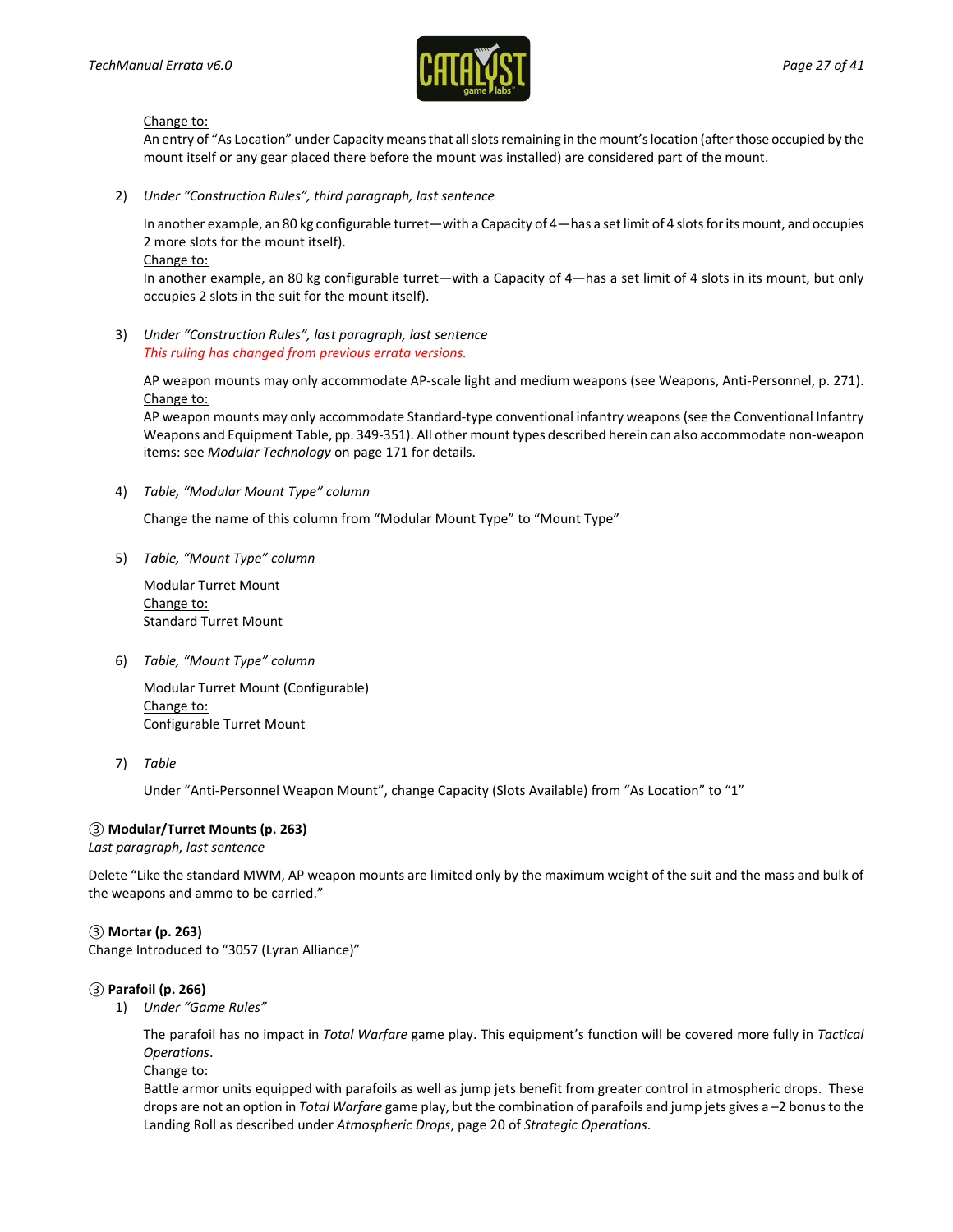

2) *Under "Construction Rules", after the first sentence insert the following:*

It may only be mounted in the Body location.

#### **Remote Sensor Dispenser (p. 268)**

- 1) *③* Change Introduced to "3050 (Federated Commonwealth)"
- 2) *⑥ Under "Game Rules"*

This equipment has no impact on *Total Warfare* standard rules play. Its effects will be described in detail in *Tactical Operations*.

```
Change to:
```
This equipment has no impact on *Total Warfare* standard rules play. Its effects are described in detail in *Tactical Operations* (see p. 187, *TO:AUE*).

3) *③ Under "Construction Rules", at the end of the section insert the following sentence:*

The battle armor-grade Remote Sensor Dispenser has a fixed payload of 6 sensors, and cannot be equipped with additional remote sensor "ammo".

#### *③* **Squad Support Weapon (p. 270)**

1) *Under "Construction Rules", first paragraph, second sentence*

This percentage is 50 for Inner Sphere squads, 40 for Clan Points. Change to: This amounts to 50 percent of weapon weight for battle armor with an Inner Sphere technology base, 40 for Clan.

2) *Under "Construction Rules", append the following line to the end of the second paragraph:*

Though only one suit in a squad actually has the weapon, a squad support weapon mount always counts as one of a suit's allowable anti-'Mech weapons.

3) *Under "Construction Rules", insert the following new paragraph at the end of the section:*

This mount can accommodate non-weapon items: see *Modular Technology* on page 171 for details.

#### *③* **Weapons, Anti-Personnel (p. 271)**

1) *Under "Medium Weapons", end of paragraph, insert the following: This ruling has changed from previous errata versions.*

As such you will only see these unconverted Medium class weapons used by "hand" with suits equipped with armored glove(s) and then only weapons not requiring a crew to operate.

2) *Under "Game Rules", replace the second paragraph with the following:*

The rules on page 218, *Total Warfare* presume the battlesuit is mounting a single Auto-Rifle as an AP weapon. At the players' option, the damage, ranges and to-hits of alternative anti-personnel weapons types may be found in accordance with Step 2 of the Conventional Infantry core construction rules (starting on p. 148).

3) *Under "Construction Rules", replace the entire entry with the following:*

The anti-personnel weapon mount (see *Modular/Turret Mounts*, p. 262) carries Standard-type conventional infantry weapons. In addition, a humanoid suit equipped with at one or more armored glove manipulators (see *Manipulators*, pp. 259-260) may carry any non-Melee conventional infantry weapon with a crew requirement of less than 2. In either case, the weight of these weapons and any ammunition required is never counted towards a battlesuit's weight limits.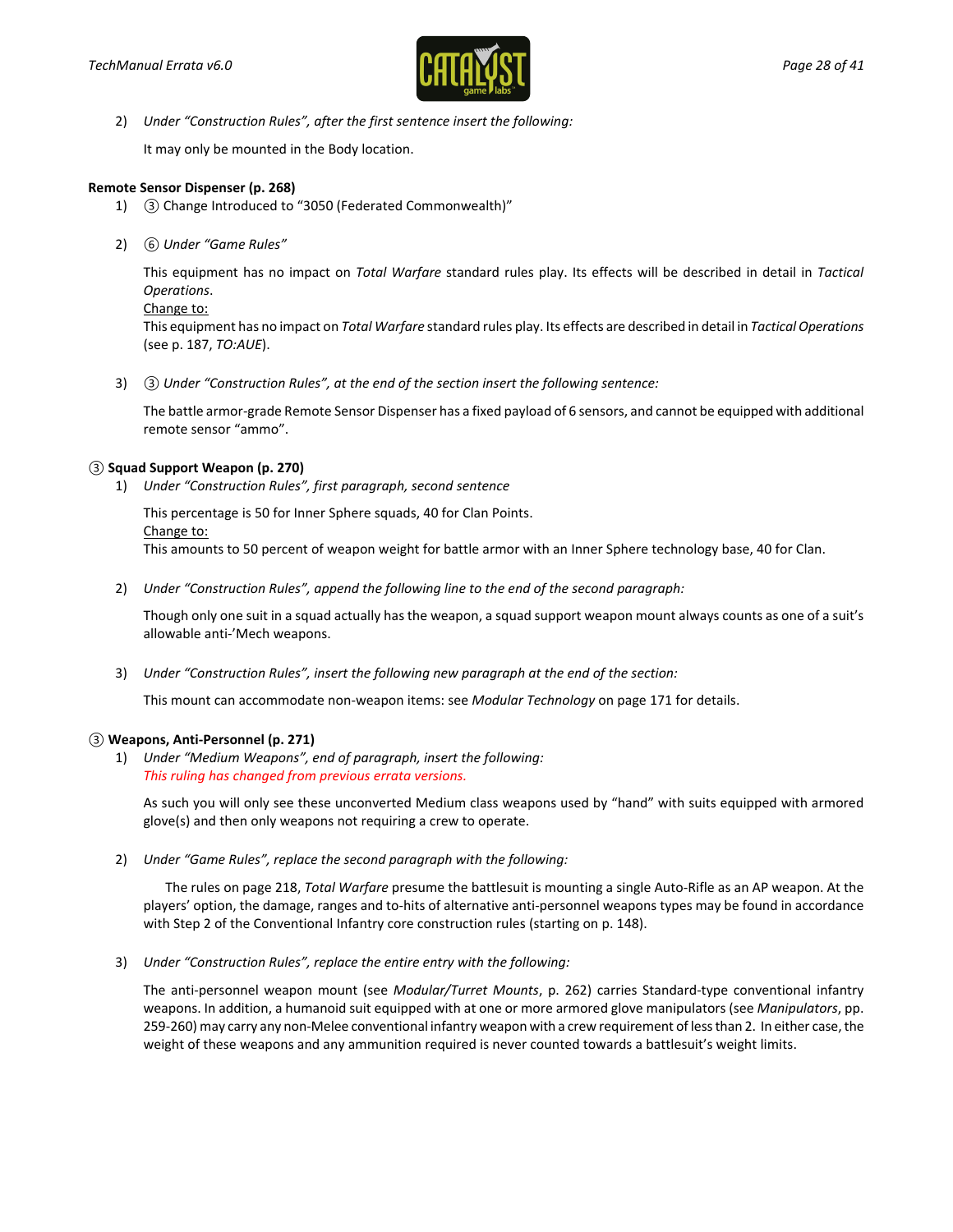

#### *③* **Conventional Infantry Weapons (p. 273)**

*Under "Construction Rules", replace the second paragraph with the following:*

Under these construction rules conventional infantry weapon and ammunition weights need not be tracked. These values appear on the Conventional Infantry Weapons and Equipment table as a means of tracking such weight values for infantry weapons mounted on Small Support Vehicles (see *Light Weapons and Heavy Weapons*, p. 271).

### **Costs and Availability**

#### *③* **Rounding (p. 274)**

*Under "Rounding", replace the first paragraph with the following:*

All costs computed in *TechManual* must not be rounded until the end of the calculations process, after applying any final cost multipliers. At that point, costs should be rounded up to the nearest .01 C-bill.

#### *③* **Conventional Infantry Costs [example text] (p. 276)**

*Third sentence*

*After consulting the Conventional Infantry Costs Table,* Change to: *After consulting the Conventional Infantry Weapons table (pp. 298-301) for costs,*

#### *③* **BattleMech and IndustrialMech Structural Cost and Availability (Cont) (p. 278)**

1) *Under "Jump Jets" , "Standard", "Cost (in C-bills)"*

200 x (Number of Jump Jets)2 x Unit Tonnage Change to: 200 x (Number of Jump Jets)² x Unit Tonnage

2) *Under "Jump Jets", "Improved", "Cost (in C-bills)"*

500 x (Number of Jump Jets)2 x Unit Tonnage Change to: 500 x (Number of Jump Jets)² x Unit Tonnage

3) *Under "MASC" , "Cost (in C-bills)"*

1,000 x Engine Tonnage x MASC Tonnage Change to: 1,000 x Engine Rating x MASC Tonnage

4) *Under "Heat Sinks"*

Change the Tech Rating for both Standard Heat Sink entries from "D" to "C"

#### *③* **ProtoMech Structural Costs and Availability (p. 279)**

1) *Under "Jump Jets", "Cost (in C-bills)"*

200 x (Number of Jump Jets)2 x Unit Tonnage Change to: 200 x (Number of Jump Jets)² x Unit Tonnage

2) *Under "Jump Jets", insert the following:*

ProtoMech Myomer Booster (1,000 x Engine Rating x Booster Tonnage) F X-X-F

#### *③* **Combat Vehicle Costs and Availability (p. 279)**

Under Component, change the Tech Rating for both Heat Sink entries from "D" to "C"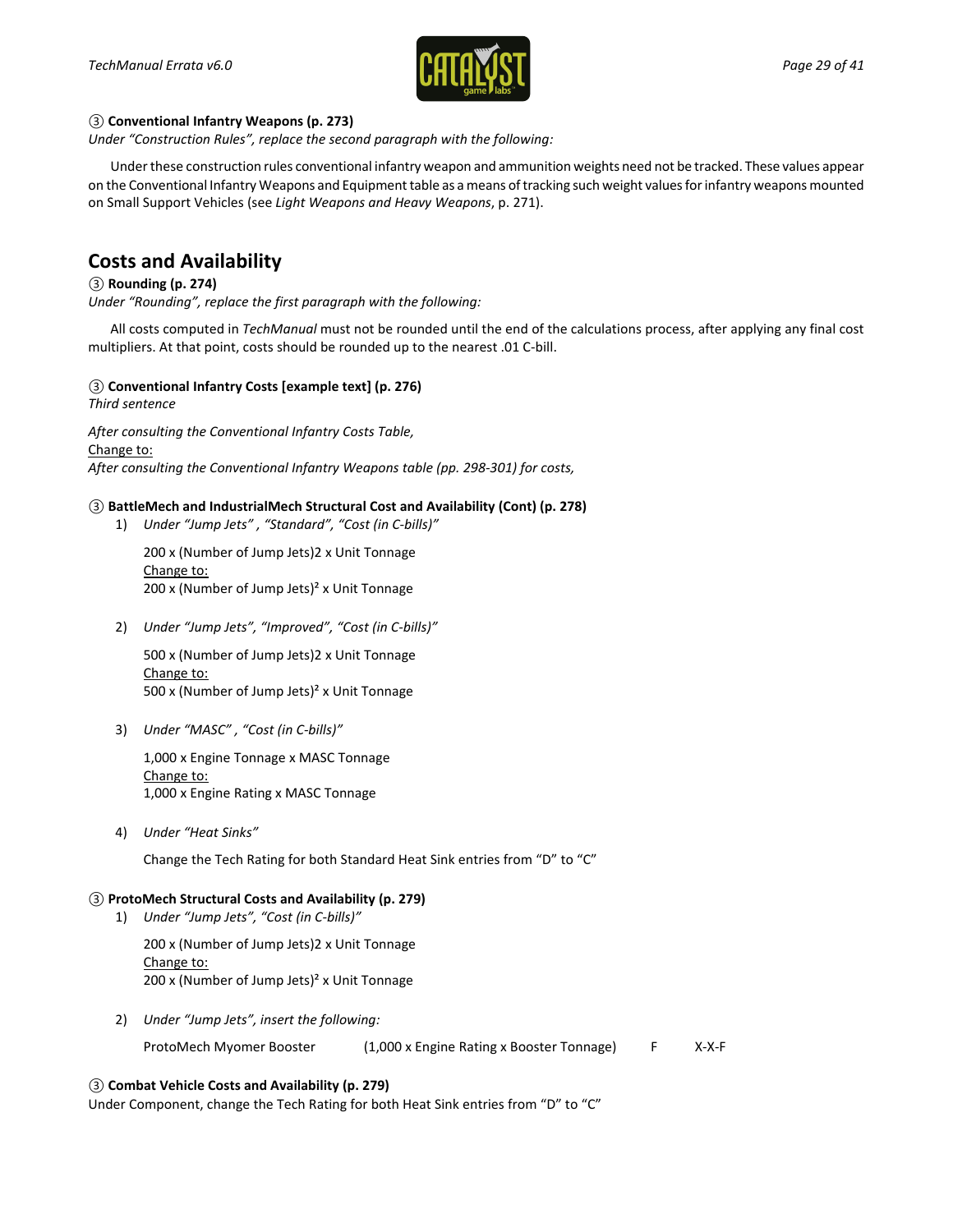

#### **Support Vehicle Structural Costs and Availability (p. 280)**

1) *② In between "Turret" and "Power Amplifier", insert the following new row:*

Pintle 1,000 x Pintle Tonnage<sup>\*\*</sup> B A-A-A

2) *③ Footnotes*

\*The base Tech Rating for Support Vehicle Motive Systems, Chasses, Engines, and Armor are determined in the Core Construction process (starting on p. 116)

Change to:

\*The base Tech Rating and Availability Ratings for Support Vehicle Motive Systems, Chassis, Engines and Armor are determined in the core construction process (starting on p. 116)

#### *③* **Battle Armor Structural Costs and Availability (p. 281)**

- 1) Under "Armor (per Armor Point)", change the Availability for "Stealth, Standard" from "(X-X-E)" to "(F-X-E)"
- 2) Under "Armor (per Armor Point)", change the Tech Rating for "Fire Resistant" from "E" to "F"

#### *③* **Base Conventional Infantry Costs and Availability (p. 282)**

Under "Component", change "Anti-'Mech Training" to "Anti-'Mech Training and Equipment"

#### *③* **Aerospace Unit Costs and Availability (p. 283)**

- 1) Under "Avionics", change the Tech Rating from "B" to "C "
- 2) Under "Heat Sinks", "Standard", change the Tech Rating from "D" to "C"

#### *③* **Final Unit Costs (p. 284)**

*Second paragraph, last sentence*

Once applied, the unit's final cost may be rounded as indicated under *Basic Cost Calculations* (see p. 284). Change to:

Once applied, the unit's final cost may be rounded as indicated under *Basic Cost Calculations* (see p. 274).

#### *⑥* **Final Unit Cost Formulas Table, Support Vehicles (p. 285)**

*After "Naval (All)", insert the following:*

WiGE: … (Structural Cost + Weapon/Equipment Costs) x (Omni Conversion Cost\*) x (1 + [Total Tonnage ÷ 25])

#### *③* **Clan Ratings (p. 286)**

*First paragraph, last sentence*

For units constructed with a Clan Tech Base, the following guidelines apply: Change to:

For units constructed with a Clan Tech Base, the following guidelines apply to equipment entries shared with the Inner Sphere:

#### *③* **Clan Ratings (p. 287)**

*First paragraph, first sentence*

(such as standard autocannons, which went extinct for the Clans in the 2820s), Change to:

(such as standard autocannons, which went extinct for the Clans in the 2850s),

#### *③* **Heavy Weapons and Equipment (p. 290)**

- 1) Under "LB-10X", change Introduced (Affiliation) to "2595 (TH) / 2824 (CWF)"
- 2) Under "Ultra AC/5", change Introduced (Affiliation) to "2640 (TH) / 2825 (CMN)"
- 3) Under "Gauss Rifle", change Introduced (Affiliation) to "2590 (TH) / 2828 (CBR)"
- 4) Under "Machine Gun", change Introduced (Affiliation) to "PS / 2825 (CDS)"
- 5) Under "Flamer", change Introduced (Affiliation) to "2025 (WA) / 2827 (CFM)"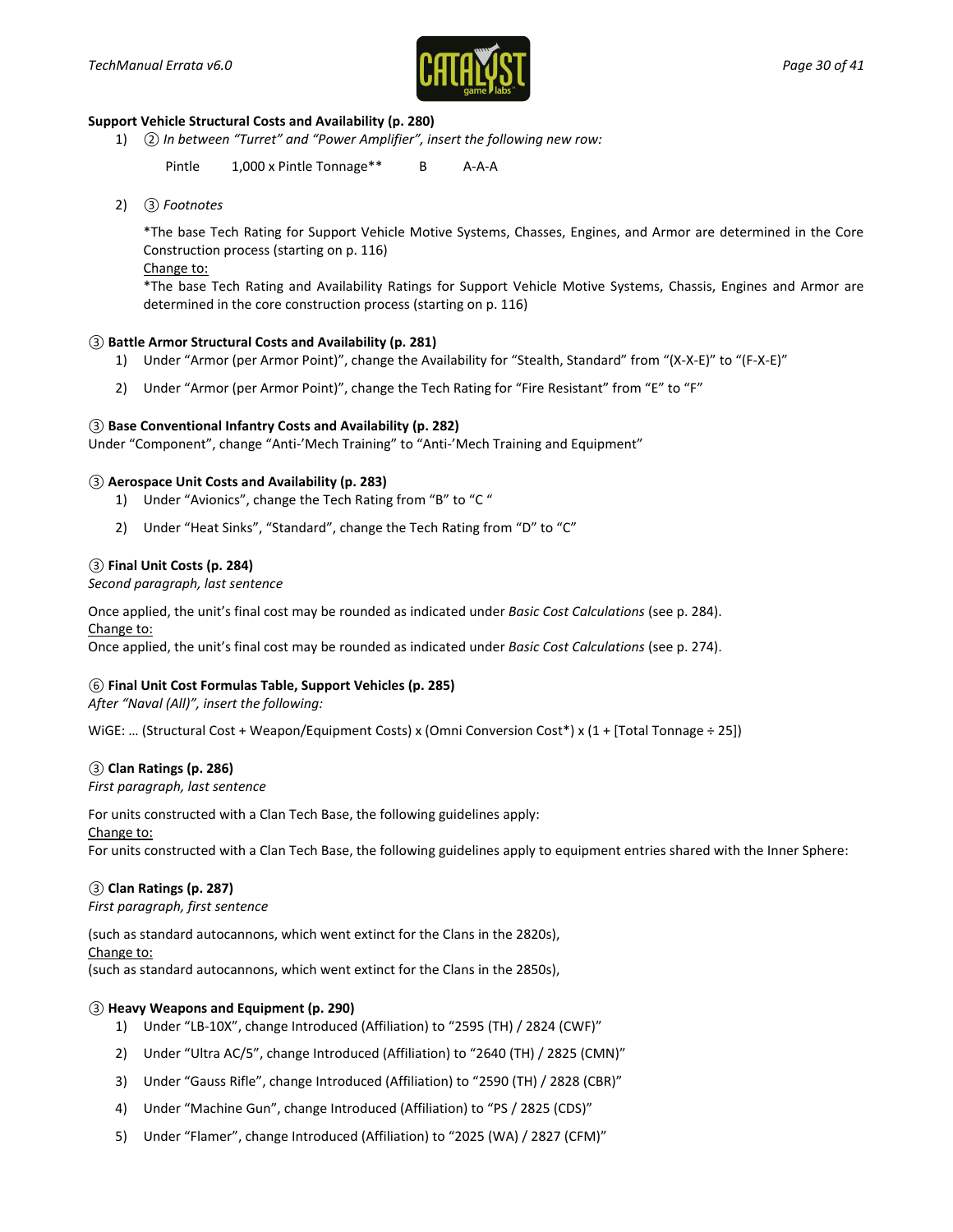

#### *③* **Heavy Weapons and Equipment (Cont) (p. 291)**

- 1) Under "ER Large Laser", change Introduced (Affiliation) to "2620 (TH) / 2823 (CNC)"
- 2) Under "Small Laser", change Introduced (Affiliation) to "2300 (TA)  $/ -$ "
- 3) Under "Medium Laser", change Introduced (Affiliation) to "2300 (TA) / —" and change Extinction to "— / 2850"
- 4) Under "Large Laser", change Introduced (Affiliation) to "2300 (TA) / —" and change Extinction to "— / 2850"
- 5) Under "Small Pulse Laser", change Introduced (Affiliation) to "2609 (TH) / 2829 (CGB)"
- 6) Under "Medium Pulse Laser", change Introduced (Affiliation) to "2609 (TH) / 2827 (CJF)"
- 7) Under "Large Pulse Laser", change Introduced (Affiliation) to "2609 (TH) / 2824 (CCY)"
- 8) Under "ER PPC", change Introduced (Affiliation) to "2751 (TH) / 2826 (CSR)"
- 9) Under "Snub-Nose PPC", change Availability from "(X-X-F)" to "(F-X-F)"
- 10) *This ruling has changed from previous errata versions.* Under "LRM 5" and "LRM 10", change Introduced (Affiliation) to "2300 (TA) / 2824 (CCY)"
- 11) *This ruling has changed from previous errata versions.* Under "LRM 15" and "LRM 20", change Introduced (Affiliation) to "2315 (TH) / 2824 (CCY)"
- 12) Under "SRM 2", "SRM 4", and "SRM 6", change Introduced (Affiliation) to "2370 (TH) / 2824 (CCC)"
- 13) Under "Streak SRM 2", change Introduced (Affiliation) to "2647 (TH) / 2822 (CSA)"
- 14) Under "Torpedo (LRM, SRM only)", change Introduced (Affiliation) to "2380 (TH) / 2824 (CCY)"
- 15) Under "One-Shot\*\*", add "†" and change Reintroduced (Affiliation) from "NA / NA" to "3030 (FW) / —"
- 16) Under "Anti-Missile System", change Introduced (Affiliation) to "2617 (TH) / 2831 (CBS)"
- 17) Under "Active Probe (Beagle)", change Introduced (Affiliation) to "2576 (TH) / 2832 (CGS)"

#### *③* **Heavy Weapons and Equipment (Cont) (p. 292)**

- 1) *Above the "CASE" entry insert the following new table entry:*
- Active Probe (Light)  $50,000$   $(X-X-E)$   $/ 2900$  (CSJ)  $/ -$  NA / NA
- 2) Under "CASE", change Introduced (Affiliation) to "2476 (TH) / 2825 (CCY)"
- 3) Under "ECM Suite (Guardian)", change Introduced (Affiliation) to "2597 (TH) / 2832 (CJS)"
- 4) *After Machine Gun Array, insert the following new table entry:*

Omni Technology†† NA  $(X/E/E)$  3052 (IS) / 2854 (Clan)  $-/ -/-$ 

- 5) Under "Narc Missile Beacon", change Introduced (Affiliation) to "2587 (TH) / 2828 (CHH)"
- 6) Under "TAG", change Reintroduced (Affiliation) from "3033 (FS) / NA" to "3044 (FC) / NA"
- 7) Under "Light TAG", change Introduced (Affiliation) to "— / 3054 (CWF)"
- 8) Under "Capital Missiles", change Availability for the Killer Whale, White Shark, and Barracuda from "X-X-F" to "D-X-D"
- 9) Under "Capital Missiles", change Introduced (Affiliation) for the Killer Whale, White Shark, and Barracuda from "ES" to "2305". Change Introduced (Affiliation) for the AR-10 Launcher from "ES" to "2550".
- 10) *At the end of the table, insert a new footnote:*
	- †† Note: this is Omni technology, NOT just OmniMechs specifically.

#### *③* **Industrial Equipment (p. 292)**

- 1) Under "Ejection Seat (IndustrialMech)", change Availability from "(D-E-F)" to "(D-E-E)"
- 2) Under "Extended Fuel Tanks (per ton)", change Introduced (Affiliation) to "ca 2300 (TA) / —"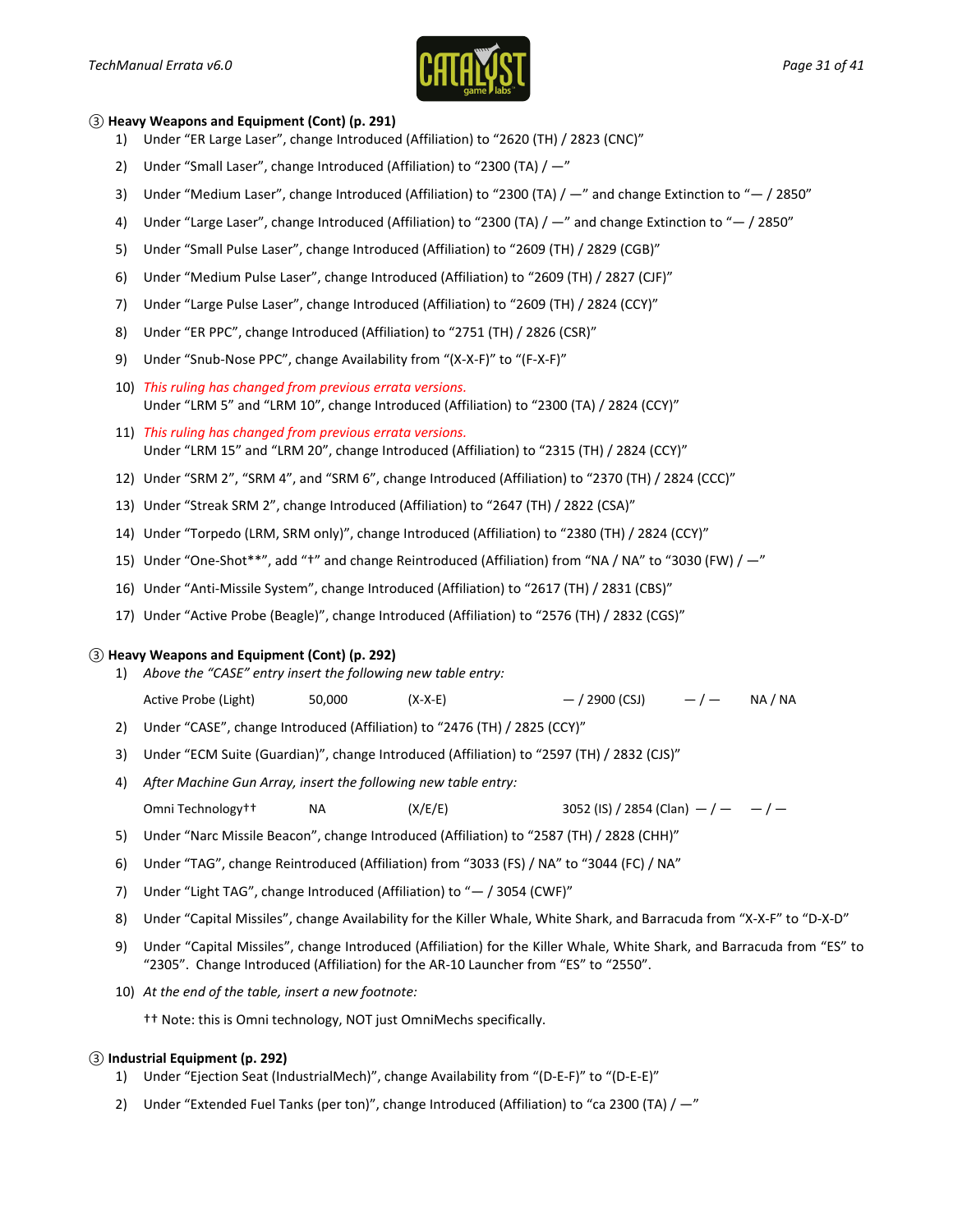

#### *③* **Industrial Equipment (Cont) (p. 293)**

- 1) Change the name of the "Fire Control" entry to "Fire Control Systems"
- 2) Under "Fire Control", "Basic (SV)", change Introduced (Affiliation) from "2400 (TH) / -" to "PS / -"
- 3) Under "Fire Control", "Advanced (SV)", change Introduced (Affiliation) from "2400 (TH) / —" to "2300 (TA) / —"
- 4) Under "Remote Sensor Dispenser", change Availability from "(X-X-D) to "(D-D-D)" and change Introduced (Affiliation) from "PS /  $-$ " to "ES /  $-$ "
- 5) Under "Salvage Arm", change Introduced (Affiliation) from "2452 (TH) / -" to "2415 (TH) / -"
- 6) Under "Sprayer", "'Mech", change Introduced (Affiliation) to "ca 2300 (TA) / —"
- 7) Under "Transport Bay", rename the entry "Infantry, Compartment (per ton)\*" to "Compartment, Infantry/BA (per ton)\*"

#### **Heavy Weapon Ammunition (p. 294)**

- 1) *③* Under "Autocannon/2", change Cost from "1,000 / 25" to "1,000 / 22"
- 2) *②* Under "LB 5-X AC (Standard)", change Availability from "(C-D-D)" to "(X-X-D)"
- 3) *②* Under "LB 5-X AC (Standard)", "(Cluster)" subsection, change Availability from "(C-D-D)" to "(X-X-D)"
- 4) *②* Under "LB 10-X AC (Standard)", change Availability from "(E-F-D)" to "(C-E-D)"
- 5) *②* Under "LB 10-X AC (Standard)", "(Cluster)" subsection, change Availability from "(C-D-D)" to "(E-F-D)"

#### **Heavy Weapon Ammunition (Cont) (p. 295)**

- 1) *③*For all LRM ammunition entries (LRM 5, 10, 15, 20 and MML 3, 5, 7, 9), change Introduced (Affiliation) from "2400 (TH) /  $-$ " to "2300 (TA) /  $-$ "
- 2) *③* Under "Streak SRM-6", change Cost from "54,000 / 4,320" to "54,000 / 3,240"
- 3) *③* Under "ER Missiles (ATM)", change Introduced (Affiliation) from "NA / 3053 (CSA)" to "NA / 3054 (CSA)"
- 4) *③* Delete the "Flare (LRM)" line entirely
- 5) *⑥* Delete the "Incendiary (LRM)" line entirely
- 6) *②* Under "Fragmentation (LRM/SRM/MML)", change Availability from "(E-X-D)" to "(E-F-E)".
- 7) *③* Under "Anti-Missile System (Clan)", change the Availability from "E-F-D" to "X-D-C" and change Introduced (Affiliation) from "2617 (TH)" to "2831 (CBS)"

#### *③* **Heavy Weapon Ammunition (Cont) (p. 296)**

- 1) Under "High-Explosive (Bomb)" and "Cluster (Bomb)", change Extinction from "2855 /  $-$ " to " $-$  /  $-$ "
- 2) Under "High-Explosive (Bomb)" and "Cluster (Bomb)", change Reintroduced (Affiliation) from "3051 (FC) / NA" to "NA / NA"
- 3) *At the end of the table, insert the following:*

† See page 230 'Single-Shot (OS) Missile Launchers' for exact dates/availability of One-Shot systems.

- 4) Under "Capital Missiles", change Introduced (Affiliation) for "Killer Whale", "White Shark", and "Barracuda" from "ES" to "2305 (TA)"
- 5) Under "Capital Missiles", change Introduced (Affiliation) for "AR-10 Launcher from "As Missile" to "2550"

#### *③* **Additional Battle Armor Weapons and Equipment (p. 296)**

- 1) Under "Flamer (Vehicle)", change the name of the entry to "Flamer (BA)", and change Introduced (Affiliation) from "PS / —" to "3050 (FC) / 2868 (CWF)"
- 2) Under "ER Micro Laser", change Introduced (Affiliation) from "NA / 3060 (CSJ)" to "NA / 3059 (CSJ)"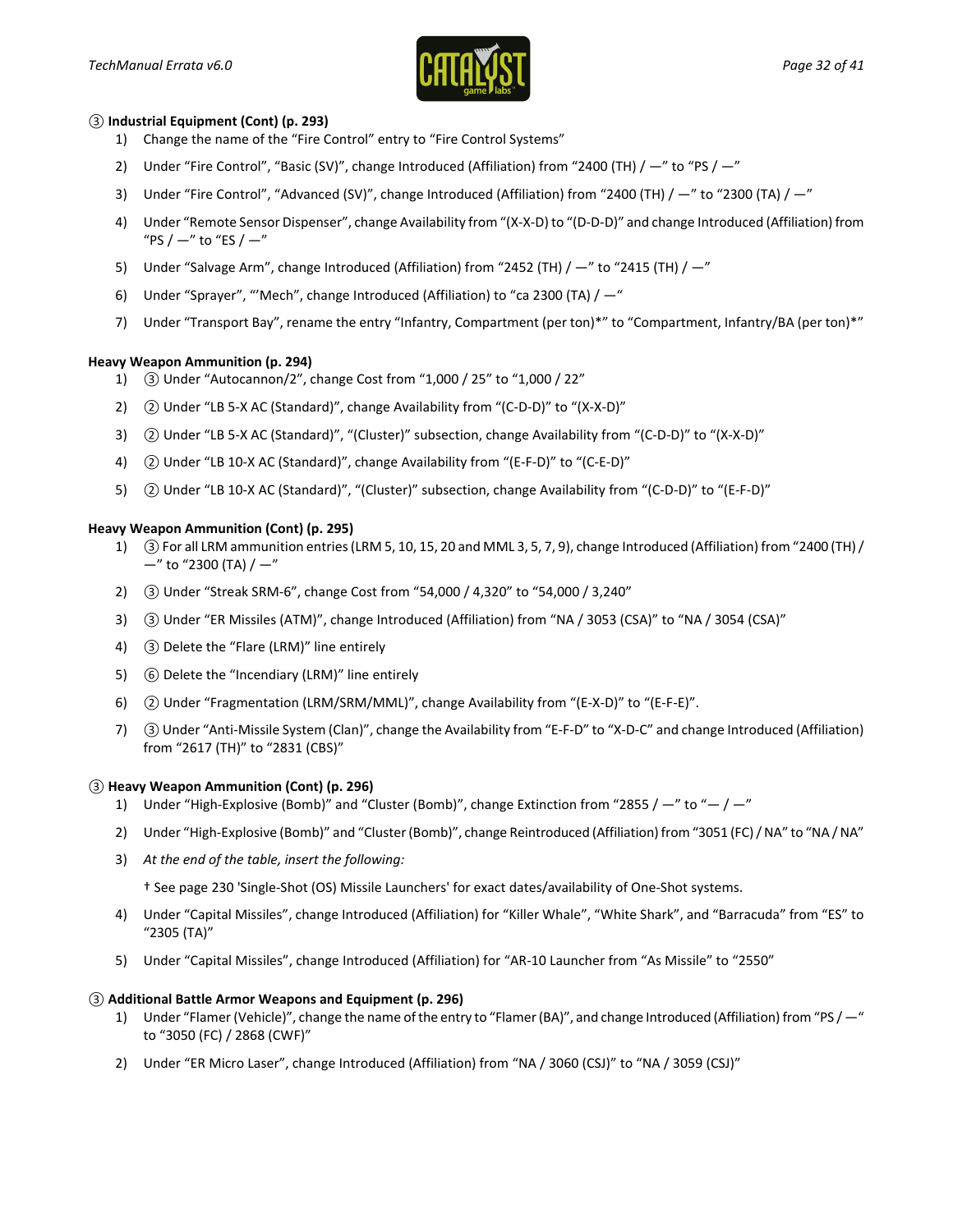

#### **Additional Battle Armor Weapons and Equipment (Cont) (p. 297)**

- 1) *③* Under "Small Laser", change Introduced (Affiliation) from "2400 (TH) / —" to "2300 (TA) / —"
- 2) *③* Under "Medium Laser", change Introduced (Affiliation) from "2400 (TH) / —" to "2300 (TA) / —"
- 3) *③* Under "Medium Laser", change Extinction from "— / 2820" to "— / —"
- 4) *③* Under "Mortars", change Introduced (Affiliation) for both the Light and Heavy Mortar from "PS" to "3057 (LA)"
- 5) *③*Under "*Grenade Launchers*", delete the "Grenade Launcher" row entirely and replace the Heavy Grenade Launcher entry with the following:
	- Grenade Launcher (Heavy)  $4,500/500$  (X-X-D)  $3050$  (FC) / 2900 (CDS) NA /  $-$  NA / NA
- 6) *③* Under "Advanced SRM (per tube)", change Introduced (Affiliation) from "NA / 3058 (CHH)" to "NA / 3056 (CHH)"
- 7) *③* Under "Detachable Missile Pack Mod.\*\*", change Introduced (Affiliation) from "3060 (LA) / 2825 (CSV)" to "3060 (LA) / 2870 (CSV)"
- 8) *③* Under "Compact Narc Launcher", change Introduced (Affiliation) from "3060 (LA) / 2825 (CSV)" to "3060 (LA) / 2875 (CSV)"
- 9) *③* Under "Light Active Probe", change Introduced (Affiliation) from "2900 (CMN)" to "2900 (CSJ)"
- 10) *③* Under "Cutting Torch", change Availability from "(B-B-E)" to "(B-B-B)"
- 11) *⑥ Under "Fuel Tank", replace the entry with the following:*

Fuel Tank 500 / 10 (X-X-E) 2744 (TH) /  $-$  2781 /  $-$  3051 (FC) / NA

12) *③* "Mine Dispenser": delete this row entirely.

#### *③* **Additional Battle Armor Weapons and Equipment (p. 298)**

- 1) Change "Configurable Turret Mod\*\*" to "Configurable Turret Mount\*\*"
- 2) Under "Light TAG", change Introduced (Affiliation) to "3053 (DC) / 3054 (CWF)"
- 3) *Footnotes*

\*\*Detachable and Configurable Weapon Mods add their price to the cost of the weapon or turret they modify (respectively). Change to:

\*\*Detachable Missile Packs and Configurable Weapon Mounts add their price to the cost of the weapon or turret they modify (respectively).

#### *③* **Conventional Infantry Weapons (p. 298)**

Under "Blade, Vibro-axe", change Introduced (Affiliation) from "2445 (LA)  $/ -$ " to "2445 (LC)  $/ -$ "

#### *③* **Conventional Infantry Weapons (Cont) (p. 301)**

Change "SRM Launcher (Lt, One-Shot)" to "SRM Launcher (Light)"

### **Battle Value**

*Note – pages 302-314 have been replaced completely. See the BT website for a replacement document.*

#### *③* **Defensive Factors Table (p. 315)**

*Replace footnote with the following:*

\* Including bonuses for jump capability, enhanced movement capability from MASC or triple-strength myomer, and any VTOL movement modifier. Do not add the +1 to-hit penalty used in attacks against battle armor units. For units with detachable missile packs, use the best modifier for movement.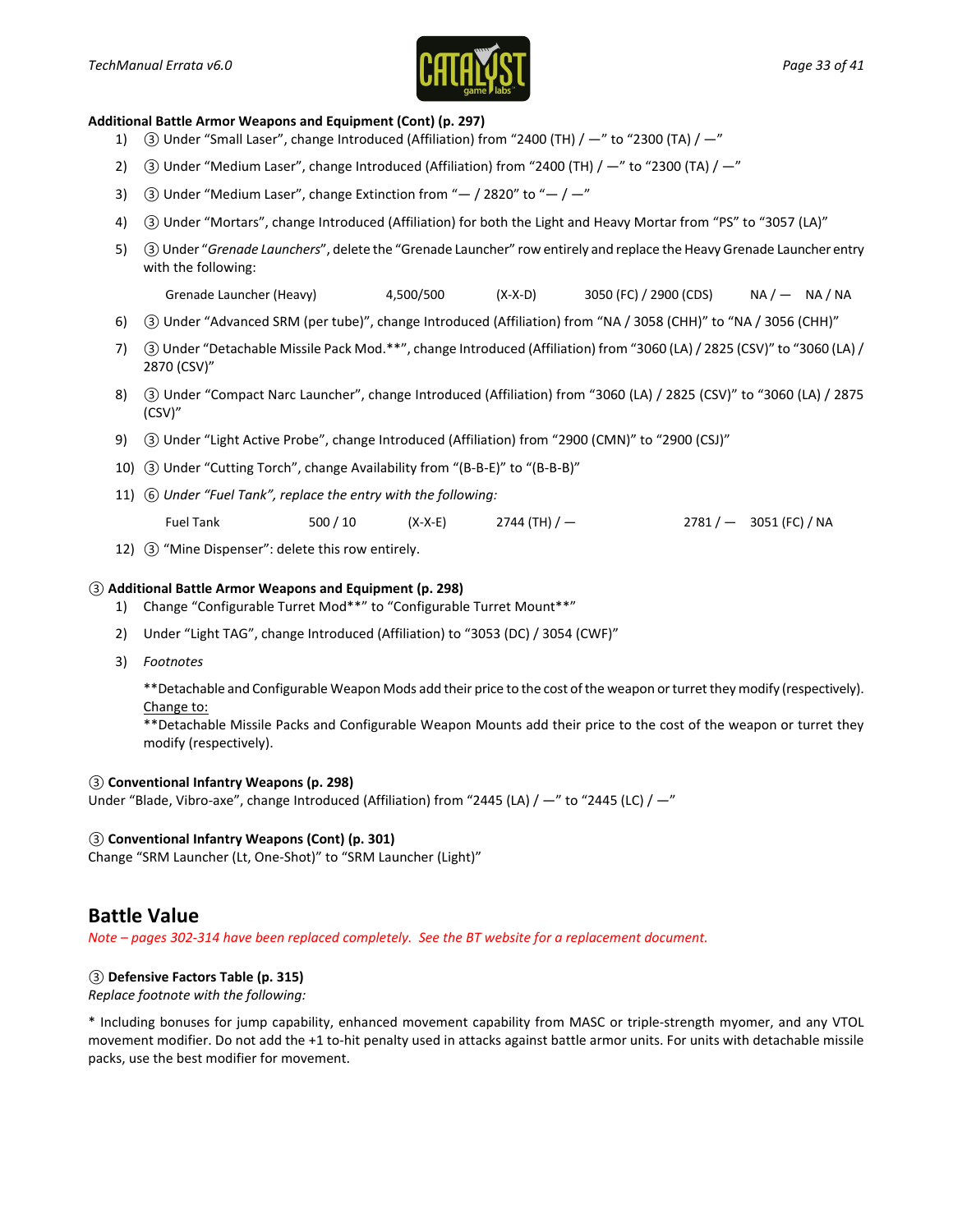

#### **Inner Sphere Weapons and Equipment BV Table (p. 317)**

- 1) *③* Under "Flamer", change the entry name to "Flamer ('Mech)"
- 2) *③* Under "Plasma Rifle (Man-Portable)", change Ammo BV from "2" to "0".
- 3) *③* Under "Gauss Rifle (David)" and "Gauss Rifle ("King David")", change Ammo BV from "1" to "0".
- 4) *③* After "Gauss (Grand Mauler)", insert two new entries: "Gauss (Magshot) 15 2" and "Gauss (Tsunami) 6 0"
- 5) *③* Under "Gauss (Magshot)", change Ammo BV from "2" to "0".
- 6) *③ This ruling has changed from previous errata versions.* Disregard previous errata changing the BV of the SRM-5 ammo. Its BV is 6.
- 7) *③* Under "MRM-40", change BV from "224/49" to "224/45"
- 8) 6 Under "Anti-Battle Armor Pod (B-Pod)", add a new  $\pm$  footnote symbol next to the item name.
- 9) *③* Delete the second instance of "Nail/Rivet Gun" (above "Popup Mine")
- 10) *③* For the following items, after the Item BV add a \*\* footnote marker: Hatchet, Retractable Blade, Sword.
- 11) *③* Under "Wrecking Ball" add an empty row followed by a new header, "*Battle Armor Equipment*"

*Add the following equipment under this header:* Flamer (BA)  $5 -$ 

| Move the following equipment under this header: |                                                    |
|-------------------------------------------------|----------------------------------------------------|
| Gauss (Grand Mauler) 60                         | MRM-5 28/6 4                                       |
| Gauss (Tsunami) 60                              | Rocket Launcher $12 -$                             |
| Grenade Launcher (Automatic) 10                 | Rocket Launcher $23 -$                             |
| Grenade Launcher (Heavy) 20                     | Rocket Launcher $34 -$                             |
| Recoilless Rifle (Light) 120                    | Rocket Launcher $45 -$                             |
| Recoilless Rifle (Medium) 190                   | Rocket Launcher $56 -$                             |
| Recoilless Rifle (Heavy) 220                    | SRM-1 15/3 2                                       |
| LRM-1 14/3 2                                    | SRM-3 30/6 4                                       |
| LRM-2 20/4 3                                    | Battle Claw (w/ Magnets) $3/$ pair $-$             |
| LRM-3 29/6 4                                    | Battle Claw (w/ Vibro-Claws) 1 each -              |
| LRM-4 38/8 5                                    | Heavy Battle Claw (w/ Magnets)<br>$3/$ pair $-$    |
| MRM-19/21                                       | $1$ each $-$<br>Heavy Battle Claw (w/ Vibro-Claws) |
| MRM-2 13/3 2                                    | <b>Magnetic Clamps</b><br>$1 -$                    |
| MRM-3 18/4 2                                    | Narc (Compact) 16/40                               |
| MRM-4 23/5 3                                    | Popup Mine $6-$                                    |

And then rename the "Grenade Launcher (Automatic)" entry to "Grenade Launcher (Micro)"

12) *③ In the footnotes section, add the following new footnotes:*

\*\*The damage used to calculate the item's BV is based on the final damage the item can deal after all possible modifications (such as TSM) are applied.

‡ Treat as Gauss weapon when calculating defensive battle rating.

#### **Clan Weapons and Equipment BV Table (p. 318)**

- 1) *③* Under "Flamer", change the entry name to "Flamer ('Mech)"
- 2) *③* Under "Advanced SRM-4", change BV from "60/8" to "60/12"
- 3) *③* Under "SRM-5", change BV from "58/12" to "47/9", and change Ammo BV from "8" to "6"
- 4) *③*The Battle Claw (w/Vibro-Claws) and Machine Gun Array entries from the Inner Sphere table on p. 317 should be copied to the Clan table exact, complete with footnotes.
- 5) *③* Clan Active Probe and Light Active Probe should be listed as defensive equipment with the † item.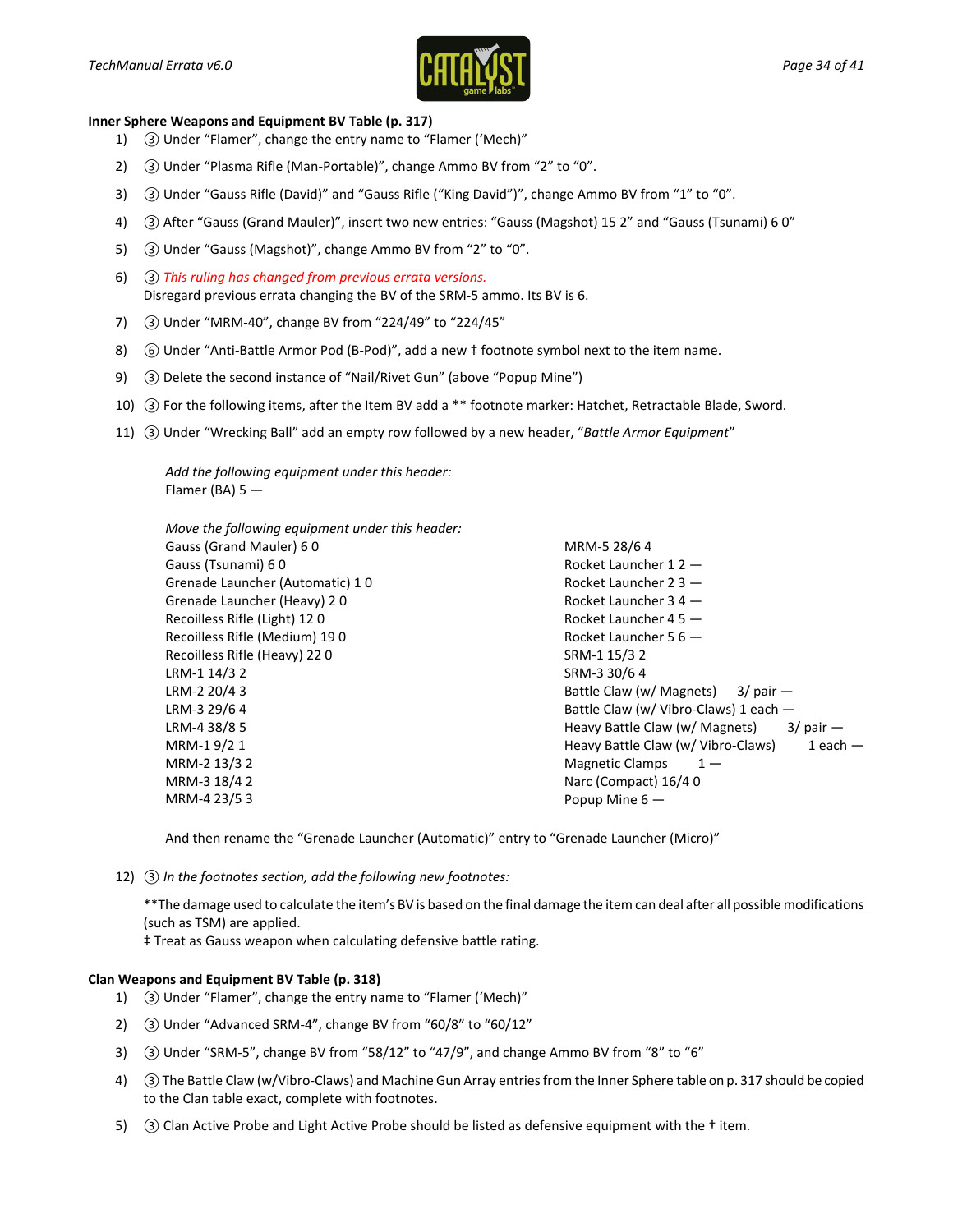

6) *③* Replace the LRM entries with the following values:

|               | <b>Item BV</b> | Ammo BV |               | Item BV | Ammo BV |
|---------------|----------------|---------|---------------|---------|---------|
| LRM-1         | 17/3           | 2       | LRM-11        | 126/25  | 16      |
| LRM-2         | 24/5           | 3       | LRM-12        | 141/28  | 18      |
| LRM-3         | 34/7           | 4       | $LRM-13$      | 145/29  | 19      |
| LRM-4         | 46/9           | 6       | $LRM-14$      | 159/32  | 20      |
| LRM-5         | 55/11          | 7       | <b>LRM-15</b> | 164/33  | 21      |
| LRM-6         | 69/14          | 9       | LRM-16        | 180/36  | 23      |
| LRM-7         | 76/15          | 10      | LRM-17        | 185/37  | 24      |
| LRM-8         | 88/18          | 11      | <b>LRM-18</b> | 199/40  | 25      |
| LRM-9         | 94/19          | 12      | <b>LRM-19</b> | 203/41  | 26      |
| <b>LRM-10</b> | 109/22         | 14      | <b>LRM-20</b> | 220/44  | 27      |

- 7) *⑥* Under "Anti-Battle Armor Pod (B-Pod)", add a new ‡ footnote symbol next to the item name. Create a new ‡ footnote stating the following: "Treat as Gauss weapon when calculating defensive battle rating."
- 8) *③* Under "Wrecking Ball" add an empty row followed by a new header, "*Battle Armor Equipment*"

*Add the following equipment under this header:* Flamer (BA) 5 — Laser (Small) 9 —

*Move the following equipment under this header:* PPC (Support) 14 — "Bearhunter" Superheavy AC 4 0 Grenade Launcher (Heavy) 2 0 Recoilless Rifle (Light) 12 0 Recoilless Rifle (Medium) 19 0 Recoilless Rifle (Heavy) 22 0 Advanced SRM-1 15/3 2

Advanced SRM-2 30/6 4 Advanced SRM-3 45/9 6 Advanced SRM-4 60/12 8 Advanced SRM-5 75/15 10 Advanced SRM-6 90/18 12 Narc (Compact) 16/4 0

#### **Conventional Infantry Weapons BV Table (p. 319)**

*Note – page 319 has been replaced completely. See the BT website for a replacement document.*

### **Index**

#### **F (p. 321)**

*③* Third column: delete "Flare LRM, 230" *④* Third column: change the page ref for "Fluid suction system" to 247, 248

*④* **I (p. 321)**

Fourth column: delete "Incendiary LRM, 230"

#### *④* **P (p. 322)**

Fourth column: change the page ref for "Pintle mount" to 234 Fourth column: change the page ref for "Plasma cannon" to 235

#### *③* **S (p. 323)**

First column: between "Salvage Arm" and "Searchlight" add "Screen Launcher, 292, 318, 342"

#### *③* **T (p. 323)**

Third column: between "Tear gas SRM" and "Technology Base" add "Tech Rating, 122"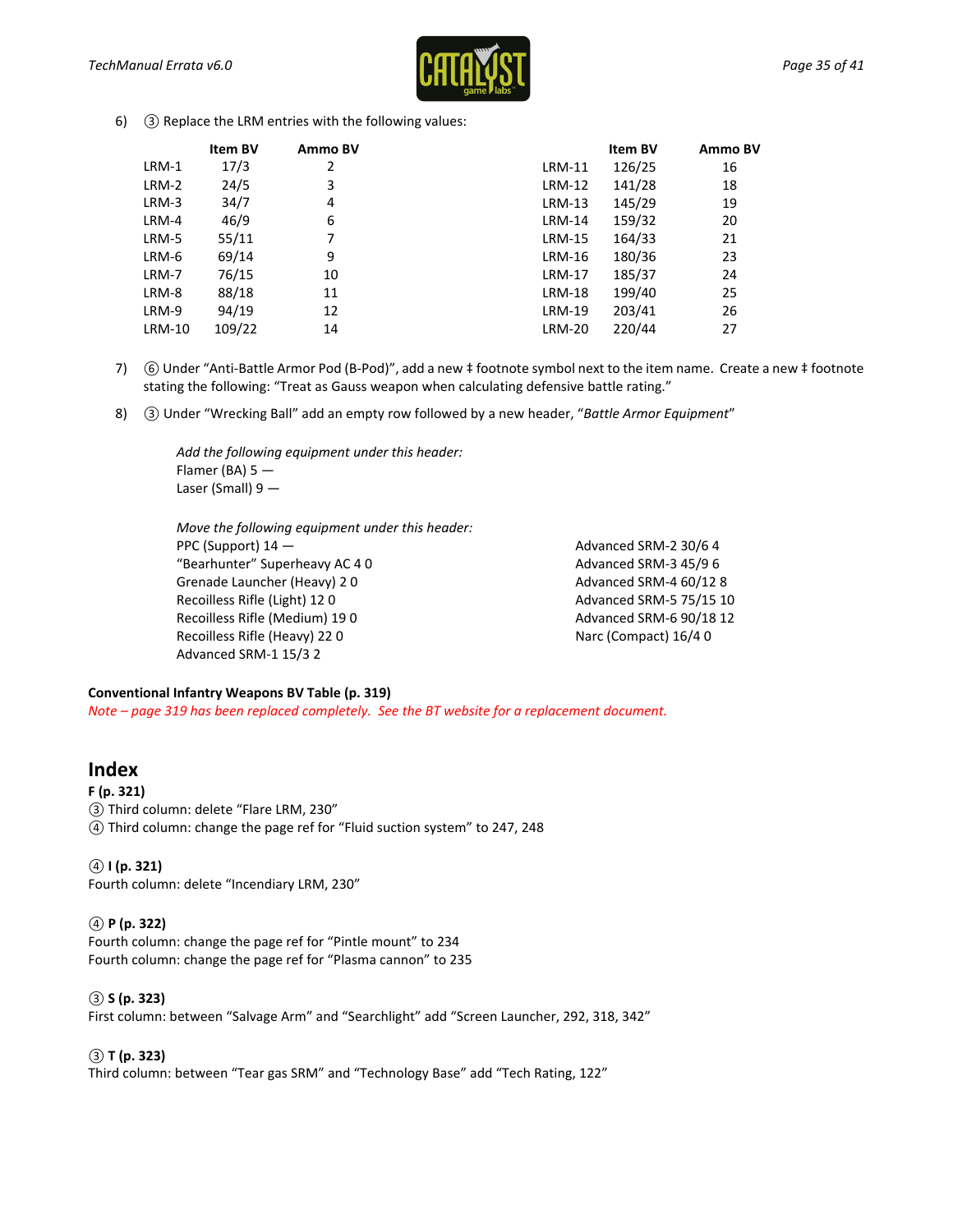

### **Record Sheets**

#### *③* **Four-Legged 'Mech Record Sheet (p. 325)**

Add an extra circle to both the LT and RT internal structure locations: the maximum IS points in each location is 21.

#### *③* **VTOL Record Sheet (p. 328)**

Under "VTOL Combat Critical Hits Table", "Rotors" column, replace the two instances of "Rotot" with "Rotor"

### **Tables**

#### *③* **Inner Sphere Weapons and Heavy Equipment Table (p. 341)**

- 1) Under "LB 5-X", change the Range from "5/3/7/14/21 (Long)" to "3/7/14/21 (Long)"
- 2) Under "Large Laser", change the Space for SV from "5" to "2"

#### *③* **Inner Sphere Heavy Weapons and Equipment Table (Cont) (p. 342)**

- 1) Under "Beagle Active Probe", change the Space for DS from "0" to "NA".
- 2) Under "Guardian ECM Suite", change the Space for DS from "0" to "NA".
- 3) Under "Targeting Computer", column "SV": change value from Var\* to 1
- 4) Under "Capital Missiles", change the Tech Rating for "Killer Whale", "White Shark", "Barracuda", "AR-10 Launcher", "Kraken-T", "Killer Whale-T", "White Shark-T", and "Barracuda-T" from "F" to "D".
- 5) Under "Capital Missiles", change the Tech Rating for "Screen Launchers" from "F" to "E".

#### **Clan Weapons and Heavy Equipment Table (p. 343)**

- 1) *③* Under "Ultra AC/5", change WT (Tons) from "8" to "7"
- 2) *③* Under "ER Micro Laser", change Range from "0/1/2/3-4 (Short)" to "0/1/2/4 (Short)"
- 3) *③ For the following weapons, change Space for P from "NA" to "1":*

LB 10-X, Ultra AC/10, Gauss Rifle, HAG/20, Flamer (Vehicle), ER Large Laser, Large Pulse Laser, Heavy Large Laser, ER PPC

- 4) *③* Under "Plasma Cannon", change "Ref" from 234 to 235
- 5) *④ Under the "Damage Std. (Aero)" column, change the values for the ATM-6, -9, and -12 as follows (the -3 is fine):* 2/Msl (10), 2/Msl (14), 2/Msl (20)
- 6) *③* Under all four LRM entries with Artemis, change Space for P from "1" to "NA"
- 7) *③* Under all three SRM entries with Artemis, change Space for P from "1" to "NA"
- 8) *③* Under "Active Probe", change the Space for DS from "0" to "NA"
- 9) *③* Under "ECM Suite", change the Space for DS from "0" to "NA"
- 10) *③*Under "Capital Missiles", change the Tech Rating for "Killer Whale", "White Shark", "Barracuda", "AR-10 Launcher" from "F" to "D".

#### **Industrial Equipment Table (p. 344)**

- 1) *③* Under "Environmental Sealing", delete the "Combat Vehicle" line
- 2) *④* Under "Extended Fuel Tanks", change the Space for CV from NA to 1
- 3) *③* Under "Fluid Suction System", "Light (Vehicle)" and "Light ('Mech)", change Ref from "247" to "248"
- 4) *③* Under "Lifeboat (Atmospheric)", change Heat from "NA (0)" to "0 (NA)"; change its SC and DS ratings from 0 to NA
- 5) *③* Under "Lifeboat (Aerospace) and Lifeboat (Maritime)", change Heat from "NA (0)" to "0 (NA)"
- 6) *③* Under "Lift/Arresting Hoists", change the Arresting Hoist M and CV Space from "3\*" and "1\*" to "NA"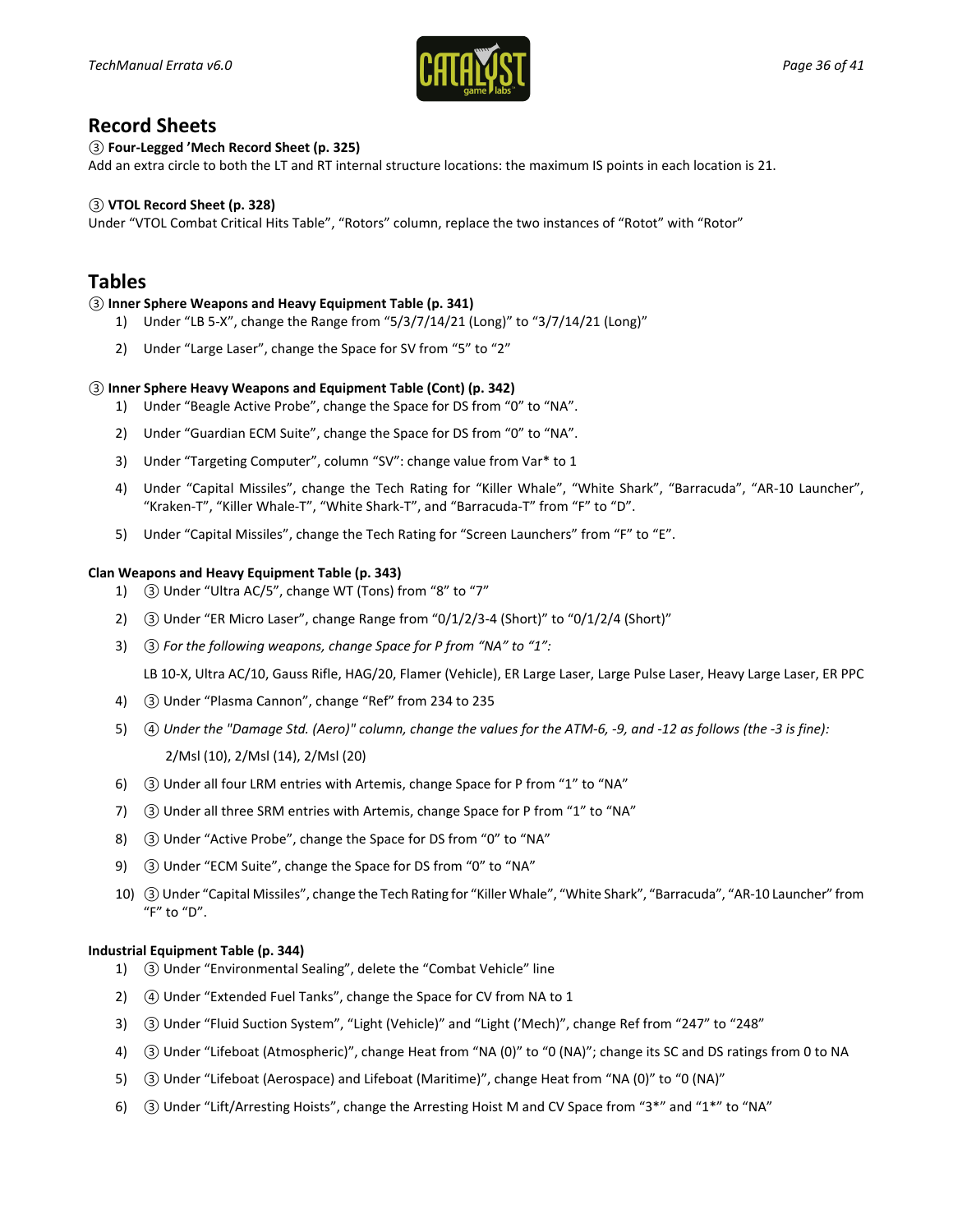

- 7) *⑥*Under "MASH", Space for SC and DS, change the (Core Unit) value from "NA" to "1" and the (Added Theatre) value from "NA" to "0"
- 8) *③* Under "Mining Drill", change Space for CV and SV from "NA" to "1"
- 9) *③* Under "Paramedic Equipment", change the Space for M from "NA" to "1\*", and change the Space for CV from "1\*" to "1"
- 10) *④* Under "Pintle", change the name of the entry to "Pintle Mount", change the Space for CV from "0" to "NA", change the Space for SV from "0" to "0\*", and change the Ref from 235 to 234
- 11) *③* Under "Quarters/Seating", change Steerage, Crew/2nd Class and Officer/1st Class CV Space from "1\*" to "NA"
- 12) *③ Under "Quarters/Seating", after "Officer/1st Class", insert the following entry:*

Seating (Combat Crew) … 0 … NA (NA) … NA (NA) … NA … 0.5 … NA … NA … 1\* … NA … NA … NA … NA … A … 236

13) *③ Between "Quarters/Seating" and "Refueling Drogue", insert the following entry:*

Power Amplifier … 0 (0) … NA (NA) … NA (NA) … NA … Var\* … 0 … NA … 0 … 0 … 0 … NA … NA … D … 235

14) *③*Under "Remote Sensor Disp.", change the entry name to "Remote Sensor Dispenser", and change Ammo (Per Ton) from "60" to "30\*"

#### *③* **Industrial Equipment Table (Cont) (p. 345)**

- 1) Under "Weapons, Anti-Personnel", Line "Medium", column "SV": change value from 2\* to 1\*
- 2) Under "Turret", column "Tech Rating": change value from A to B

#### **Heavy Weapons Ammunition (p. 345)**

- 1) *③* Under "Artemis-Capable (LRM/SRM/MML)" Ammo Type, change Tech (Rating) from "F" to "E"
- 2) *③* Delete the "Flare (LRM)" line entirely
- 3) *④* Delete the "Incendiary (LRM) line entirely

#### **Heavy Weapon Ammunition (Cont) (p. 346)**

- 1) *⑥* Under "Narc Missile Beacon (Homing)", change the Tech Base from IS to IS / Clan
- 2) *③* Under "Remote Sensors", delete the entire line entirely
- 3) *④* Delete the footnote that reads "‡Incendiary LRM capability may be combined with…"

#### *③* **Inner Sphere Battle Armor Equipment Table (p. 346)**

- 1) Change the table column header "Ammo (Weight Per Shot)" to "Weight Per Shot (Ammo)"
- 2) Under "Grenade Launcher", change the name of the entry to "Heavy Grenade Launcher"
- 3) Under "Micro Grenade Launcher", change the Range from  $H/1/2/3$ " to  $H/1/2/4$ "
- 4) Under "Heavy Mortar", change Weight Per Shot (Ammo) from "4 kg (40)" to "4 kg (20)"
- 5) Under "David Light Gauss Rifle" and "King David Light Gauss Rifle", change Weight Per Shot (Ammo) from "0.75 (15) kg" to "0.75 (20) kg"
- 6) Under "Heavy Recoilless Rifle"
	- a) Change Range from  $\frac{m}{2}/2$ /4/6" to  $\frac{m}{2}/3$ /5/7"
	- b) Change Weight (Item) from "375 kg" to "325 kg"
	- c) Remove the italics from the entire line
- 7) Under "Flamer (Vehicle)", change the name of the entry to "Flamer (BA)"
- 8) Delete the footnote that reads "‡Incendiary LRM capability may be combined with…"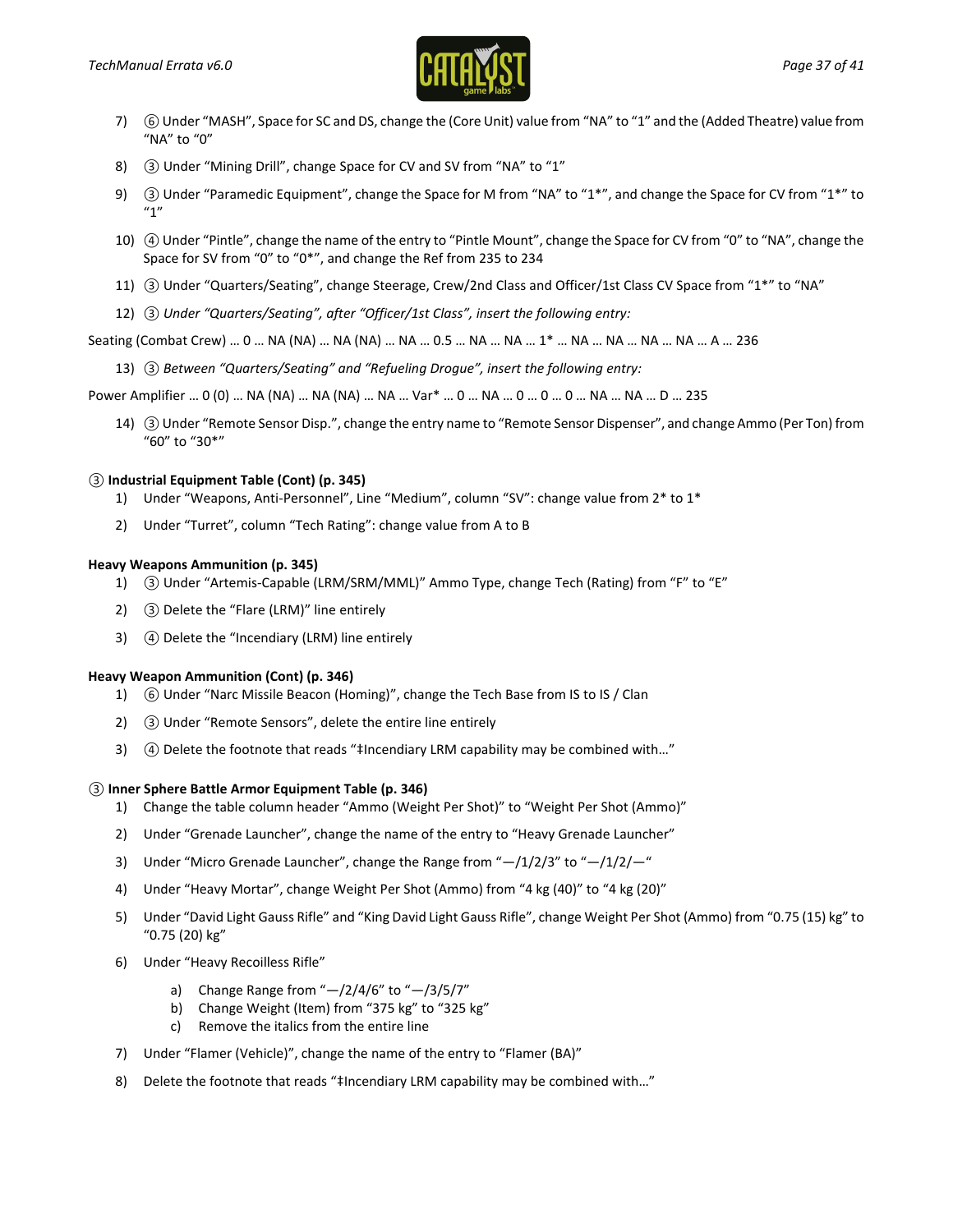

#### *③* **Inner Sphere Battle Armor Equipment Table (Cont) (p. 347)**

- 1) Change the table column header "Ammo (Weight Per Shot)" to "Weight Per Shot (Ammo)"
- 2) Under "Plasma Rifle", change the name of the entry to "Plasma Rifle (Man-Portable)"
- 3) Under the Weight Per Shot (Ammo) column for *all* versions of the LRM, SRM, and MRM, change the (0) notations to (1). Also, for the Inner Sphere Compact Narc Launcher, change (0) to (1).
- 4) Under "SRM 5", change Weight (Item) from "200 kg" to "300 kg"
- 5) Under "Heat Sensor", change Range from  $H$  -/-/-/34" to  $H$  -/9/18/27"
- 6) Under "Parafoil", change Space Slots from "1" to "1\*"
- 7) Under "Remote Sensor Dispenser", change Weight Per Shot (Ammo) from "NA" to "NA (6\*)"
- 8) "Mine Dispenser": delete this row entirely.
- 9) *Under the † footnote, first sentence*

One-Shot (OS) capability may be assigned to any desired LRM, SRM, MRM or Narc Launcher Type. Change to: One-Shot (OS) capability may be assigned to any desired LRM, SRM or MRM launcher type.

#### **Clan Battle Armor Equipment Table (p. 348)**

- 1) *③* Change the table column header "Ammo (Weight Per Shot)" to "Weight Per Shot (Ammo)"
- 2) *③* Under the Weight Per Shot (Ammo) column for *all* versions of the LRM, SRM, and Advanced SRM, change the (0) notations to (1).
- 3) *③* Under "AP Gauss Rifle", change Weight Per Shot (Ammo) from "1.25 kg (50)" to "1.25 kg (20)"
- 4) *③* Under "Grenade Launchers": italicize this entry.
- 5) *③*Under "Heavy Recoilless Rifle", change Range from "–/2/4/6" to "–/3/5/7"; change Weight (Item) from "375 kg" to "325 kg"
- 6) *③* Under "Flamer (Vehicle)", change the name of the entry to "Flamer (BA)"
- 7) *③* Under "LRM-5", change Space Slots from "4 [3]" to "3 [4]"
- 8) *③* Under "Compact Narc", change Weight Per Shot (Ammo) from "10 kg (2)" to "10 kg (1)"
- 9) *⑥* Under "Heat Sensor", change the Range from —/—/—/34 to —/11/23/34
- 10) *③* Under "Parafoil", change Space Slots from "1" to "1\*"
- 11) *③* Under "Remote Sensor Dispenser", change Weight Per Shot (Ammo) from "NA" to "NA (6\*)"
- 12) *③ Under the † footnote, first sentence*

One-Shot (OS) capability may be assigned to any desired LRM, SRM, MRM or Narc Launcher Type. Change to:

One-Shot (OS) capability may be assigned to any desired LRM or SRM launcher type.

#### **Conventional Infantry Weapons (pp. 349-352)**

*Note – pages 349-352 have been replaced completely. See the BT website for a replacement document.*

**<sup>©2022</sup> The Topps Company Inc. All Rights Reserved.**

**Classic BattleTech, BattleTech, BattleMech, 'Mech, and MechWarrior are registered trademarks and/or trademarks of The Topps Company Inc. in the United States and/or other countries.**

**Catalyst Game Labs and the Catalyst Game Labs logo are trademarks of InMediaRes Productions, LLC.**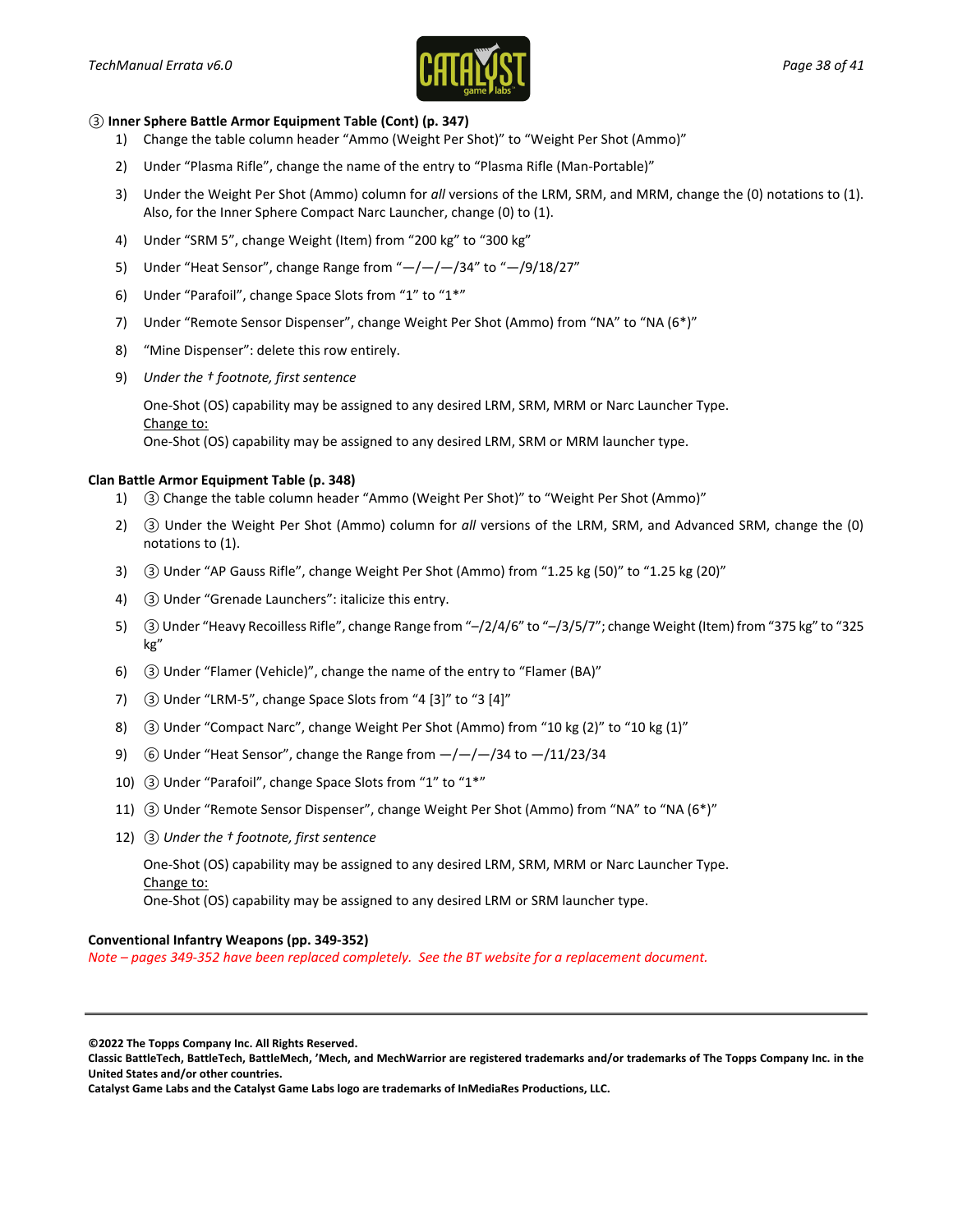

### **NEW ADDITIONS**

These are all the new entries or modifications of old entries for version 6.0 of this document, entries corrected in the 6th printing of *TechManual*. They may also be found in the **Full Errata** section in the appropriate locations, marked with a *⑥*.

#### *⑥* **Medium Weapons (p. 20)**

*First paragraph, last sentence*

In terms of construction, medium weapons may be mounted only on Small Support Vehicles or battle armor with anti-personnel weapon mounts.

#### Change to:

In terms of construction, medium weapons may be mounted only on Small Support Vehicles or battle armor with armored glove manipulators.

#### *⑥* **Step 5: Add Weapons, Ammunition and Other Equipment (p. 136)**

*Under "Weapons and Ammunition", at the end of the third paragraph insert the following: This ruling has changed from previous errata versions.*

Non-melee weapons with a Base Range of 0 use a Short Range of 0, Medium Range of 1, and Long Range of 2.

*Errata note: this paragraph was inserted in the second printing*

#### *⑥* **Choose Primary Infantry Weapons (p. 150)**

*At the end of the section insert the following new paragraph:*

No Primary Infantry Weapon may have a Damage Value greater than 0.60. If the weapon selected has a Damage Value greater than 0.60, then reduce its Damage Value to 0.60 when determining final damage values (see p. 152). Platoons that have their primary weapon damage reduced in this way automatically gain the Heavy Burst Weapon special feature.

#### *⑥* **Step 5: Add Weapons, Ammunition and Other Equipment (p. 194)**

*Second paragraph, last sentence*

(2 tons of ammo per launcher x 5 shots per ton = 10 shots per ton Change to: (2 tons of ammo per launcher x 5 shots per ton = 10 shots per launcher

#### *⑥* **Weapons Bays and Firing Arcs (p. 195)**

*Replace the third paragraph with the following: This ruling has changed from previous errata versions.*

To determine the maximum number of plasma weapons allowed in a bay, first find the average heat that weapon can deal to a target (round normally if necessary). Add this value to the weapon's attack value and use this figure to determine max bay damage.

*Errata note: the paragraph being replaced was inserted in the third printing*

#### *⑥* **Transport Bays and Doors (DropShips and Small Craft only) (p. 196)**

*Second paragraph (first on the page), first sentence This ruling has changed from previous errata versions.*

On DropShips, however, transport bays—including those for fighters, BattleMechs and other units—must assign a minimum of 1 bay door each, to allow for entry and egress from the vessel.

#### Change to:

Transport baysfor any unit type other than infantry must assign a minimum of 1 bay door each, to allow for entry and egress from the vessel.

#### *⑥* **Environmental Sealing (p. 216)**

*Under "Unit Restrictions"*

BattleMechs, ProtoMechs, aerospace fighters, Small Craft, DropShips and submersible Support Vehicles may not install environmental sealing (as they receive it automatically).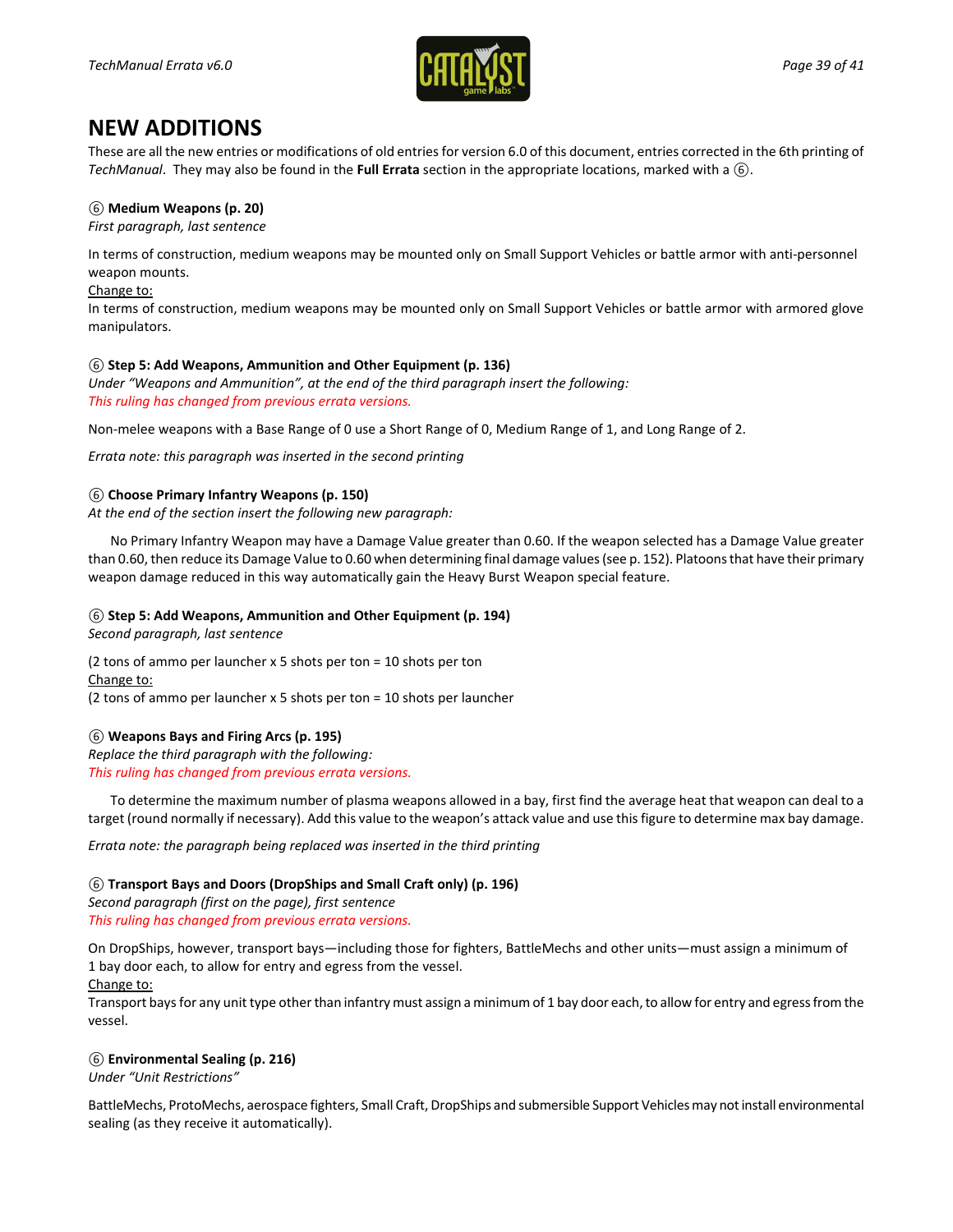

BattleMechs, ProtoMechs, conventional and aerospace fighters, Small Craft, DropShips and submersible Support Vehicles may not install environmental sealing (as they receive it automatically).

#### *⑥* **Snub-Nose PPC (p. 234)**

- 1) Underneath "Introduced", insert "**Extinct:** 2790"
- 2) Underneath "Extinct", insert "**Recovered:** 3067 (Draconis Combine)"

*Errata Note: In the 3rd and 4th printings, these values were inserted, but with incorrect dates. The above values are correct.*

#### *⑥* **Transport Bay Table (p. 239)**

*This ruling has changed from previous errata versions.*

- 1) Under "Capacity", for Foot Infantry, Jump Infantry, and Motorized Infantry, change the amount given to "30 troopers".
- 2) Under "Total Bay Personnel", for Foot Infantry, Jump Infantry, and Motorized Infantry, change all amounts given to a single "30".
- 3) Under "Capacity", for Mechanized Infantry, change the amount given to "7 troopers".
- 4) Under "Total Bay Personnel", for Mechanized Infantry, change all amounts given to a single "7".

#### *⑥* **Bulldozer (p. 242)**

*Under "Construction Rules", first sentence*

Combat and Support Vehicles may mount only one bulldozer blade per unit, and the bulldozer must be placed in the Front location Change to:

Combat and Support Vehicles may mount a maximum of two bulldozer blades per unit, with a maximum of one per Front or Rear location.

#### *⑥* **Grenade Launcher (p. 256)**

Change Introduced to Early Spaceflight [Micro Grenade Launcher], 2900 (Clan Diamond Shark [Heavy Grenade Launcher]), 3050 (Federated Commonwealth [Heavy Grenade Launcher])

#### *⑥* **Final Unit Cost Formulas Table, Support Vehicles (p. 285)**

*After "Naval (All)", insert the following: This ruling has changed from previous errata versions.*

"WiGE: … (Structural Cost + Weapon/Equipment Costs) x (Omni Conversion Cost\*) x (1 + [Total Tonnage ÷ 25])"

#### *⑥* **Heavy Weapon Ammunition (Cont) (p. 295)**

Delete the "Incendiary (LRM)" line entirely

#### *⑥* **Additional Battle Armor Weapons and Equipment (Cont) (p. 297)**

*This ruling has changed from previous errata versions.* Under "Fuel Tank", change the extinction date from  $-/-$  to 2781 /  $-$ 

#### *⑥* **Inner Sphere Weapons and Equipment BV Table (p. 317)**

Under "Anti-Battle Armor Pod (B-Pod)", add a new ‡ footnote symbol next to the item name. Create a new ‡ footnote stating the following: "Treat as Gauss weapon when calculating defensive battle rating."

#### *⑥* **Clan Weapons and Equipment BV Table (p. 318)**

Under "Anti-Battle Armor Pod (B-Pod)", add a new ‡ footnote symbol next to the item name. Create a new ‡ footnote stating the following: "Treat as Gauss weapon when calculating defensive battle rating."

#### *⑥* **Industrial Equipment Table (p. 344)**

Under "MASH", Space for SC and DS, change the (Core Unit) value from "NA" to "1" and the (Added Theatre) value from "NA" to "0"